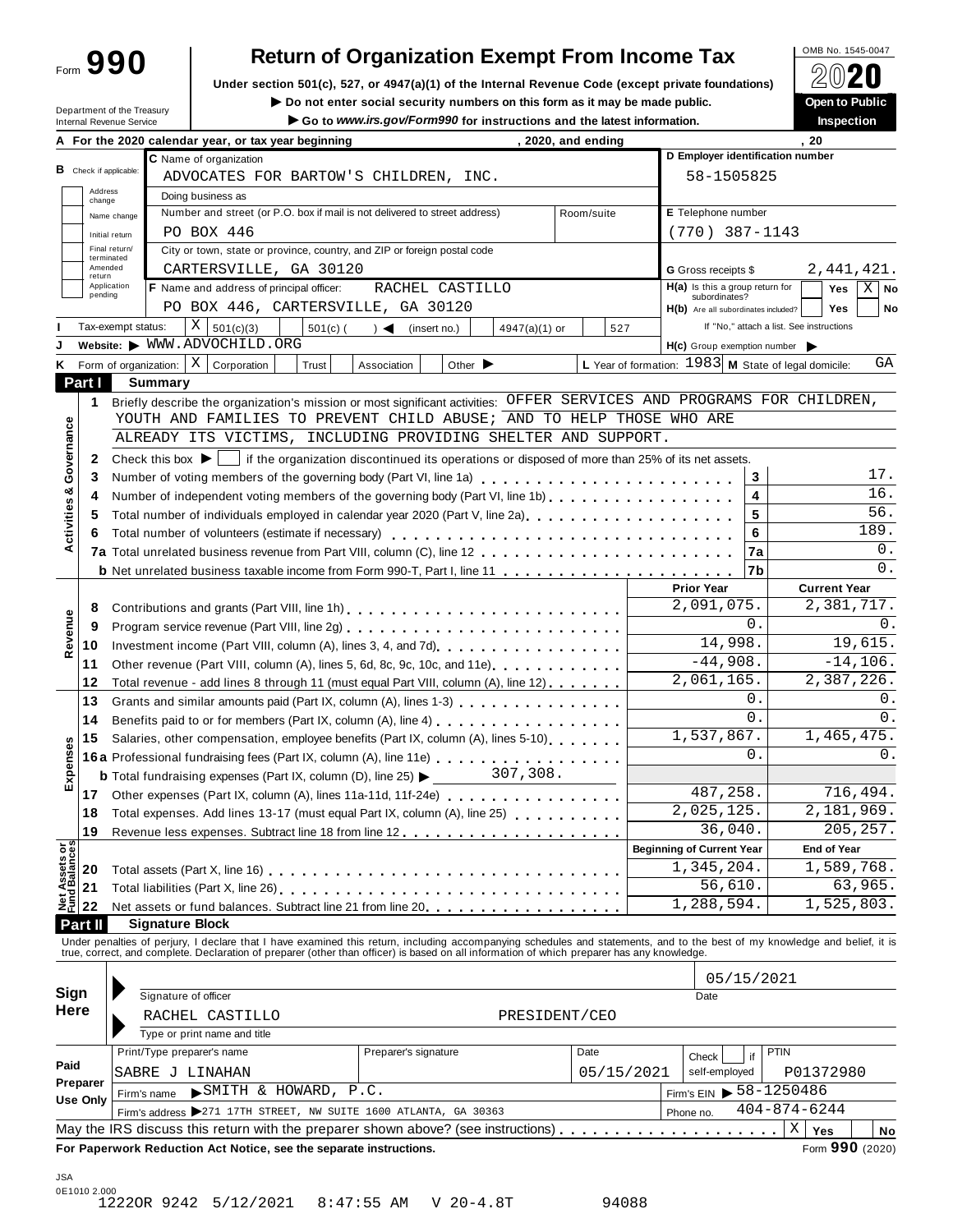ADVOCATES FOR BARTOW'S CHILDREN, INC. 58-1505825

|              | Form 990 (2020)                                                                                                                                                                                                                                                                                                                             | Page 2                    |
|--------------|---------------------------------------------------------------------------------------------------------------------------------------------------------------------------------------------------------------------------------------------------------------------------------------------------------------------------------------------|---------------------------|
|              | Part III<br><b>Statement of Program Service Accomplishments</b>                                                                                                                                                                                                                                                                             |                           |
|              |                                                                                                                                                                                                                                                                                                                                             |                           |
| 1            | Briefly describe the organization's mission:<br>STRENGTHENING OUR COMMUNITY THROUGH EDUCATION, ADVOCACY, AND                                                                                                                                                                                                                                |                           |
|              | PREVENTION, EMPOWERING FAMILIES TO BE FREE OF CHILD ABUSE.                                                                                                                                                                                                                                                                                  |                           |
|              |                                                                                                                                                                                                                                                                                                                                             |                           |
|              |                                                                                                                                                                                                                                                                                                                                             |                           |
| $\mathbf{2}$ | Did the organization undertake any significant program services during the year which were not listed on the                                                                                                                                                                                                                                | $X \mid No$<br>Yes        |
| 3            | If "Yes," describe these new services on Schedule O.<br>Did the organization cease conducting, or make significant changes in how it conducts, any program                                                                                                                                                                                  |                           |
|              | If "Yes," describe these changes on Schedule O.                                                                                                                                                                                                                                                                                             | $X \mid No$<br><b>Yes</b> |
| 4            | Describe the organization's program service accomplishments for each of its three largest program services, as measured by<br>expenses. Section 501(c)(3) and 501(c)(4) organizations are required to report the amount of grants and allocations to others,<br>the total expenses, and revenue, if any, for each program service reported. |                           |
|              | $($ Revenue \$<br>4a (Code:<br>) (Expenses $$$ 1,724,864. including grants of $$$<br>HELP ABUSED, ABANDONED, NEGLECTED AND OTHER AT RISK CHILDREN AND                                                                                                                                                                                       | $0.$ )                    |
|              | THEIR FAMILIES BY PROVIDING A WIDE CONTINUUM OF SUPPORT AND                                                                                                                                                                                                                                                                                 |                           |
|              | PREVENTION. THIS INCLUDES SHELTER, COUNSELING, EDUCATION,                                                                                                                                                                                                                                                                                   |                           |
|              | PARENTING SUPERVISION, PLACEMENT IN FOSTER HOME OR OTHER LIVING                                                                                                                                                                                                                                                                             |                           |
|              | SITUATIONS, AND COMMUNITY AWARENESS.                                                                                                                                                                                                                                                                                                        |                           |
|              |                                                                                                                                                                                                                                                                                                                                             |                           |
|              |                                                                                                                                                                                                                                                                                                                                             |                           |
|              |                                                                                                                                                                                                                                                                                                                                             |                           |
|              |                                                                                                                                                                                                                                                                                                                                             |                           |
|              |                                                                                                                                                                                                                                                                                                                                             |                           |
|              |                                                                                                                                                                                                                                                                                                                                             |                           |
|              | including grants of \$ (Revenue \$<br>(Express \$<br>4b (Code:                                                                                                                                                                                                                                                                              |                           |
|              |                                                                                                                                                                                                                                                                                                                                             |                           |
|              |                                                                                                                                                                                                                                                                                                                                             |                           |
|              |                                                                                                                                                                                                                                                                                                                                             |                           |
|              |                                                                                                                                                                                                                                                                                                                                             |                           |
|              |                                                                                                                                                                                                                                                                                                                                             |                           |
|              |                                                                                                                                                                                                                                                                                                                                             |                           |
|              |                                                                                                                                                                                                                                                                                                                                             |                           |
|              |                                                                                                                                                                                                                                                                                                                                             |                           |
|              |                                                                                                                                                                                                                                                                                                                                             |                           |
|              |                                                                                                                                                                                                                                                                                                                                             |                           |
|              |                                                                                                                                                                                                                                                                                                                                             |                           |
|              | ) (Expenses \$<br>including grants of \$<br>) (Revenue \$<br>4c (Code:                                                                                                                                                                                                                                                                      |                           |
|              |                                                                                                                                                                                                                                                                                                                                             |                           |
|              |                                                                                                                                                                                                                                                                                                                                             |                           |
|              |                                                                                                                                                                                                                                                                                                                                             |                           |
|              |                                                                                                                                                                                                                                                                                                                                             |                           |
|              |                                                                                                                                                                                                                                                                                                                                             |                           |
|              |                                                                                                                                                                                                                                                                                                                                             |                           |
|              |                                                                                                                                                                                                                                                                                                                                             |                           |
|              |                                                                                                                                                                                                                                                                                                                                             |                           |
|              |                                                                                                                                                                                                                                                                                                                                             |                           |
|              |                                                                                                                                                                                                                                                                                                                                             |                           |
|              |                                                                                                                                                                                                                                                                                                                                             |                           |
|              | 4d Other program services (Describe on Schedule O.)                                                                                                                                                                                                                                                                                         |                           |
|              | (Expenses \$<br>) (Revenue \$<br>including grants of \$                                                                                                                                                                                                                                                                                     |                           |
|              | 1,724,864.<br>4e Total program service expenses >                                                                                                                                                                                                                                                                                           |                           |
| <b>JSA</b>   |                                                                                                                                                                                                                                                                                                                                             | Form 990 (2020)           |
|              | 0E1020 1.000<br>12220R 9242 5/12/2021<br>$V$ 20-4.8T<br>$8:47:55$ AM<br>94088                                                                                                                                                                                                                                                               |                           |
|              |                                                                                                                                                                                                                                                                                                                                             |                           |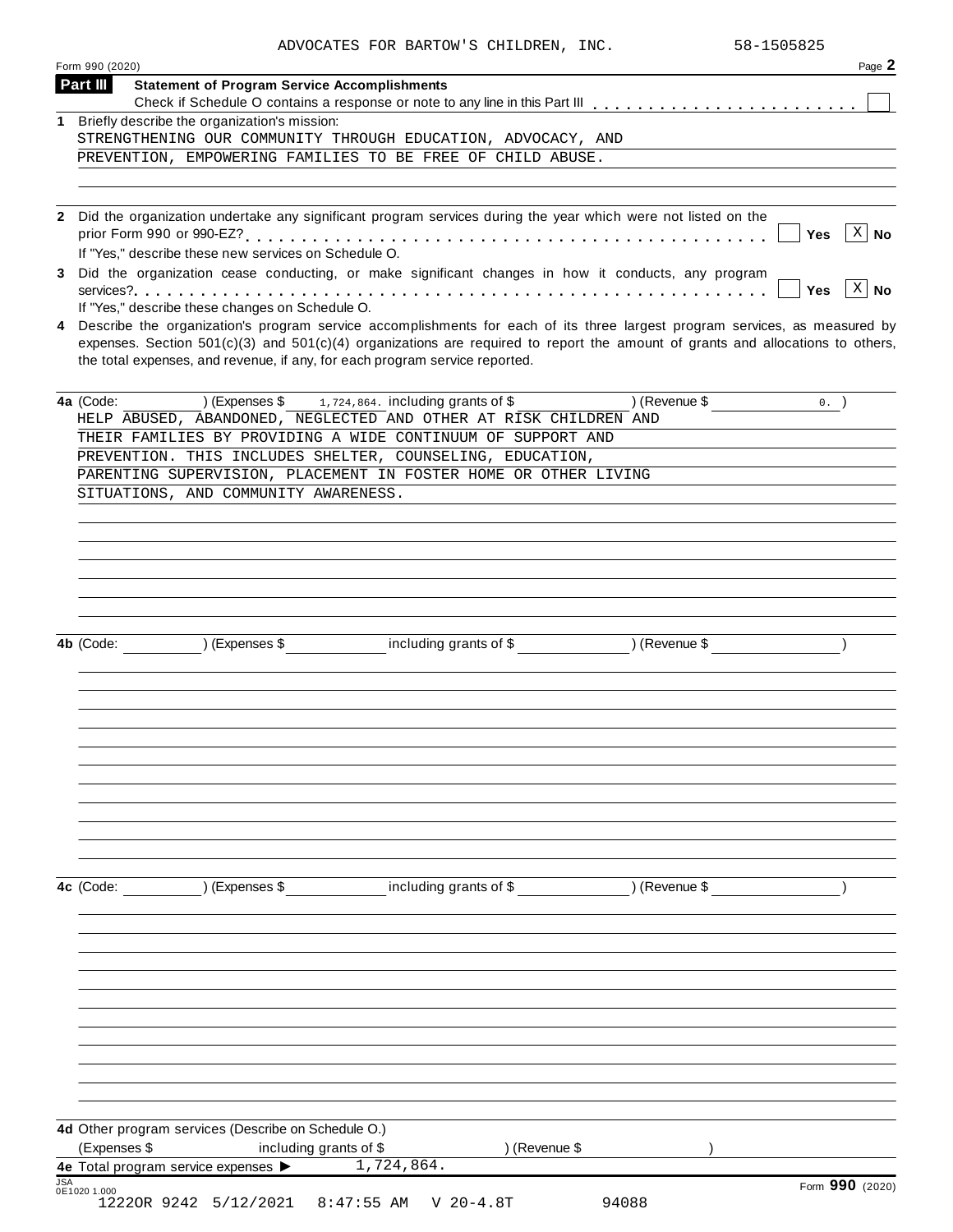| Part IV      | <b>Checklist of Required Schedules</b>                                                                                  |                 |             |    |
|--------------|-------------------------------------------------------------------------------------------------------------------------|-----------------|-------------|----|
|              |                                                                                                                         |                 | Yes         | No |
| 1            | Is the organization described in section $501(c)(3)$ or $4947(a)(1)$ (other than a private foundation)? If "Yes,"       |                 |             |    |
|              |                                                                                                                         | 1               | Χ           |    |
| $\mathbf{2}$ | Is the organization required to complete Schedule B, Schedule of Contributors See instructions?                         | $\overline{2}$  | $\mathbf X$ |    |
| 3            | Did the organization engage in direct or indirect political campaign activities on behalf of or in opposition to        |                 |             |    |
|              | candidates for public office? If "Yes," complete Schedule C, Part I.                                                    | 3               |             | Χ  |
| 4            | Section 501(c)(3) organizations. Did the organization engage in lobbying activities, or have a section 501(h)           |                 |             |    |
|              |                                                                                                                         | 4               |             | X  |
| 5            | Is the organization a section $501(c)(4)$ , $501(c)(5)$ , or $501(c)(6)$ organization that receives membership dues,    |                 |             | Χ  |
|              | assessments, or similar amounts as defined in Revenue Procedure 98-19? If "Yes," complete Schedule C, Part III          | 5               |             |    |
| 6            | Did the organization maintain any donor advised funds or any similar funds or accounts for which donors                 |                 |             |    |
|              | have the right to provide advice on the distribution or investment of amounts in such funds or accounts? If             |                 |             | X  |
|              |                                                                                                                         | 6               |             |    |
| 7            | Did the organization receive or hold a conservation easement, including easements to preserve open space,               |                 |             | Χ  |
|              | the environment, historic land areas, or historic structures? If "Yes," complete Schedule D, Part II.                   | $\overline{7}$  |             |    |
| 8            | Did the organization maintain collections of works of art, historical treasures, or other similar assets? If "Yes,"     |                 |             | Χ  |
|              | Did the organization report an amount in Part X, line 21, for escrow or custodial account liability, serve as a         | 8               |             |    |
| 9            |                                                                                                                         |                 |             |    |
|              | custodian for amounts not listed in Part X; or provide credit counseling, debt management, credit repair, or            | 9               |             | X  |
| 10           | Did the organization, directly or through a related organization, hold assets in donor-restricted endowments            |                 |             |    |
|              |                                                                                                                         | 10              |             | Χ  |
| 11           | If the organization's answer to any of the following questions is "Yes," then complete Schedule D, Parts VI,            |                 |             |    |
|              | VII, VIII, IX, or X as applicable.                                                                                      |                 |             |    |
|              | a Did the organization report an amount for land, buildings, and equipment in Part X, line 10? If "Yes,"                |                 |             |    |
|              |                                                                                                                         | 11a             | Χ           |    |
|              | <b>b</b> Did the organization report an amount for investments-other securities in Part X, line 12, that is 5% or more  |                 |             |    |
|              | of its total assets reported in Part X, line 16? If "Yes," complete Schedule D, Part VII                                | 11 <sub>b</sub> |             | Χ  |
|              | c Did the organization report an amount for investments-program related in Part X, line 13, that is 5% or more          |                 |             |    |
|              | of its total assets reported in Part X, line 16? If "Yes," complete Schedule D, Part VIII                               | 11c             |             | Χ  |
|              | d Did the organization report an amount for other assets in Part X, line 15, that is 5% or more of its total assets     |                 |             |    |
|              | reported in Part X, line 16? If "Yes," complete Schedule D, Part IX.                                                    | 11d             |             | Χ  |
|              | e Did the organization report an amount for other liabilities in Part X, line 25? If "Yes," complete Schedule D, Part X | 11e             |             | X  |
| f            | Did the organization's separate or consolidated financial statements for the tax year include a footnote that addresses |                 |             |    |
|              | the organization's liability for uncertain tax positions under FIN 48 (ASC 740)? If "Yes," complete Schedule D, Part X  | 11f             | Χ           |    |
|              | 12a Did the organization obtain separate, independent audited financial statements for the tax year? If "Yes," complete |                 |             |    |
|              |                                                                                                                         | 12a             | Χ           |    |
|              | <b>b</b> Was the organization included in consolidated, independent audited financial statements for the tax year? If   |                 |             |    |
|              | "Yes," and if the organization answered "No" to line 12a, then completing Schedule D, Parts XI and XII is optional      | 12 <sub>b</sub> |             | Χ  |
| 13           | Is the organization a school described in section $170(b)(1)(A)(ii)$ ? If "Yes," complete Schedule E.                   | 13              |             | Χ  |
|              | 14a Did the organization maintain an office, employees, or agents outside of the United States?.                        | 14a             |             | Χ  |
|              | <b>b</b> Did the organization have aggregate revenues or expenses of more than \$10,000 from grantmaking,               |                 |             |    |
|              | fundraising, business, investment, and program service activities outside the United States, or aggregate               |                 |             |    |
|              | foreign investments valued at \$100,000 or more? If "Yes," complete Schedule F, Parts I and IV                          | 14b             |             | Χ  |
| 15           | Did the organization report on Part IX, column (A), line 3, more than \$5,000 of grants or other assistance to or       |                 |             |    |
|              |                                                                                                                         | 15              |             | Χ  |
| 16           | Did the organization report on Part IX, column (A), line 3, more than \$5,000 of aggregate grants or other              |                 |             |    |
|              | assistance to or for foreign individuals? If "Yes," complete Schedule F, Parts III and IV                               | 16              |             | Χ  |
| 17           | Did the organization report a total of more than \$15,000 of expenses for professional fundraising services on          |                 |             |    |
|              | Part IX, column (A), lines 6 and 11e? If "Yes," complete Schedule G, Part I See instructions                            | 17              |             | Χ  |
| 18           | Did the organization report more than \$15,000 total of fundraising event gross income and contributions on             |                 |             |    |
|              |                                                                                                                         | 18              | Χ           |    |
| 19           | Did the organization report more than \$15,000 of gross income from gaming activities on Part VIII, line 9a?            |                 |             |    |
|              |                                                                                                                         | 19              |             | Χ  |
|              | 20a Did the organization operate one or more hospital facilities? If "Yes," complete Schedule H                         | 20a             |             | X  |
|              | <b>b</b> If "Yes" to line 20a, did the organization attach a copy of its audited financial statements to this return?   | 20 <sub>b</sub> |             |    |
|              |                                                                                                                         |                 |             |    |
| 21           | Did the organization report more than \$5,000 of grants or other assistance to any domestic organization or             |                 |             |    |

1222OR 9242 5/12/2021 8:47:55 AM V 20-4.8T 94088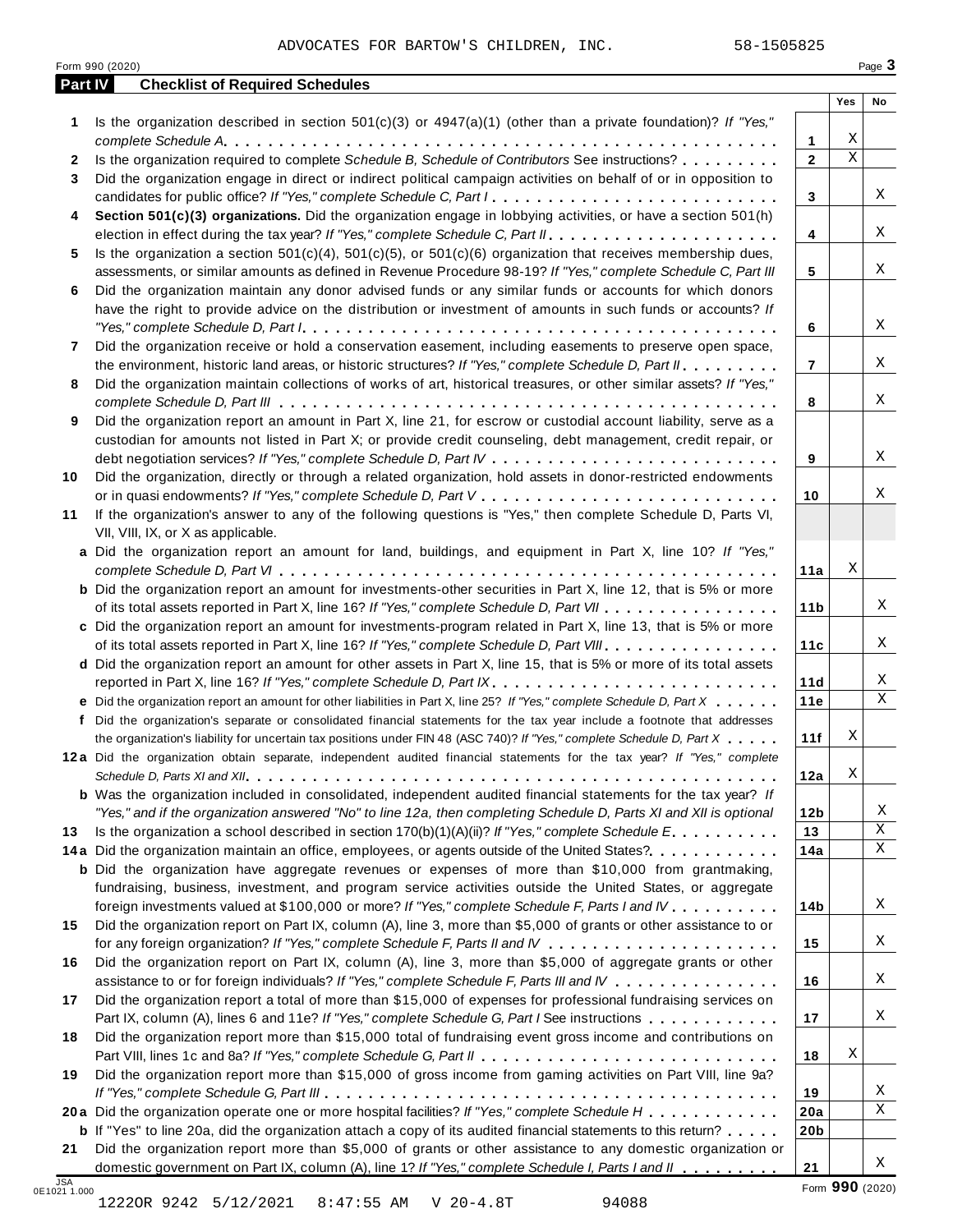Form <sup>990</sup> (2020) Page **4**

|                            | <b>Part IV</b><br><b>Checklist of Required Schedules (continued)</b>                                                      |                 |                 |    |
|----------------------------|---------------------------------------------------------------------------------------------------------------------------|-----------------|-----------------|----|
|                            |                                                                                                                           |                 | Yes             | No |
| 22                         | Did the organization report more than \$5,000 of grants or other assistance to or for domestic individuals on             |                 |                 |    |
|                            |                                                                                                                           | 22              |                 | X  |
| 23                         | Did the organization answer "Yes" to Part VII, Section A, line 3, 4, or 5 about compensation of the                       |                 |                 |    |
|                            | organization's current and former officers, directors, trustees, key employees, and highest compensated                   |                 |                 |    |
|                            |                                                                                                                           | 23              |                 | X  |
|                            | 24a Did the organization have a tax-exempt bond issue with an outstanding principal amount of more than                   |                 |                 |    |
|                            |                                                                                                                           |                 |                 |    |
|                            | \$100,000 as of the last day of the year, that was issued after December 31, 2002? If "Yes," answer lines 24b             |                 |                 |    |
|                            | through 24d and complete Schedule K. If "No," go to line 25a                                                              | 24a             |                 | Χ  |
|                            | <b>b</b> Did the organization invest any proceeds of tax-exempt bonds beyond a temporary period exception?                | 24 <sub>b</sub> |                 |    |
|                            | c Did the organization maintain an escrow account other than a refunding escrow at any time during the year               |                 |                 |    |
|                            |                                                                                                                           | 24c             |                 |    |
|                            | d Did the organization act as an "on behalf of" issuer for bonds outstanding at any time during the year?                 | 24d             |                 |    |
|                            | 25a Section 501(c)(3), 501(c)(4), and 501(c)(29) organizations. Did the organization engage in an excess benefit          |                 |                 |    |
|                            | transaction with a disqualified person during the year? If "Yes," complete Schedule L, Part I                             | 25a             |                 | X  |
|                            | <b>b</b> Is the organization aware that it engaged in an excess benefit transaction with a disqualified person in a prior |                 |                 |    |
|                            | year, and that the transaction has not been reported on any of the organization's prior Forms 990 or 990-EZ?              |                 |                 |    |
|                            |                                                                                                                           | 25 <sub>b</sub> |                 | X  |
|                            |                                                                                                                           |                 |                 |    |
| 26                         | Did the organization report any amount on Part X, line 5 or 22, for receivables from or payables to any current           |                 |                 |    |
|                            | or former officer, director, trustee, key employee, creator or founder, substantial contributor, or 35%                   |                 |                 |    |
|                            | controlled entity or family member of any of these persons? If "Yes," complete Schedule L, Part II.                       | 26              |                 | Χ  |
| 27                         | Did the organization provide a grant or other assistance to any current or former officer, director, trustee, key         |                 |                 |    |
|                            | employee, creator or founder, substantial contributor or employee thereof, a grant selection committee                    |                 |                 |    |
|                            | member, or to a 35% controlled entity (including an employee thereof) or family member of any of these                    |                 |                 |    |
|                            |                                                                                                                           | 27              |                 | Χ  |
| 28                         | Was the organization a party to a business transaction with one of the following parties (see Schedule L,                 |                 |                 |    |
|                            | Part IV instructions, for applicable filing thresholds, conditions, and exceptions):                                      |                 |                 |    |
|                            | a A current or former officer, director, trustee, key employee, creator or founder, or substantial contributor? If        |                 |                 |    |
|                            |                                                                                                                           | 28a             |                 | Χ  |
|                            | <b>b</b> A family member of any individual described in line 28a? If "Yes," complete Schedule L, Part IV.                 |                 |                 | X  |
|                            |                                                                                                                           | 28b             |                 |    |
|                            | c A 35% controlled entity of one or more individuals and/or organizations described in lines 28a or 28b? If               |                 |                 |    |
|                            |                                                                                                                           | 28c             |                 | Χ  |
| 29                         | Did the organization receive more than \$25,000 in non-cash contributions? If "Yes," complete Schedule M                  | 29              | X               |    |
| 30                         | Did the organization receive contributions of art, historical treasures, or other similar assets, or qualified            |                 |                 |    |
|                            |                                                                                                                           | 30              |                 | Χ  |
| 31                         | Did the organization liquidate, terminate, or dissolve and cease operations? If "Yes," complete Schedule N, Part I        | 31              |                 | X  |
| 32                         | Did the organization sell, exchange, dispose of, or transfer more than 25% of its net assets? If "Yes,"                   |                 |                 |    |
|                            |                                                                                                                           | 32              |                 | Χ  |
| 33                         | Did the organization own 100% of an entity disregarded as separate from the organization under Regulations                |                 |                 |    |
|                            |                                                                                                                           | 33              |                 | Χ  |
|                            | Was the organization related to any tax-exempt or taxable entity? If "Yes," complete Schedule R, Part II, III,            |                 |                 |    |
| 34                         |                                                                                                                           |                 |                 | Χ  |
|                            |                                                                                                                           | 34              |                 |    |
|                            | 35a Did the organization have a controlled entity within the meaning of section 512(b)(13)?                               | 35a             |                 | X  |
|                            | <b>b</b> If "Yes" to line 35a, did the organization receive any payment from or engage in any transaction with a          |                 |                 |    |
|                            | controlled entity within the meaning of section 512(b)(13)? If "Yes," complete Schedule R, Part V, line 2                 | 35 <sub>b</sub> |                 |    |
| 36                         | Section 501(c)(3) organizations. Did the organization make any transfers to an exempt non-charitable                      |                 |                 |    |
|                            | related organization? If "Yes," complete Schedule R, Part V, line 2.                                                      | 36              |                 | Χ  |
| 37                         | Did the organization conduct more than 5% of its activities through an entity that is not a related organization          |                 |                 |    |
|                            | and that is treated as a partnership for federal income tax purposes? If "Yes," complete Schedule R, Part VI              | 37              |                 | Χ  |
| 38                         | Did the organization complete Schedule O and provide explanations in Schedule O for Part VI, lines 11b and                |                 |                 |    |
|                            | 19? Note: All Form 990 filers are required to complete Schedule O.                                                        | 38              | Χ               |    |
| <b>Part V</b>              | <b>Statements Regarding Other IRS Filings and Tax Compliance</b>                                                          |                 |                 |    |
|                            | Check if Schedule O contains a response or note to any line in this Part V                                                |                 |                 |    |
|                            |                                                                                                                           |                 | <b>Yes</b>      | No |
|                            |                                                                                                                           |                 |                 |    |
|                            | 18<br>1a Enter the number reported in Box 3 of Form 1096. Enter -0- if not applicable<br>1a                               |                 |                 |    |
|                            | 0.<br><b>b</b> Enter the number of Forms W-2G included in line 1a. Enter -0- if not applicable<br>1b                      |                 |                 |    |
|                            | c Did the organization comply with backup withholding rules for reportable payments to vendors and                        |                 |                 |    |
|                            |                                                                                                                           | 1c              | Χ               |    |
| <b>JSA</b><br>0E1030 1.000 |                                                                                                                           |                 | Form 990 (2020) |    |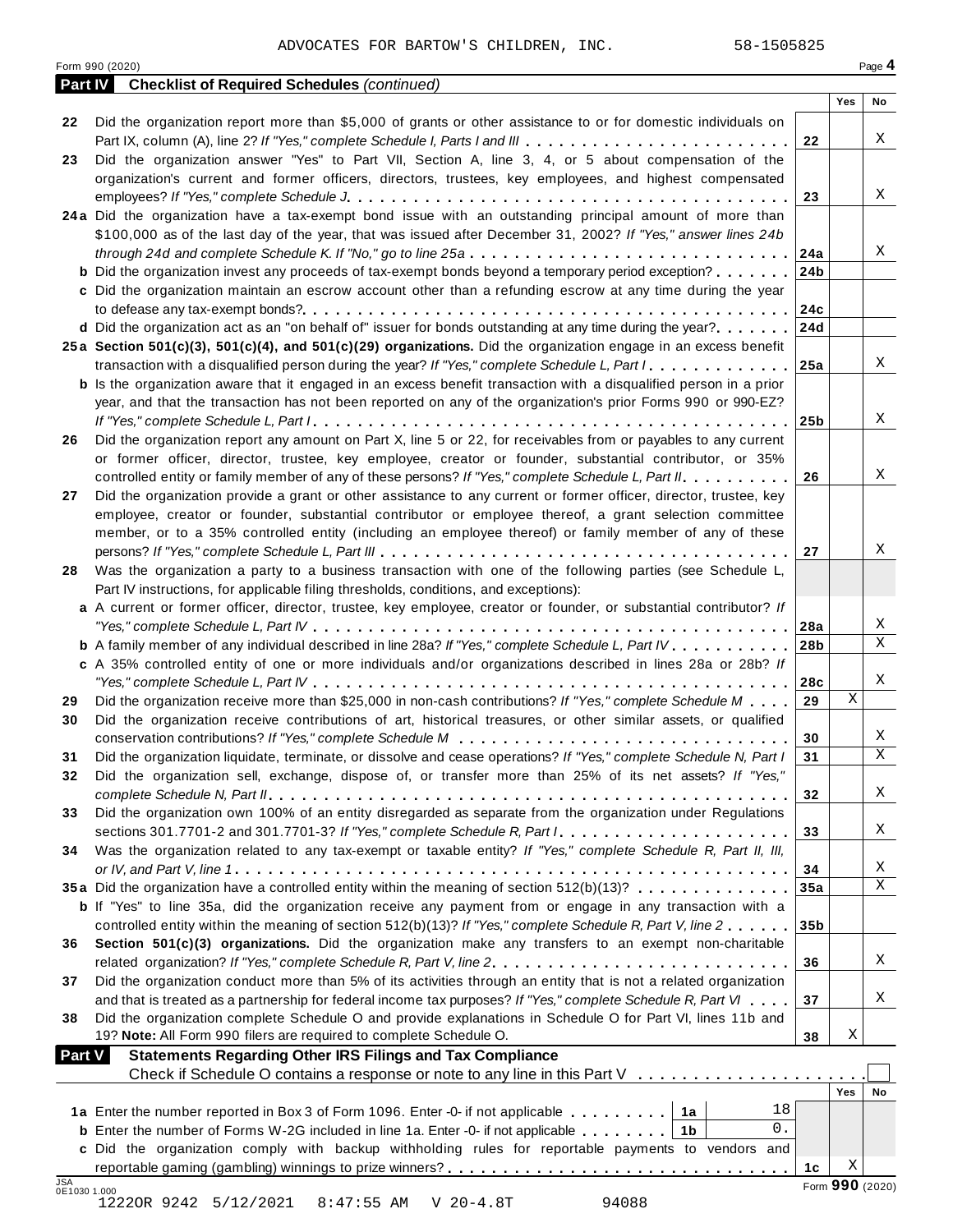|     | Form 990 (2020)                                                                                                                                                                                                                                               |     | Page 5    |  |
|-----|---------------------------------------------------------------------------------------------------------------------------------------------------------------------------------------------------------------------------------------------------------------|-----|-----------|--|
|     | <b>Part V</b><br>Statements Regarding Other IRS Filings and Tax Compliance (continued)                                                                                                                                                                        |     |           |  |
|     |                                                                                                                                                                                                                                                               |     | Yes<br>No |  |
|     | 2a Enter the number of employees reported on Form W-3, Transmittal of Wage and Tax                                                                                                                                                                            |     |           |  |
|     | 56<br>Statements, filed for the calendar year ending with or within the year covered by this return. [2a                                                                                                                                                      |     |           |  |
|     | <b>b</b> If at least one is reported on line 2a, did the organization file all required federal employment tax returns?                                                                                                                                       | 2b  | Χ         |  |
|     | <b>Note:</b> If the sum of lines 1a and 2a is greater than 250, you may be required to e-file (see instructions).                                                                                                                                             |     |           |  |
|     | 3a Did the organization have unrelated business gross income of \$1,000 or more during the year?                                                                                                                                                              | 3a  | Χ         |  |
|     | <b>b</b> If "Yes," has it filed a Form 990-T for this year? If "No" to line 3b, provide an explanation on Schedule O                                                                                                                                          | 3b  |           |  |
|     | 4a At any time during the calendar year, did the organization have an interest in, or a signature or other authority over,                                                                                                                                    |     |           |  |
|     | a financial account in a foreign country (such as a bank account, securities account, or other financial account)?                                                                                                                                            | 4a  | Χ         |  |
|     | <b>b</b> If "Yes," enter the name of the foreign country $\blacktriangleright$                                                                                                                                                                                |     |           |  |
|     | See instructions for filing requirements for FinCEN Form 114, Report of Foreign Bank and Financial Accounts (FBAR).                                                                                                                                           |     |           |  |
|     | 5a Was the organization a party to a prohibited tax shelter transaction at any time during the tax year?                                                                                                                                                      | 5a  | Χ         |  |
|     | <b>b</b> Did any taxable party notify the organization that it was or is a party to a prohibited tax shelter transaction?                                                                                                                                     | 5b  | Χ         |  |
|     |                                                                                                                                                                                                                                                               | 5c  |           |  |
|     | 6a Does the organization have annual gross receipts that are normally greater than \$100,000, and did the                                                                                                                                                     |     |           |  |
|     | organization solicit any contributions that were not tax deductible as charitable contributions?                                                                                                                                                              | 6a  | Χ         |  |
|     | <b>b</b> If "Yes," did the organization include with every solicitation an express statement that such contributions or                                                                                                                                       |     |           |  |
|     |                                                                                                                                                                                                                                                               | 6b  |           |  |
| 7   | Organizations that may receive deductible contributions under section 170(c).                                                                                                                                                                                 |     |           |  |
|     | a Did the organization receive a payment in excess of \$75 made partly as a contribution and partly for goods                                                                                                                                                 |     |           |  |
|     |                                                                                                                                                                                                                                                               | 7а  | Χ         |  |
|     | <b>b</b> If "Yes," did the organization notify the donor of the value of the goods or services provided?                                                                                                                                                      | 7b  | Χ         |  |
|     | c Did the organization sell, exchange, or otherwise dispose of tangible personal property for which it was                                                                                                                                                    |     |           |  |
|     |                                                                                                                                                                                                                                                               | 7с  | Χ         |  |
|     | 7d                                                                                                                                                                                                                                                            |     |           |  |
|     | e Did the organization receive any funds, directly or indirectly, to pay premiums on a personal benefit contract?                                                                                                                                             | 7е  | Χ         |  |
|     | f Did the organization, during the year, pay premiums, directly or indirectly, on a personal benefit contract?                                                                                                                                                | 7f  | Χ         |  |
|     | If the organization received a contribution of qualified intellectual property, did the organization file Form 8899 as required?                                                                                                                              | 7g  |           |  |
|     | h If the organization received a contribution of cars, boats, airplanes, or other vehicles, did the organization file a Form 1098-C?                                                                                                                          | 7h  |           |  |
| 8   | Sponsoring organizations maintaining donor advised funds. Did a donor advised fund maintained by the                                                                                                                                                          |     |           |  |
|     | sponsoring organization have excess business holdings at any time during the year?                                                                                                                                                                            | 8   |           |  |
| 9   | Sponsoring organizations maintaining donor advised funds.                                                                                                                                                                                                     |     |           |  |
|     | <b>a</b> Did the sponsoring organization make any taxable distributions under section 4966?                                                                                                                                                                   | 9а  |           |  |
|     | <b>b</b> Did the sponsoring organization make a distribution to a donor, donor advisor, or related person?                                                                                                                                                    | 9b  |           |  |
|     | 10 Section 501(c)(7) organizations. Enter:                                                                                                                                                                                                                    |     |           |  |
|     | 10a <br>a Initiation fees and capital contributions included on Part VIII, line 12                                                                                                                                                                            |     |           |  |
|     | 10b<br><b>b</b> Gross receipts, included on Form 990, Part VIII, line 12, for public use of club facilities                                                                                                                                                   |     |           |  |
| 11  | Section 501(c)(12) organizations. Enter:                                                                                                                                                                                                                      |     |           |  |
|     | 11a<br><b>a</b> Gross income from members or shareholders                                                                                                                                                                                                     |     |           |  |
|     | b Gross income from other sources (Do not net amounts due or paid to other sources                                                                                                                                                                            |     |           |  |
|     | 11b                                                                                                                                                                                                                                                           |     |           |  |
|     | 12a Section 4947(a)(1) non-exempt charitable trusts. Is the organization filing Form 990 in lieu of Form 1041?                                                                                                                                                | 12a |           |  |
|     | 12b<br><b>b</b> If "Yes," enter the amount of tax-exempt interest received or accrued during the year                                                                                                                                                         |     |           |  |
| 13. | Section 501(c)(29) qualified nonprofit health insurance issuers.                                                                                                                                                                                              |     |           |  |
|     | <b>a</b> Is the organization licensed to issue qualified health plans in more than one state?                                                                                                                                                                 | 13а |           |  |
|     | Note: See the instructions for additional information the organization must report on Schedule O.                                                                                                                                                             |     |           |  |
|     | <b>b</b> Enter the amount of reserves the organization is required to maintain by the states in which                                                                                                                                                         |     |           |  |
|     | 13b                                                                                                                                                                                                                                                           |     |           |  |
|     | 13c                                                                                                                                                                                                                                                           |     |           |  |
|     | 14a Did the organization receive any payments for indoor tanning services during the tax year?                                                                                                                                                                | 14a | Χ         |  |
|     |                                                                                                                                                                                                                                                               | 14b |           |  |
| 15  | <b>b</b> If "Yes," has it filed a Form 720 to report these payments? If "No," provide an explanation on Schedule $0 \cdot \cdot \cdot \cdot$<br>Is the organization subject to the section 4960 tax on payment(s) of more than \$1,000,000 in remuneration or |     |           |  |
|     |                                                                                                                                                                                                                                                               | 15  | Χ         |  |
|     | If "Yes," see instructions and file Form 4720, Schedule N.                                                                                                                                                                                                    |     |           |  |
|     |                                                                                                                                                                                                                                                               | 16  | Χ         |  |
| 16  | Is the organization an educational institution subject to the section 4968 excise tax on net investment income?<br>If "Yes," complete Form 4720, Schedule O.                                                                                                  |     |           |  |

Form **990** (2020)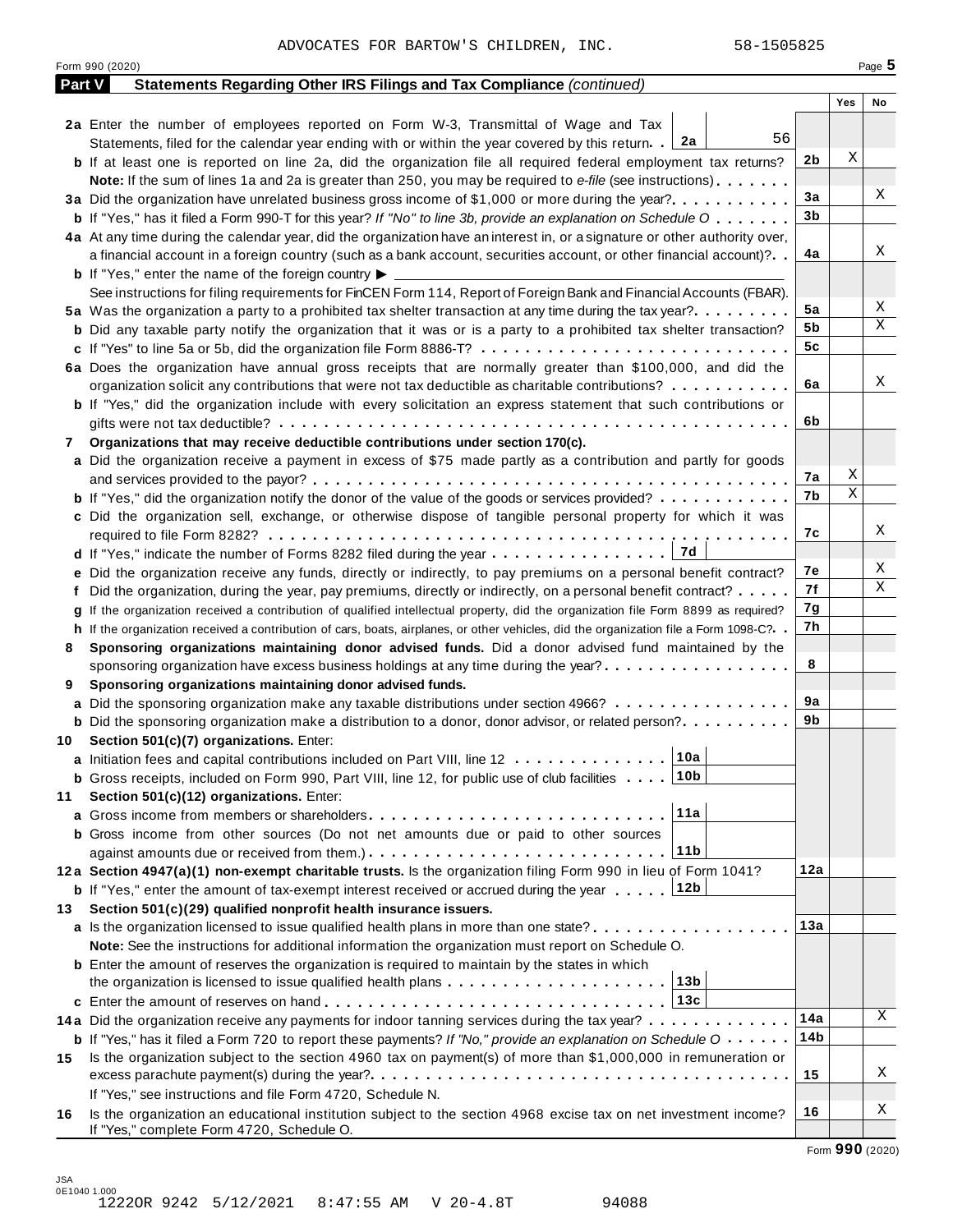|              | ADVOCATES FOR BARTOW'S CHILDREN, INC.<br>58-1505825<br>Form 990 (2020)                                                                                                                                                                                                                                            |                 |     | Page $6$     |
|--------------|-------------------------------------------------------------------------------------------------------------------------------------------------------------------------------------------------------------------------------------------------------------------------------------------------------------------|-----------------|-----|--------------|
| Part VI      | Governance, Management, and Disclosure For each "Yes" response to lines 2 through 7b below, and for a "No"                                                                                                                                                                                                        |                 |     |              |
|              | response to line 8a, 8b, or 10b below, describe the circumstances, processes, or changes on Schedule O. See instructions.                                                                                                                                                                                         |                 |     |              |
|              |                                                                                                                                                                                                                                                                                                                   |                 |     | $\mathbf{x}$ |
|              | <b>Section A. Governing Body and Management</b>                                                                                                                                                                                                                                                                   |                 | Yes | No           |
|              | 17<br>1a                                                                                                                                                                                                                                                                                                          |                 |     |              |
|              | 1a Enter the number of voting members of the governing body at the end of the tax year<br>If there are material differences in voting rights among members of the governing body, or<br>if the governing body delegated broad authority to an executive committee or similar<br>committée, explain on Schedule O. |                 |     |              |
| b            | 16<br>1b<br>Enter the number of voting members included on line 1a, above, who are independent $\dots$ .                                                                                                                                                                                                          |                 |     |              |
| $\mathbf{2}$ | Did any officer, director, trustee, or key employee have a family relationship or a business relationship with                                                                                                                                                                                                    |                 |     |              |
|              |                                                                                                                                                                                                                                                                                                                   | $\mathbf{2}$    |     | Χ            |
| 3            | Did the organization delegate control over management duties customarily performed by or under the direct                                                                                                                                                                                                         |                 |     |              |
|              | supervision of officers, directors, trustees, or key employees to a management company or other person?                                                                                                                                                                                                           | 3               |     | Χ            |
| 4            | Did the organization make any significant changes to its governing documents since the prior Form 990 was filed?.                                                                                                                                                                                                 | 4               |     | X            |
| 5            | Did the organization become aware during the year of a significant diversion of the organization's assets?                                                                                                                                                                                                        | 5               |     | Χ            |
| 6            |                                                                                                                                                                                                                                                                                                                   | 6               |     | X            |
| 7a           | Did the organization have members, stockholders, or other persons who had the power to elect or appoint                                                                                                                                                                                                           | 7a              |     | Χ            |
| b            | Are any governance decisions of the organization reserved to (or subject to approval by) members,                                                                                                                                                                                                                 |                 |     |              |
|              |                                                                                                                                                                                                                                                                                                                   | 7b              |     | Χ            |
| 8            | Did the organization contemporaneously document the meetings held or written actions undertaken during                                                                                                                                                                                                            |                 |     |              |
|              | the year by the following:                                                                                                                                                                                                                                                                                        | 8a              | Χ   |              |
| a            |                                                                                                                                                                                                                                                                                                                   | 8b              | Χ   |              |
| b            | Is there any officer, director, trustee, or key employee listed in Part VII, Section A, who cannot be reached at                                                                                                                                                                                                  |                 |     |              |
| 9            | the organization's mailing address? If "Yes," provide the names and addresses on Schedule O.                                                                                                                                                                                                                      | 9               |     | Χ            |
|              | Section B. Policies (This Section B requests information about policies not required by the Internal Revenue Code.)                                                                                                                                                                                               |                 |     |              |
|              |                                                                                                                                                                                                                                                                                                                   |                 | Yes | No           |
|              | 10a Did the organization have local chapters, branches, or affiliates?                                                                                                                                                                                                                                            | 10a             |     | X            |
|              | <b>b</b> If "Yes," did the organization have written policies and procedures governing the activities of such chapters,<br>affiliates, and branches to ensure their operations are consistent with the organization's exempt purposes?                                                                            | 10 <sub>b</sub> |     |              |
|              | 11a Has the organization provided a complete copy of this Form 990 to all members of its governing body before filing the form?                                                                                                                                                                                   | 11a             | Χ   |              |
| b            | Describe in Schedule O the process, if any, used by the organization to review this Form 990.                                                                                                                                                                                                                     |                 |     |              |
|              | 12a Did the organization have a written conflict of interest policy? If "No," go to line 13                                                                                                                                                                                                                       | 12a             | X   |              |
| b            | Were officers, directors, or trustees, and key employees required to disclose annually interests that could give                                                                                                                                                                                                  | 12 <sub>b</sub> | X   |              |
| c            | Did the organization regularly and consistently monitor and enforce compliance with the policy? If "Yes,"                                                                                                                                                                                                         | 12c             | Χ   |              |
|              |                                                                                                                                                                                                                                                                                                                   | 13              | Χ   |              |
| 13           | Did the organization have a written whistleblower policy?                                                                                                                                                                                                                                                         | 14              | Χ   |              |
| 14           | Did the organization have a written document retention and destruction policy?                                                                                                                                                                                                                                    |                 |     |              |
| 15           | Did the process for determining compensation of the following persons include a review and approval by<br>independent persons, comparability data, and contemporaneous substantiation of the deliberation and decision?                                                                                           |                 |     |              |
|              |                                                                                                                                                                                                                                                                                                                   |                 | X   |              |
| a            |                                                                                                                                                                                                                                                                                                                   | 15a             |     |              |
| b            | If "Yes" to line 15a or 15b, describe the process in Schedule O (see instructions).                                                                                                                                                                                                                               | 15 <sub>b</sub> | Χ   |              |

**b** If "Yes," did the organization follow a written policy or procedure requiring the organization to evaluate its | with <sup>a</sup> taxable entity during the year? m mm m m m m m m m m m m m m m m m m m m m m m m m m m m m m m m m m m m m m m m participation in joint venture arrangements under applicable federal tax law, and take steps to safeguard the<br>organization's exempt status with respect to such arrangements?<br>1

## **Section C. Disclosure**

- 17 List the states with which a copy of this Form 990 is required to be filed  $\blacktriangleright \frac{GA}{A}$ ,
- **18** Section 6104 requires an organization to make its Forms 1023 (1024 or 1024-A, if applicable), 990, and 990-T (Section 501(c) (3)s only) available for public inspection. Indicate how you made these available. Check all that apply.

Own website  $\Box$  Another's website  $\Box$  Upon request  $\Box$  Other *(explain on Schedule O)*  $\boxed{\text{X}}$  Upon request

- **19** Describe on Schedule O whether (and if so, how) the organization made its governing documents, conflict of interest policy, and financial statements available to the public during the tax year.
- **20** and infancial statements available to the public during the tax year.<br>State the name, address, and telephone number of the person who possesses the organization's books and records <br>DEBORAH PARMENTER 49 MONROE CROSSING CAR

X

**16a**

**16b**

|  | 8-1505825 |  |
|--|-----------|--|
|  |           |  |

| changes on Schedule O. See instructions. |  |  |  |  |  |            |
|------------------------------------------|--|--|--|--|--|------------|
|                                          |  |  |  |  |  | $\sqrt{X}$ |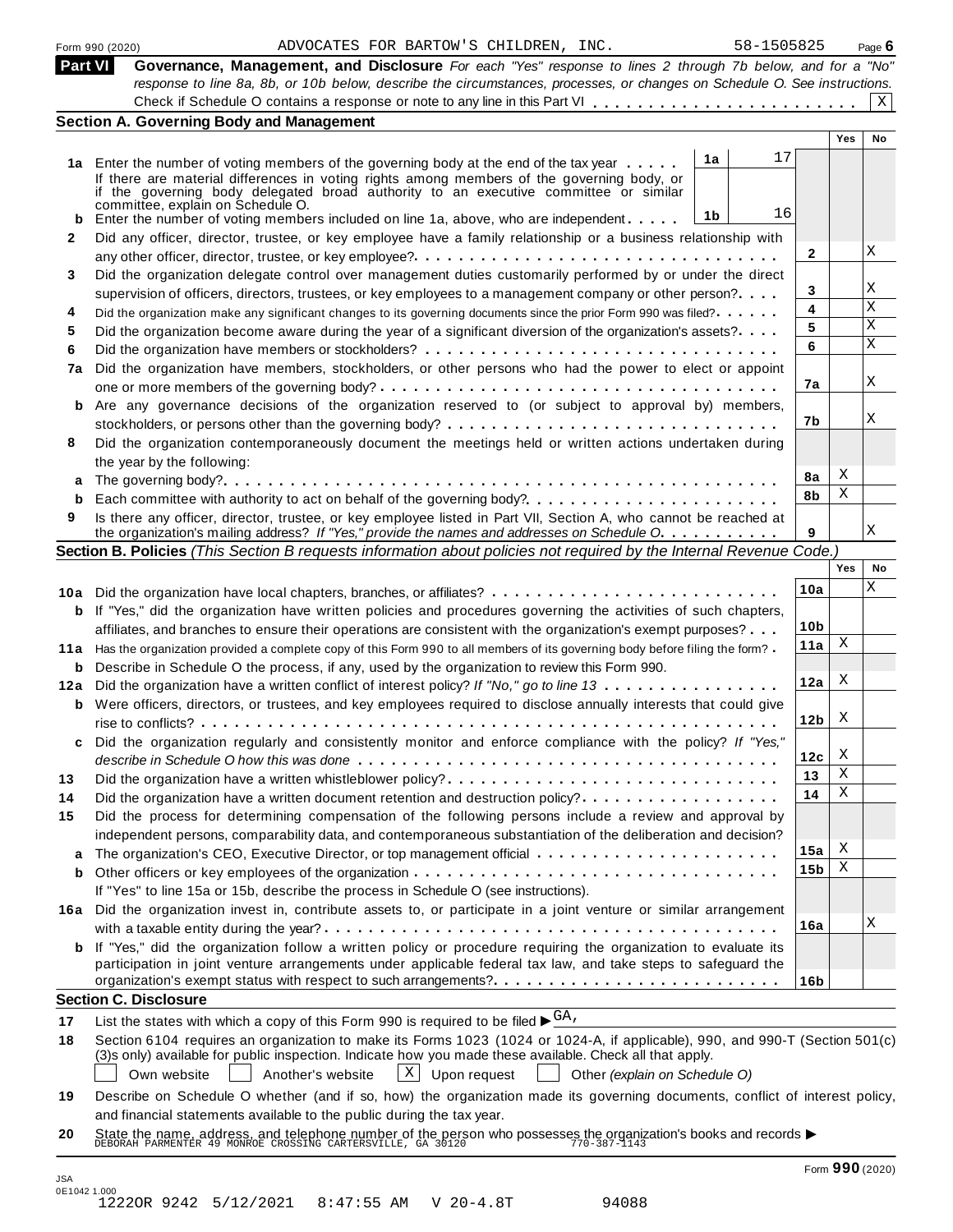| <b>Part VII</b> Compensation of Officers, Directors, Trustees, Key Employees, Highest Compensated Employees, and |  |  |  |  |  |
|------------------------------------------------------------------------------------------------------------------|--|--|--|--|--|
| <b>Independent Contractors</b>                                                                                   |  |  |  |  |  |
|                                                                                                                  |  |  |  |  |  |

**Section A. Officers, Directors, Trustees, Key Employees, and Highest Compensated Employees**

**1a** Complete this table for all persons required to be listed. Report compensation for the calendar year ending with or within the organization's tax year.

anization's lax year.<br>● List all of the organization's **current** officers, directors, trustees (whether individuals or organizations), regardless of amount of<br>nnensation Enter -0- in columns (D) (E) and (E) if no compensa compensation. Enter -0- in columns (D), (E), and (F) if no compensation was paid.

• List all of the organization's current key employees, if any. See instructions for definition of "key employee."

■ List all of the organization's current key employees, if any. See instructions for definition of "key employee."<br>■ List the organization's five current highest compensated employees (other than an officer, director, tru who received reportable compensation (Box 5 of Form W-2 and/or Box 7 of Form 1099-MISC) of more than \$100,000 from the

organization and any related organizations.<br>• List all of the organization's **former** officers, key employees, and highest compensated employees who received more than<br>\$1.00.000 of reportable componention from the erganiza \$100,000 of reportable compensation from the organization and any related organizations.

% List all of the organization's **former directors or trustees** that received, in the capacity as a former director or trustee of the organization, more than \$10,000 of reportable compensation from the organization and any related organizations. See instructions for the order in which to list the persons above.

Check this box if neither the organization nor any related organization compensated any current officer, director, or trustee.

|                        |                                                                |                                   |                       |             | (C)          |                                 |        |                          |                               |                                           |
|------------------------|----------------------------------------------------------------|-----------------------------------|-----------------------|-------------|--------------|---------------------------------|--------|--------------------------|-------------------------------|-------------------------------------------|
| (A)                    | (B)                                                            |                                   |                       |             | Position     |                                 |        | (D)                      | (E)                           | (F)                                       |
| Name and title         | Average                                                        |                                   |                       |             |              | (do not check more than one     |        | Reportable               | Reportable                    | <b>Estimated amount</b>                   |
|                        | hours                                                          |                                   |                       |             |              | box, unless person is both an   |        | compensation             | compensation                  | of other                                  |
|                        | per week<br>(list any                                          |                                   |                       |             |              | officer and a director/trustee) |        | from the<br>organization | from related<br>organizations | compensation<br>from the                  |
|                        | hours for<br>related<br>organizations<br>below<br>dotted line) | Individual trustee<br>or director | Institutional trustee | Officer     | Key employee | Highest compensated<br>employee | Former | (W-2/1099-MISC)          | (W-2/1099-MISC)               | organization and<br>related organizations |
|                        |                                                                |                                   |                       |             |              |                                 |        |                          |                               |                                           |
| (1) RACHEL CASTILLO    | 50.00                                                          |                                   |                       |             |              |                                 |        |                          |                               |                                           |
| PRESIDENT & CEO        | О.                                                             | Χ                                 |                       | Χ           |              |                                 |        | 114,811                  | 0                             | 3,444.                                    |
| (2) FAIN COCHRAN       | 5.00                                                           |                                   |                       |             |              |                                 |        |                          |                               |                                           |
| BOARD MEMBER           | О.                                                             | Х                                 |                       |             |              |                                 |        | 0                        | 0                             | $\mathsf 0$ .                             |
| (3) CHARLIE CUVERHOUSE | 5.00                                                           |                                   |                       |             |              |                                 |        |                          |                               |                                           |
| <b>BOARD MEMBER</b>    | О.                                                             | Χ                                 |                       |             |              |                                 |        | $\mathsf{O}$ .           | 0                             | $\mathsf 0$ .                             |
| (4) VICKY DURHAM       | 5.00                                                           |                                   |                       |             |              |                                 |        |                          |                               |                                           |
| BOARD MEMBER           | О.                                                             | Χ                                 |                       |             |              |                                 |        | 0                        | 0                             | $\mathsf 0$ .                             |
| (5) MARC FEUERBACH     | 5.00                                                           |                                   |                       |             |              |                                 |        |                          |                               |                                           |
| BOARD MEMBER           | 0.                                                             | Х                                 |                       |             |              |                                 |        | 0                        | 0                             | $\mathsf 0$ .                             |
| (6) TINA HUDSON        | 5.00                                                           |                                   |                       |             |              |                                 |        |                          |                               |                                           |
| BOARD MEMBER           | 0.                                                             | Χ                                 |                       |             |              |                                 |        | 0                        | 0                             | $\mathsf 0$ .                             |
| (7) NICOLE HUGHES      | 5.00                                                           |                                   |                       |             |              |                                 |        |                          |                               |                                           |
| CHAIRMAN               | 0.                                                             | Х                                 |                       | $\mathbf X$ |              |                                 |        | $\mathsf 0$              | 0                             | 0.                                        |
| (8) LARA JEANNERET     | 5.00                                                           |                                   |                       |             |              |                                 |        |                          |                               |                                           |
| <b>BOARD MEMBER</b>    | 0.                                                             | $\rm X$                           |                       |             |              |                                 |        | $\overline{0}$           | $\mathbf 0$                   | $0$ .                                     |
| (9) CHASE JONES        | 5.00                                                           |                                   |                       |             |              |                                 |        |                          |                               |                                           |
| <b>BOARD MEMBER</b>    | 0.                                                             | Χ                                 |                       |             |              |                                 |        | 0                        | 0                             | 0.                                        |
| (10) JUD MCGIVERAN     | 5.00                                                           |                                   |                       |             |              |                                 |        |                          |                               |                                           |
| CHAIR-ELECT            | $0$ .                                                          | Χ                                 |                       |             |              |                                 |        | 0                        | 0                             | 0.                                        |
| (11) DARNICE MOSS      | 5.00                                                           |                                   |                       |             |              |                                 |        |                          |                               |                                           |
| BOARD MEMBER           | О.                                                             | Χ                                 |                       |             |              |                                 |        | 0                        | 0                             | $\mathsf 0$ .                             |
| (12) NANCY NEWMAN      | 5.00                                                           |                                   |                       |             |              |                                 |        |                          |                               |                                           |
| BOARD MEMBER           | 0.                                                             | Χ                                 |                       |             |              |                                 |        | 0                        | 0                             | $\mathsf 0$ .                             |
| (13) SAMIR PATEL       | 5.00                                                           |                                   |                       |             |              |                                 |        |                          |                               |                                           |
| BOARD MEMBER           | О.                                                             | $\rm X$                           |                       | Χ           |              |                                 |        | 0                        | 0                             | $\mathsf 0$ .                             |
| (14) DEENA STEWART     | 5.00                                                           |                                   |                       |             |              |                                 |        |                          |                               |                                           |
| BOARD MEMBER           | $0$ .                                                          | Χ                                 |                       |             |              |                                 |        | $\mathsf{O}$ .           | 0                             | $\mathsf 0$ .                             |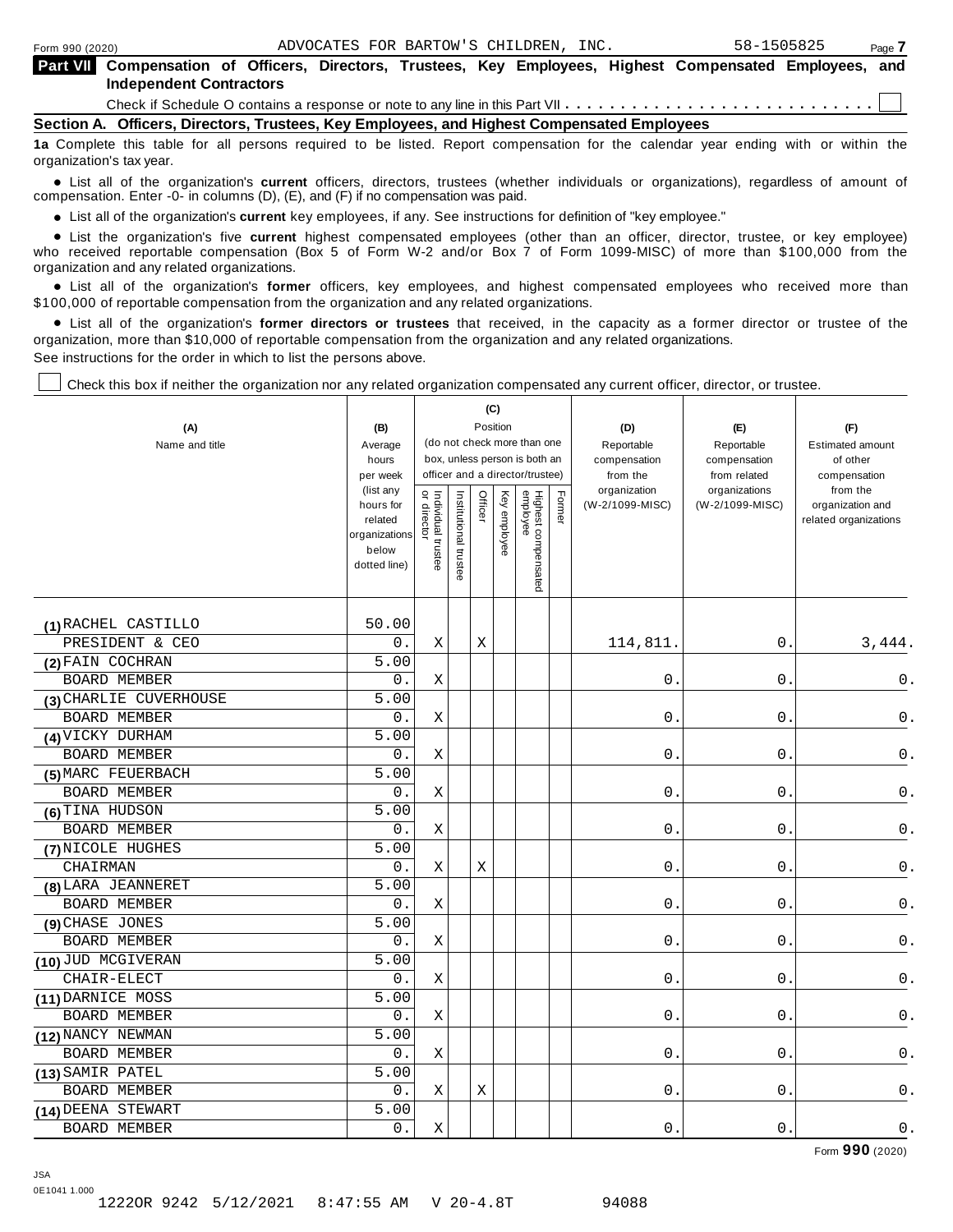|                                                                                                                                                                                                                                                                 |                                                                |                                        |                       |                 |                                                              |                                 |        |                                           | Section A. Officers, Directors, Trustees, Key Employees, and Highest Compensated Employees (continued) |                     |                                                                          |
|-----------------------------------------------------------------------------------------------------------------------------------------------------------------------------------------------------------------------------------------------------------------|----------------------------------------------------------------|----------------------------------------|-----------------------|-----------------|--------------------------------------------------------------|---------------------------------|--------|-------------------------------------------|--------------------------------------------------------------------------------------------------------|---------------------|--------------------------------------------------------------------------|
| (A)<br>Name and title                                                                                                                                                                                                                                           | (B)<br>Average<br>hours per<br>week (list any                  |                                        |                       | (C)<br>Position | (do not check more than one<br>box, unless person is both an |                                 |        | (D)<br>Reportable<br>compensation<br>from | (E)<br>Reportable<br>compensation from<br>related                                                      |                     | (F)<br>Estimated<br>amount of<br>other                                   |
|                                                                                                                                                                                                                                                                 | hours for<br>related<br>organizations<br>below dotted<br>line) | õ<br>Individual trustee<br>or director | Institutional trustee | Officer         | officer and a director/trustee)<br>Key employee              | Highest compensated<br>employee | Former | the<br>organization<br>(W-2/1099-MISC)    | organizations<br>(W-2/1099-MISC)                                                                       |                     | compensation<br>from the<br>organization<br>and related<br>organizations |
| 15) GINGER TYRA<br><b>BOARD MEMBER</b>                                                                                                                                                                                                                          | 5.00<br>0.                                                     | Χ                                      |                       |                 |                                                              |                                 |        | 0                                         | 0.                                                                                                     |                     | 0.                                                                       |
| 16) HEATHER WILSON<br>TREASURER                                                                                                                                                                                                                                 | 5.00<br>0.                                                     | Χ                                      |                       | Χ               |                                                              |                                 |        | 0                                         | 0.                                                                                                     |                     | 0.                                                                       |
| 17) ERIKA WYANT<br>SECRETARY                                                                                                                                                                                                                                    | 5.00<br>$0$ .                                                  | Χ                                      |                       | Χ               |                                                              |                                 |        | 0                                         | 0.                                                                                                     |                     | 0.                                                                       |
|                                                                                                                                                                                                                                                                 |                                                                |                                        |                       |                 |                                                              |                                 |        |                                           |                                                                                                        |                     |                                                                          |
|                                                                                                                                                                                                                                                                 |                                                                |                                        |                       |                 |                                                              |                                 |        |                                           |                                                                                                        |                     |                                                                          |
|                                                                                                                                                                                                                                                                 |                                                                |                                        |                       |                 |                                                              |                                 |        |                                           |                                                                                                        |                     |                                                                          |
|                                                                                                                                                                                                                                                                 |                                                                |                                        |                       |                 |                                                              |                                 |        |                                           |                                                                                                        |                     |                                                                          |
|                                                                                                                                                                                                                                                                 |                                                                |                                        |                       |                 |                                                              |                                 |        |                                           |                                                                                                        |                     |                                                                          |
|                                                                                                                                                                                                                                                                 |                                                                |                                        |                       |                 |                                                              |                                 |        |                                           |                                                                                                        |                     |                                                                          |
|                                                                                                                                                                                                                                                                 |                                                                |                                        |                       |                 |                                                              |                                 |        |                                           |                                                                                                        |                     |                                                                          |
|                                                                                                                                                                                                                                                                 |                                                                |                                        |                       |                 |                                                              |                                 |        |                                           |                                                                                                        |                     |                                                                          |
| 1b Sub-total                                                                                                                                                                                                                                                    |                                                                |                                        |                       |                 |                                                              |                                 |        | 114,811<br>$\mathbf{0}$                   | 0<br>0                                                                                                 |                     | 3,444.<br>0.                                                             |
| c Total from continuation sheets to Part VII, Section A.                                                                                                                                                                                                        |                                                                |                                        |                       |                 |                                                              |                                 |        | 114,811                                   | 0                                                                                                      |                     | 3,444.                                                                   |
| Total number of individuals (including but not limited to those listed above) who received more than \$100,000 of<br>$\mathbf{2}$<br>reportable compensation from the organization ▶                                                                            |                                                                | 1                                      |                       |                 |                                                              |                                 |        |                                           |                                                                                                        |                     |                                                                          |
|                                                                                                                                                                                                                                                                 |                                                                |                                        |                       |                 |                                                              |                                 |        |                                           |                                                                                                        |                     | <b>Yes</b><br>No                                                         |
| Did the organization list any former officer, director, or trustee, key employee, or highest compensated<br>3<br>employee on line 1a? If "Yes," complete Schedule J for such individual                                                                         |                                                                |                                        |                       |                 |                                                              |                                 |        |                                           |                                                                                                        | 3                   | Χ                                                                        |
| For any individual listed on line 1a, is the sum of reportable compensation and other compensation from the<br>organization and related organizations greater than \$150,000? If "Yes," complete Schedule J for such                                            |                                                                |                                        |                       |                 |                                                              |                                 |        |                                           |                                                                                                        | 4                   | Χ                                                                        |
| Did any person listed on line 1a receive or accrue compensation from any unrelated organization or individual<br>5.<br>for services rendered to the organization? If "Yes," complete Schedule J for such person                                                 |                                                                |                                        |                       |                 |                                                              |                                 |        |                                           |                                                                                                        | 5                   | Χ                                                                        |
| <b>Section B. Independent Contractors</b>                                                                                                                                                                                                                       |                                                                |                                        |                       |                 |                                                              |                                 |        |                                           |                                                                                                        |                     |                                                                          |
| Complete this table for your five highest compensated independent contractors that received more than \$100,000 of<br>1.<br>compensation from the organization. Report compensation for the calendar year ending with or within the organization's tax<br>year. |                                                                |                                        |                       |                 |                                                              |                                 |        |                                           |                                                                                                        |                     |                                                                          |
| (A)                                                                                                                                                                                                                                                             |                                                                |                                        |                       |                 |                                                              |                                 |        | (B)<br>Description of services            |                                                                                                        | (C)<br>Compensation |                                                                          |
| Name and business address                                                                                                                                                                                                                                       |                                                                |                                        |                       |                 |                                                              |                                 |        |                                           |                                                                                                        |                     |                                                                          |
|                                                                                                                                                                                                                                                                 |                                                                |                                        |                       |                 |                                                              |                                 |        |                                           |                                                                                                        |                     |                                                                          |

**2** Total number of independent contractors (including but not limited to those listed above) who received more than \$100,000 in compensation from the organization  $\triangleright$  0.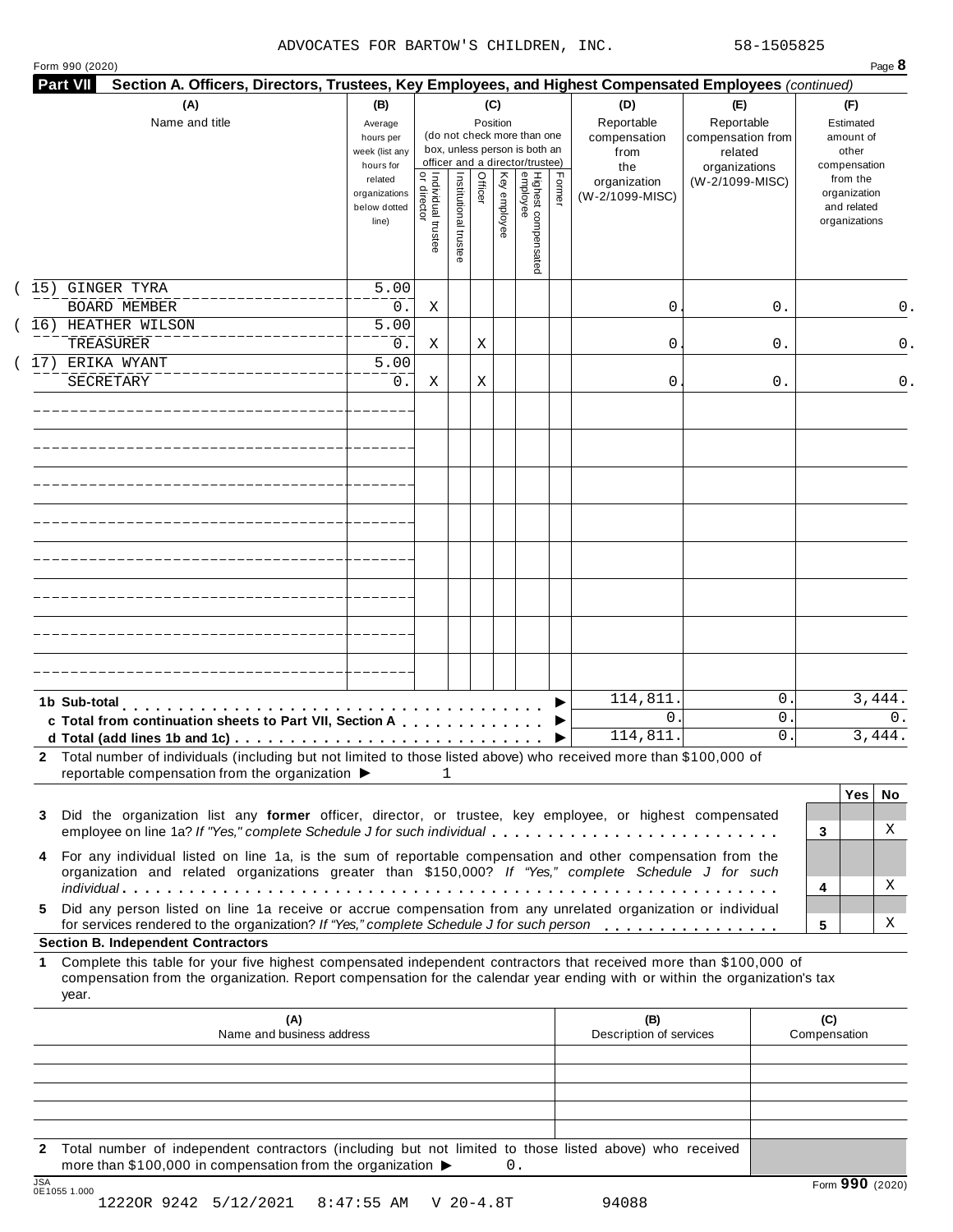**Part VIII Statement of Revenue**

|                                                                 |                                                                                                                                                                                                                                           |                 |                           | (A)<br>Total revenue | (B)<br>Related or exempt<br>function revenue | $\overline{C}$<br>Unrelated<br>business revenue | (D)<br>Revenue excluded<br>from tax under |
|-----------------------------------------------------------------|-------------------------------------------------------------------------------------------------------------------------------------------------------------------------------------------------------------------------------------------|-----------------|---------------------------|----------------------|----------------------------------------------|-------------------------------------------------|-------------------------------------------|
|                                                                 |                                                                                                                                                                                                                                           |                 |                           |                      |                                              |                                                 | sections 512-514                          |
| Contributions, Gifts, Grants<br>and Other Similar Amounts<br>1a | Federated campaigns <b>Federated</b>                                                                                                                                                                                                      | 1а              |                           |                      |                                              |                                                 |                                           |
|                                                                 | Membership dues <b>All Accords</b> Membership dues<br>b                                                                                                                                                                                   | 1b              |                           |                      |                                              |                                                 |                                           |
|                                                                 | Fundraising events <b>Fundraising</b><br>c                                                                                                                                                                                                | 1с              | 160,673.                  |                      |                                              |                                                 |                                           |
|                                                                 | Related organizations <b>and the set of the set of the set of the set of the set of the set of the set of the set of the set of the set of the set of the set of the set of the set of the set of the set of the set of the set </b><br>d | 1d              |                           |                      |                                              |                                                 |                                           |
|                                                                 | Government grants (contributions)<br>е                                                                                                                                                                                                    | 1е              | 1,770,398.                |                      |                                              |                                                 |                                           |
|                                                                 | All other contributions, gifts, grants,<br>t.<br>and similar amounts not included above                                                                                                                                                   |                 |                           |                      |                                              |                                                 |                                           |
|                                                                 |                                                                                                                                                                                                                                           | 1f              | 450,646.                  |                      |                                              |                                                 |                                           |
|                                                                 | Noncash contributions included in<br>g<br>lines 1a-1f $\ldots$ $\ldots$ $\ldots$ $\frac{1}{9}$ \$                                                                                                                                         |                 | 29,015.                   |                      |                                              |                                                 |                                           |
|                                                                 | h Total. Add lines 1a-1f $\ldots$ , $\ldots$ , $\ldots$ , $\blacktriangleright$                                                                                                                                                           |                 |                           | 2,381,717.           |                                              |                                                 |                                           |
|                                                                 |                                                                                                                                                                                                                                           |                 | <b>Business Code</b>      |                      |                                              |                                                 |                                           |
|                                                                 |                                                                                                                                                                                                                                           |                 |                           |                      |                                              |                                                 |                                           |
| Program Service<br>Revenue<br>2a                                |                                                                                                                                                                                                                                           |                 |                           |                      |                                              |                                                 |                                           |
|                                                                 | b                                                                                                                                                                                                                                         |                 |                           |                      |                                              |                                                 |                                           |
|                                                                 | c                                                                                                                                                                                                                                         |                 |                           |                      |                                              |                                                 |                                           |
|                                                                 | d<br>е                                                                                                                                                                                                                                    |                 |                           |                      |                                              |                                                 |                                           |
|                                                                 | All other program service revenue<br>f                                                                                                                                                                                                    |                 |                           |                      |                                              |                                                 |                                           |
|                                                                 | Total. Add lines 2a-2f ▶<br>g                                                                                                                                                                                                             |                 |                           | $\mathsf{0}$ .       |                                              |                                                 |                                           |
| 3                                                               | Investment income (including dividends, interest, and                                                                                                                                                                                     |                 |                           |                      |                                              |                                                 |                                           |
|                                                                 |                                                                                                                                                                                                                                           |                 |                           | 16,552.              |                                              |                                                 | 16,552.                                   |
| 4                                                               | Income from investment of tax-exempt bond proceeds $\blacktriangleright$                                                                                                                                                                  |                 |                           | 0.                   |                                              |                                                 |                                           |
| 5                                                               |                                                                                                                                                                                                                                           |                 |                           | 0.                   |                                              |                                                 |                                           |
|                                                                 |                                                                                                                                                                                                                                           | (i) Real        | (ii) Personal             |                      |                                              |                                                 |                                           |
| 6a                                                              | Gross rents [1994]<br>6а                                                                                                                                                                                                                  |                 |                           |                      |                                              |                                                 |                                           |
|                                                                 | Less: rental expenses<br>6b<br>b                                                                                                                                                                                                          |                 |                           |                      |                                              |                                                 |                                           |
|                                                                 | Rental income or (loss) 6c<br>c                                                                                                                                                                                                           |                 |                           |                      |                                              |                                                 |                                           |
|                                                                 | Net rental income or (loss) ▶<br>d                                                                                                                                                                                                        |                 |                           | 0.                   |                                              |                                                 |                                           |
| 7а                                                              | Gross amount from                                                                                                                                                                                                                         | (i) Securities  | (ii) Other                |                      |                                              |                                                 |                                           |
|                                                                 | sales<br>of<br>assets                                                                                                                                                                                                                     |                 |                           |                      |                                              |                                                 |                                           |
|                                                                 | other than inventory<br>7a                                                                                                                                                                                                                | 3,938.          |                           |                      |                                              |                                                 |                                           |
|                                                                 | Less: cost or other basis<br>b                                                                                                                                                                                                            |                 |                           |                      |                                              |                                                 |                                           |
| evenue                                                          | and sales expenses<br>7b                                                                                                                                                                                                                  | 875.            |                           |                      |                                              |                                                 |                                           |
|                                                                 | 7c<br><b>c</b> Gain or (loss) <b>c</b>                                                                                                                                                                                                    | 3,063.          |                           |                      |                                              |                                                 |                                           |
|                                                                 | Net gain or (loss) in itemative intervention in both behavior in the behavior in both behavior in both behavior<br>d                                                                                                                      |                 |                           | 3,063.               |                                              |                                                 | 3,063.                                    |
| Other <sub>R</sub><br>8а                                        | income from fundraising<br>Gross                                                                                                                                                                                                          |                 |                           |                      |                                              |                                                 |                                           |
|                                                                 | events (not including \$                                                                                                                                                                                                                  | 160,673.        |                           |                      |                                              |                                                 |                                           |
|                                                                 | of contributions reported on line                                                                                                                                                                                                         |                 |                           |                      |                                              |                                                 |                                           |
|                                                                 | 1c). See Part IV, line 18                                                                                                                                                                                                                 | 8а              | 27,781.                   |                      |                                              |                                                 |                                           |
|                                                                 | Less: direct expenses<br>b                                                                                                                                                                                                                | 8b              | 53,320.                   |                      |                                              |                                                 |                                           |
|                                                                 | Net income or (loss) from fundraising events ▶<br>с                                                                                                                                                                                       |                 |                           | $-25,539.$           |                                              |                                                 | $-25,539.$                                |
| 9а                                                              | income<br>from<br>Gross                                                                                                                                                                                                                   | gaming          |                           |                      |                                              |                                                 |                                           |
|                                                                 | activities. See Part IV, line 19                                                                                                                                                                                                          | 9а              | 0.                        |                      |                                              |                                                 |                                           |
|                                                                 | Less: direct expenses<br>b                                                                                                                                                                                                                | 9b              | $0$ .                     |                      |                                              |                                                 |                                           |
|                                                                 | Net income or (loss) from gaming activities.<br>c                                                                                                                                                                                         |                 | ▸                         | 0.                   |                                              |                                                 |                                           |
| 10a                                                             | sales of inventory,<br>Gross                                                                                                                                                                                                              | less            |                           |                      |                                              |                                                 |                                           |
|                                                                 | returns and allowances and the state of the state of the state of the state of the state of the state of the state of the state of the state of the state of the state of the state of the state of the state of the state of             | 10a             | 0.                        |                      |                                              |                                                 |                                           |
|                                                                 | Less: cost of goods sold<br>b                                                                                                                                                                                                             | 10 <sub>b</sub> | $\mathbf{0}$ .            |                      |                                              |                                                 |                                           |
|                                                                 | Net income or (loss) from sales of inventory<br>c                                                                                                                                                                                         |                 | ▸<br><b>Business Code</b> | $\mathsf{0}$ .       |                                              |                                                 |                                           |
|                                                                 |                                                                                                                                                                                                                                           |                 |                           |                      |                                              |                                                 |                                           |
| Miscellaneous<br>Revenue<br>11a                                 | OTHER INCOME                                                                                                                                                                                                                              |                 |                           | 11,433.              | 11,433.                                      |                                                 |                                           |
|                                                                 | b                                                                                                                                                                                                                                         |                 |                           |                      |                                              |                                                 |                                           |
|                                                                 | c                                                                                                                                                                                                                                         |                 |                           |                      |                                              |                                                 |                                           |
|                                                                 | All other revenue<br>d                                                                                                                                                                                                                    |                 |                           |                      |                                              |                                                 |                                           |
|                                                                 | е                                                                                                                                                                                                                                         |                 |                           | 11, 433.             |                                              |                                                 |                                           |
| 12                                                              | Total revenue. See instructions                                                                                                                                                                                                           |                 |                           | 2,387,226.           | 11, 433.                                     |                                                 | $-5,924.$                                 |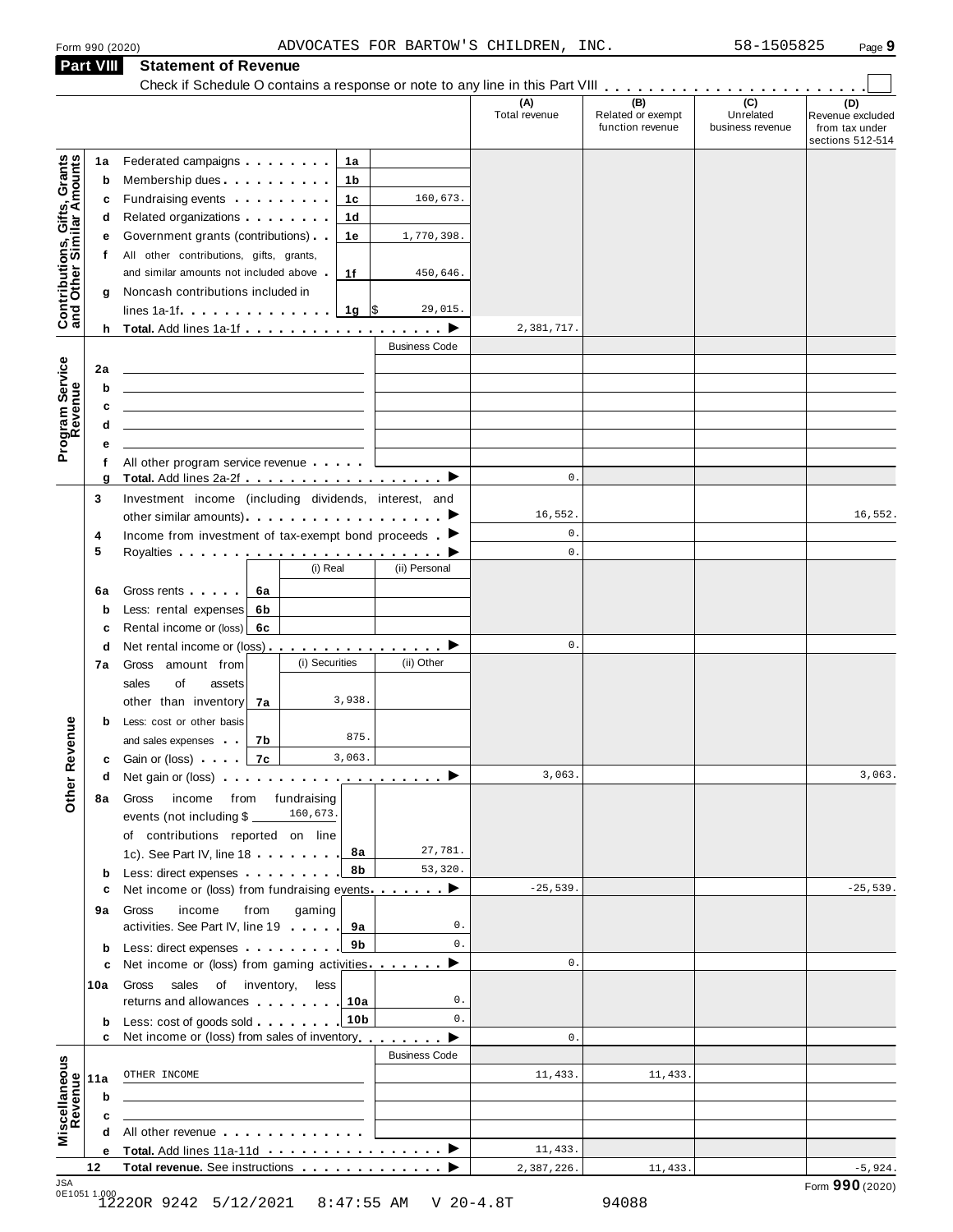**Part IX Statement of Functional Expenses**

#### Section 501(c)(3) and 501(c)(4) organizations must complete all columns. All other organizations must complete column (A). Check if Schedule <sup>O</sup> contains <sup>a</sup> response or note to any line in this Part IX m m m m m m m m m m m m m m m m m m m m m m m m m *Do no* **(A) (B) (C) (D)** *t include amounts reported on lines 6b, 7b,* **8b, 9b, and 10b of Part VIII.** The construction of *B***, 9b, and 10b of Part VIII.** expenses Management and general expenses Fundraising expenses **1** Grants and other assistance to domestic organizations and domestic governments. See Part IV, line 21 m m m **2** Grants and other assistance to domestic individuals. See Part IV, line 22 **3** Grants and other assistance to foreign organizations, foreign governments, and foreign individuals. See Part IV, lines 15 and 16 **4** Benefits paid to or for members **5** Compensation of current officers, directors, trustees, and key employees m m m m m m m m m m **6** Compensation not included above to disqualified persons (as defined under section 4958(f)(1)) and persons described in section 4958(c)(3)(B) <sup>m</sup> <sup>m</sup> <sup>m</sup> <sup>m</sup> <sup>m</sup> <sup>m</sup> **<sup>7</sup>** Other salaries and wages <sup>m</sup> <sup>m</sup> <sup>m</sup> <sup>m</sup> <sup>m</sup> <sup>m</sup> <sup>m</sup> <sup>m</sup> <sup>m</sup> <sup>m</sup> <sup>m</sup> <sup>m</sup> **8** Pension plan accruals and contributions (include section 401(k) and 403(b) employer contributions) **9** Section 401(k) and 403(b) employer contributions<br>9 Other employee benefits 9 Other employee benefits **10** Payroll taxes **10** Fees for services (nonemployees): **11** A) amount, list line 11g expenses on Schedule O.)<br>**12** Advertising and promotion **manual 13** Office expenses **13** Office expenses<br>**14** Information technology............. **15 16** Occupancy m m m m m m m m m m m m m m m m m m **16** Occupancy ...................<br>17 Travel..................... **18** Payments of travel or entertainment expenses for any federal, state, or local public officials<br>**19** Conferences, conventions, and meetings **19** Conferences, conventions, and meetings **endorship.**<br>20 Interest **manual meeting 21** 21 Payments to affiliates<br>22 Depreciation, depletion, and amortization <sub>1</sub> . . . **22** Depreciation, depletion, and amortization **manufation**<br>23 Insurance 24 Other expenses. Itemize expenses not covered | Fees for services (nonemployees):<br>**a** Management ..................<br>**b** Legal ......................... **cd** Lobbying m m m m m m m m m m m m m m m m m m m **e** Professional fundraising services. See Part IV, line <sup>17</sup> m **P** Professional fundraising services. See Part IV, line 17<br>**f** Investment management fees **g** Other. (If line 11g amount exceeds 10% of line 25, column Legal m m m m m m m m m m m m m m m m m m m m m Accounting m m m m m m m m m m m m m m m m m m (A) amount, list line 11g expenses on Schedule O.) means m m m m m m m m m m m m m m m m Royalties m m m m m m m m m m m m m m m m m m m m for any federal, state, or local public officials Payments to affiliates m m m m m m m m m m m m m m above (List miscellaneous expenses on line 24e. If line 24e amount exceeds 10% of line 25, column (A) amount, list line 24e expenses on Schedule O.) **a** CLOTHING<br>**b**FOOD **d**DUES **e** All other expenses **25 Total functional expenses.** Add lines 1 through 24e **26 Joint costs.** Complete this line only if the organization reported in column (B) joint costs from a combined educational campaign and from a combined educational campaign and<br>fundraising solicitation. Check here  $\blacktriangleright$  if<br>following SOP 98-2 (ASC 958-720) 0. 0. 0.  $\Omega$  $118,267.$  92,977. 8,183. 17,107. 0. 1,149,451. 903,648. 79,534. 166,269. 21,605. 16,985. 1,495. 3,125. 85,349. 67,098. 5,905. 12,346. 90,803. 71,385. 6,283. 13,135.  $\Omega$  $\overline{0}$ 23,000. 23,000. 0. 0. 5,674. 5,674. 81,275. 62,910. 5,026. 13,339. 27,812. 16,586. 440. 10,786. 61,864. 50,014. 434. 11,416. 53,185. 33,127. 409. 19,649.  $\mathsf{O}$  . 85,552. 72,677. 6,248. 6,627.  $8,460.$  7,091. 1,273. 96. 0. 37,712. 29,913. 741. 7,058. 0.  $\overline{0}$ . 31,612. 27,539. 1,530. 2,543. 60,183. 52,660. 2,263. 5,260. CLOTHING 189,971. 188,876. 335. 760. FOOD  $15,148.$  15.148.  $\text{c}\text{MISCELLANEOUS}$  6,232. 5,042. 433. 757. DUES 10,981. 8,850. 165. 1,966. 17,833. 2,338. 426. 15,069. 2,181,969. 1,724,864. 149,797. 307,308.

0.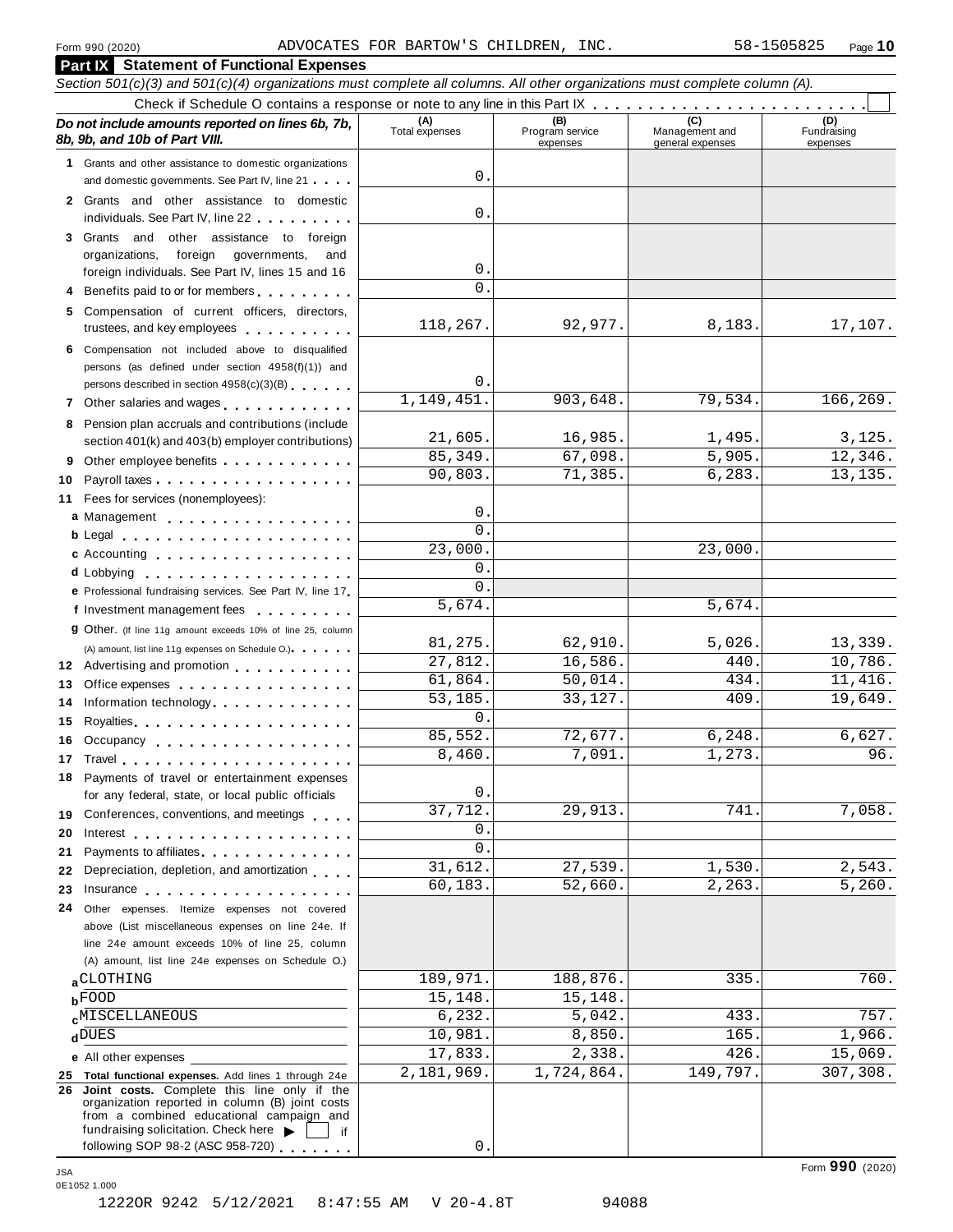| Page |  |  |
|------|--|--|
|      |  |  |

| Form 990 (2020)      |                                                                                               |                          |                         | Page 11                  |
|----------------------|-----------------------------------------------------------------------------------------------|--------------------------|-------------------------|--------------------------|
| Part X               | <b>Balance Sheet</b>                                                                          |                          |                         |                          |
|                      | Check if Schedule O contains a response or note to any line in this Part X                    |                          |                         | X                        |
|                      |                                                                                               | (A)<br>Beginning of year |                         | (B)<br>End of year       |
| 1                    |                                                                                               | 403,848.                 | $\mathbf{1}$            | 644,801.                 |
| $\mathbf{2}$         |                                                                                               | 444,254.                 | $\overline{2}$          | 490,120.                 |
| 3                    |                                                                                               | 0                        | $\mathbf{3}$            | $0$ .                    |
| 4                    |                                                                                               | 214,772.                 | $\overline{\mathbf{4}}$ | 137,785.                 |
| 5                    | Loans and other receivables from any current or former officer, director,                     |                          |                         |                          |
|                      | trustee, key employee, creator or founder, substantial contributor, or 35%                    |                          |                         |                          |
|                      | controlled entity or family member of any of these persons                                    | 0.                       | $\overline{\mathbf{5}}$ | 0.                       |
| 6                    | Loans and other receivables from other disqualified persons (as defined                       |                          |                         |                          |
|                      | under section $4958(f)(1)$ , and persons described in section $4958(c)(3)(B)$                 | 0.                       | 6                       | 0.                       |
| 7                    |                                                                                               | 0.                       | $\overline{7}$          | 0.                       |
| Assets<br>8          |                                                                                               | $\mathbf{0}$             | 8                       | 0.                       |
| 9                    | Prepaid expenses and deferred charges ATCH 1.                                                 | 5,939.                   | 9                       | 31,337.                  |
|                      | 10a Land, buildings, and equipment: cost or other                                             |                          |                         |                          |
|                      | 602,688.<br>basis. Complete Part VI of Schedule D 10a                                         |                          |                         |                          |
|                      | 316,963.<br><b>b</b> Less: accumulated depreciation $\cdots$ 10b                              | $276, 391.$ 10c          |                         | 285,725.                 |
| 11                   |                                                                                               | 0.                       | 11                      | 0.                       |
| 12                   | Investments - other securities. See Part IV, line 11                                          | 0.                       | $12$                    | $0$ .                    |
| 13                   | Investments - program-related. See Part IV, line 11.                                          | 0.                       | 13                      | 0.                       |
| 14                   |                                                                                               | 0.                       | 14                      | 0.                       |
| 15                   |                                                                                               | $\mathbf 0$ .            | 15                      | $0$ .                    |
| 16                   | Total assets. Add lines 1 through 15 (must equal line 33)                                     | 1,345,204.               | 16                      | 1,589,768.               |
| 17                   |                                                                                               | 54,110.                  | 17                      | 63,965.                  |
| 18                   |                                                                                               | 0.                       | 18                      | 0.                       |
| 19                   |                                                                                               | 2,500.                   | 19                      | 0.                       |
| 20                   |                                                                                               | 0.                       | 20                      | 0.                       |
| 21                   | Escrow or custodial account liability. Complete Part IV of Schedule D.                        | 0.                       | 21                      | 0.                       |
| 22                   | Loans and other payables to any current or former officer, director,                          |                          |                         |                          |
|                      | trustee, key employee, creator or founder, substantial contributor, or 35%                    |                          |                         |                          |
| Liabilities          | controlled entity or family member of any of these persons                                    | 0.                       | 22                      | $0$ .                    |
| 23                   | Secured mortgages and notes payable to unrelated third parties                                | 0.                       | 23                      | $0$ .                    |
| 24                   | Unsecured notes and loans payable to unrelated third parties <b>State of the United State</b> | $0$ .                    | 24                      | 0.                       |
| 25                   | Other liabilities (including federal income tax, payables to related third                    |                          |                         |                          |
|                      | parties, and other liabilities not included on lines 17-24). Complete Part X                  |                          |                         |                          |
|                      |                                                                                               | 0.                       | 25                      | $0$ .                    |
| 26                   |                                                                                               | 56,610.                  | 26                      | 63,965.                  |
|                      | $\mathbf{x}$<br>Organizations that follow FASB ASC 958, check here ▶                          |                          |                         |                          |
|                      | and complete lines 27, 28, 32, and 33.                                                        |                          |                         |                          |
| 27                   |                                                                                               | 1,288,594.               | 27                      | 1,525,803.               |
| 28                   |                                                                                               | 0.                       | 28                      | 0.                       |
|                      | Organizations that do not follow FASB ASC 958, check here ▶                                   |                          |                         |                          |
| <b>Fund Balances</b> | and complete lines 29 through 33.                                                             |                          |                         |                          |
| 29                   | Capital stock or trust principal, or current funds                                            |                          | 29                      |                          |
| 30                   | Paid-in or capital surplus, or land, building, or equipment fund.                             |                          | 30                      |                          |
| 31                   | Retained earnings, endowment, accumulated income, or other funds                              |                          | 31                      |                          |
| Net Assets or<br>32  |                                                                                               | 1,288,594.               | 32                      | 1,525,803.               |
| 33                   | Total liabilities and net assets/fund balances                                                | 1,345,204.               | 33                      | 1,589,768.               |
|                      |                                                                                               |                          |                         | $\overline{\phantom{0}}$ |

Form **990** (2020)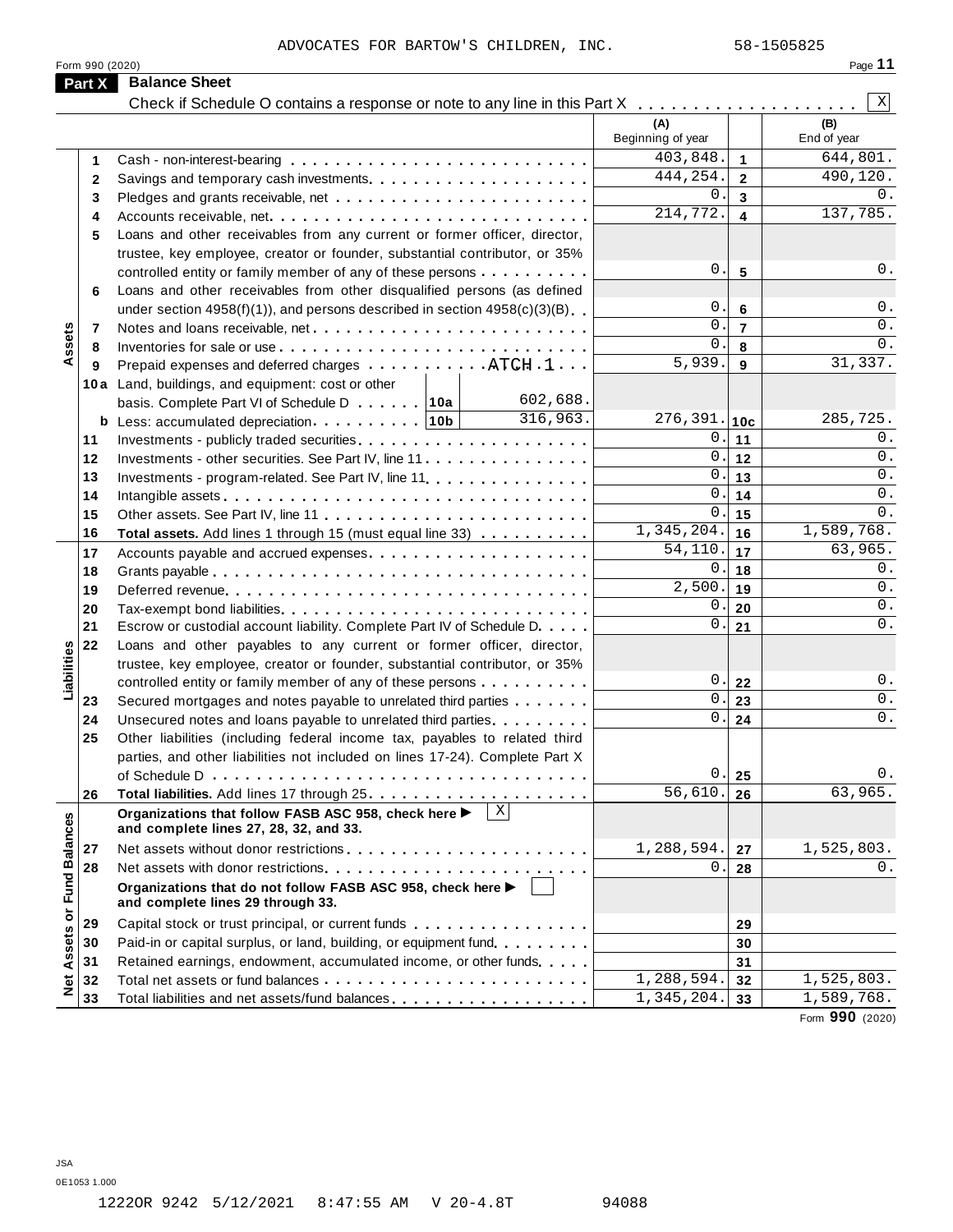ADVOCATES FOR BARTOW'S CHILDREN, INC. 58-1505825

|                 | Form 990 (2020)                                                                                                                                                                                                                                                                                                                                                   |                         |  |                |            | Page 12 |
|-----------------|-------------------------------------------------------------------------------------------------------------------------------------------------------------------------------------------------------------------------------------------------------------------------------------------------------------------------------------------------------------------|-------------------------|--|----------------|------------|---------|
| Part XI         | <b>Reconciliation of Net Assets</b>                                                                                                                                                                                                                                                                                                                               |                         |  |                |            |         |
|                 |                                                                                                                                                                                                                                                                                                                                                                   |                         |  |                |            |         |
| 1               |                                                                                                                                                                                                                                                                                                                                                                   | $\mathbf{1}$            |  |                | 2,387,226. |         |
| $\mathbf{2}$    |                                                                                                                                                                                                                                                                                                                                                                   | $\mathbf{2}$            |  |                | 2,181,969. |         |
| 3               |                                                                                                                                                                                                                                                                                                                                                                   | $\mathbf{3}$            |  |                | 205, 257.  |         |
| 4               | Net assets or fund balances at beginning of year (must equal Part X, line 32, column (A))                                                                                                                                                                                                                                                                         | $\overline{\mathbf{4}}$ |  |                | 1,288,594. |         |
| 5               |                                                                                                                                                                                                                                                                                                                                                                   | 5                       |  |                | 31,952.    |         |
| 6               |                                                                                                                                                                                                                                                                                                                                                                   | 6                       |  |                |            | 0.      |
| 7               |                                                                                                                                                                                                                                                                                                                                                                   | $\overline{7}$          |  |                |            | 0.      |
| 8               |                                                                                                                                                                                                                                                                                                                                                                   | 8                       |  |                |            | 0.      |
| 9               | Other changes in net assets or fund balances (explain on Schedule O)                                                                                                                                                                                                                                                                                              | 9                       |  |                |            | 0.      |
| 10              | Net assets or fund balances at end of year. Combine lines 3 through 9 (must equal Part X, line                                                                                                                                                                                                                                                                    |                         |  |                |            |         |
|                 |                                                                                                                                                                                                                                                                                                                                                                   | 10                      |  |                | 1,525,803. |         |
| <b>Part XII</b> | <b>Financial Statements and Reporting</b>                                                                                                                                                                                                                                                                                                                         |                         |  |                |            |         |
|                 |                                                                                                                                                                                                                                                                                                                                                                   |                         |  |                |            |         |
| 1               | $ X $ Accrual<br>Accounting method used to prepare the Form 990:     Cash<br>Other<br>If the organization changed its method of accounting from a prior year or checked "Other," explain in<br>Schedule O.                                                                                                                                                        |                         |  |                | Yes        | No      |
|                 | 2a Were the organization's financial statements compiled or reviewed by an independent accountant?<br>If "Yes," check a box below to indicate whether the financial statements for the year were compiled or<br>reviewed on a separate basis, consolidated basis, or both:<br>Separate basis<br><b>Consolidated basis</b><br>Both consolidated and separate basis |                         |  | 2a             |            | X       |
|                 | <b>b</b> Were the organization's financial statements audited by an independent accountant?                                                                                                                                                                                                                                                                       |                         |  | 2 <sub>b</sub> | Χ          |         |
|                 | If "Yes," check a box below to indicate whether the financial statements for the year were audited on a<br>separate basis, consolidated basis, or both:<br>$\mathbb{X}$ Separate basis<br>Consolidated basis<br>Both consolidated and separate basis                                                                                                              |                         |  |                |            |         |
|                 | c If "Yes" to line 2a or 2b, does the organization have a committee that assumes responsibility for oversight of                                                                                                                                                                                                                                                  |                         |  |                |            |         |
|                 | the audit, review, or compilation of its financial statements and selection of an independent accountant?                                                                                                                                                                                                                                                         |                         |  | 2c             | Χ          |         |
|                 | If the organization changed either its oversight process or selection process during the tax year, explain on<br>Schedule O.                                                                                                                                                                                                                                      |                         |  |                |            |         |
|                 | 3a As a result of a federal award, was the organization required to undergo an audit or audits as set forth in the                                                                                                                                                                                                                                                |                         |  |                |            |         |
|                 |                                                                                                                                                                                                                                                                                                                                                                   |                         |  | 3a             | Χ          |         |
|                 | b If "Yes," did the organization undergo the required audit or audits? If the organization did not undergo the                                                                                                                                                                                                                                                    |                         |  |                | Χ          |         |
|                 | required audit or audits, explain why on Schedule O and describe any steps taken to undergo such audits                                                                                                                                                                                                                                                           |                         |  | 3 <sub>b</sub> | nnn        |         |

Form **990** (2020)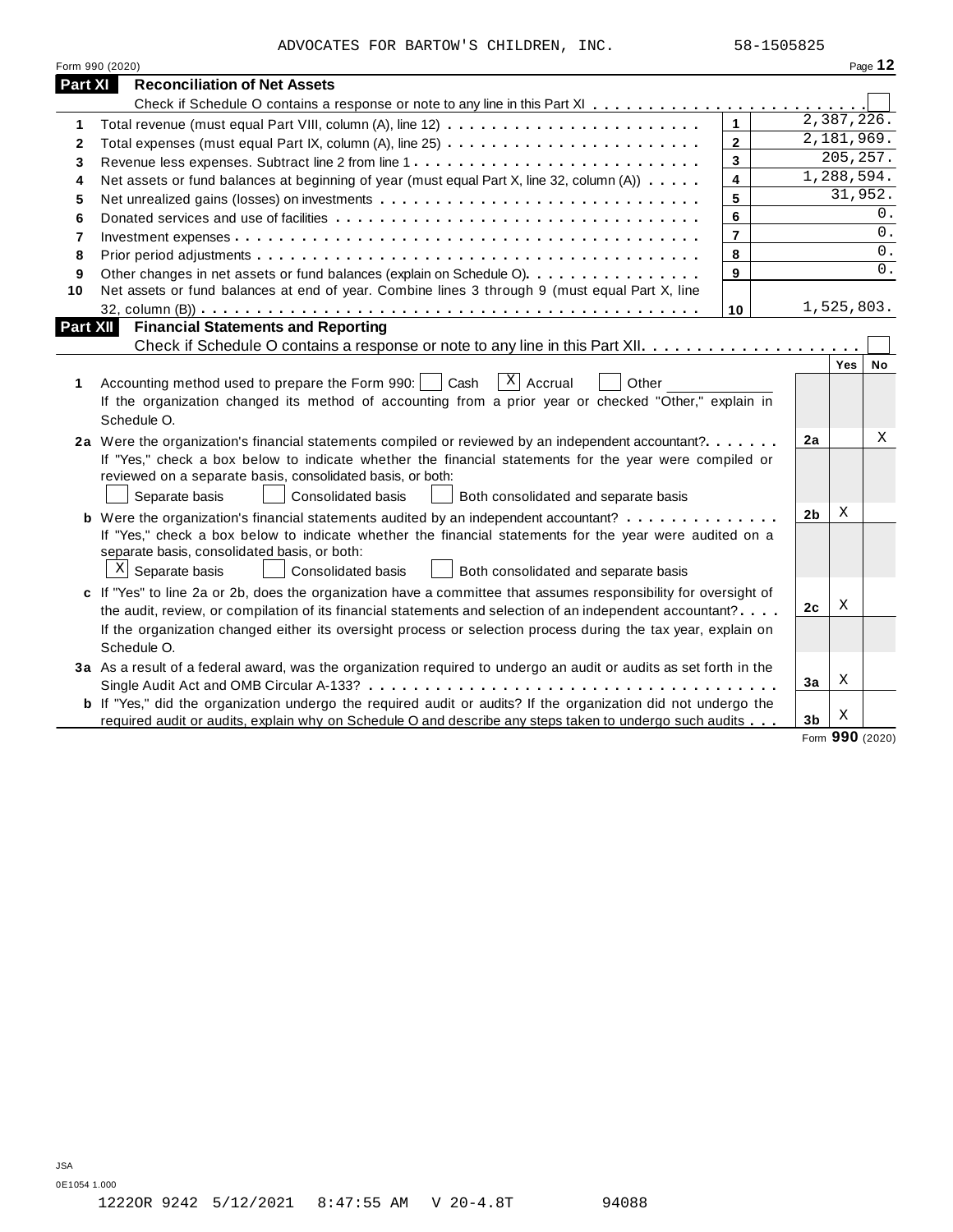| <b>SCHEDULE A</b> |  |
|-------------------|--|
|                   |  |

## **CHEDULE A Public Charity Status and Public Support**  $\frac{100\text{dB No. }1545-0047}{000\text{dB No.}}$

(Form 990 or 990-EZ) complete if the organization is a section 501(c)(3) organization or a section 4947(a)(1) nonexempt charitable trust.  $2020$ 

| Department of the Treasury<br><b>Internal Revenue Service</b>                                          |  |                                                            | Attach to Form 990 or Form 990-EZ.                                                                                                                                                                                                                                                                                                                                                                                                                                              |                          |                          |                                        | Open to Public                                                                                                                   |
|--------------------------------------------------------------------------------------------------------|--|------------------------------------------------------------|---------------------------------------------------------------------------------------------------------------------------------------------------------------------------------------------------------------------------------------------------------------------------------------------------------------------------------------------------------------------------------------------------------------------------------------------------------------------------------|--------------------------|--------------------------|----------------------------------------|----------------------------------------------------------------------------------------------------------------------------------|
|                                                                                                        |  |                                                            | Go to www.irs.gov/Form990 for instructions and the latest information.                                                                                                                                                                                                                                                                                                                                                                                                          |                          |                          |                                        | <b>Inspection</b>                                                                                                                |
| Name of the organization                                                                               |  |                                                            |                                                                                                                                                                                                                                                                                                                                                                                                                                                                                 |                          |                          | <b>Employer identification number</b>  |                                                                                                                                  |
| ADVOCATES FOR BARTOW'S CHILDREN, INC.                                                                  |  |                                                            |                                                                                                                                                                                                                                                                                                                                                                                                                                                                                 |                          |                          | 58-1505825                             |                                                                                                                                  |
| Part I                                                                                                 |  |                                                            | Reason for Public Charity Status. (All organizations must complete this part.) See instructions.                                                                                                                                                                                                                                                                                                                                                                                |                          |                          |                                        |                                                                                                                                  |
|                                                                                                        |  |                                                            | The organization is not a private foundation because it is: (For lines 1 through 12, check only one box.)                                                                                                                                                                                                                                                                                                                                                                       |                          |                          |                                        |                                                                                                                                  |
| 1                                                                                                      |  |                                                            | A church, convention of churches, or association of churches described in section 170(b)(1)(A)(i).                                                                                                                                                                                                                                                                                                                                                                              |                          |                          |                                        |                                                                                                                                  |
| 2                                                                                                      |  |                                                            | A school described in section 170(b)(1)(A)(ii). (Attach Schedule E (Form 990 or 990-EZ).)                                                                                                                                                                                                                                                                                                                                                                                       |                          |                          |                                        |                                                                                                                                  |
| A hospital or a cooperative hospital service organization described in section 170(b)(1)(A)(iii).<br>3 |  |                                                            |                                                                                                                                                                                                                                                                                                                                                                                                                                                                                 |                          |                          |                                        |                                                                                                                                  |
| 4                                                                                                      |  |                                                            | A medical research organization operated in conjunction with a hospital described in section 170(b)(1)(A)(iii). Enter the                                                                                                                                                                                                                                                                                                                                                       |                          |                          |                                        |                                                                                                                                  |
| hospital's name, city, and state:                                                                      |  |                                                            |                                                                                                                                                                                                                                                                                                                                                                                                                                                                                 |                          |                          |                                        |                                                                                                                                  |
| 5                                                                                                      |  |                                                            |                                                                                                                                                                                                                                                                                                                                                                                                                                                                                 |                          |                          |                                        | An organization operated for the benefit of a college or university owned or operated by a governmental unit described in        |
|                                                                                                        |  | section 170(b)(1)(A)(iv). (Complete Part II.)              |                                                                                                                                                                                                                                                                                                                                                                                                                                                                                 |                          |                          |                                        |                                                                                                                                  |
| 6<br> x                                                                                                |  |                                                            | A federal, state, or local government or governmental unit described in section 170(b)(1)(A)(v).                                                                                                                                                                                                                                                                                                                                                                                |                          |                          |                                        |                                                                                                                                  |
| 7                                                                                                      |  | described in section 170(b)(1)(A)(vi). (Complete Part II.) |                                                                                                                                                                                                                                                                                                                                                                                                                                                                                 |                          |                          |                                        | An organization that normally receives a substantial part of its support from a governmental unit or from the general public     |
| 8                                                                                                      |  |                                                            | A community trust described in section 170(b)(1)(A)(vi). (Complete Part II.)                                                                                                                                                                                                                                                                                                                                                                                                    |                          |                          |                                        |                                                                                                                                  |
| 9                                                                                                      |  |                                                            | An agricultural research organization described in section 170(b)(1)(A)(ix) operated in conjunction with a land-grant college                                                                                                                                                                                                                                                                                                                                                   |                          |                          |                                        |                                                                                                                                  |
|                                                                                                        |  |                                                            | or university or a non-land-grant college of agriculture (see instructions). Enter the name, city, and state of the college or                                                                                                                                                                                                                                                                                                                                                  |                          |                          |                                        |                                                                                                                                  |
| university:                                                                                            |  |                                                            |                                                                                                                                                                                                                                                                                                                                                                                                                                                                                 |                          |                          |                                        |                                                                                                                                  |
| 10                                                                                                     |  |                                                            | An organization that normally receives (1) more than 331/3% of its support from contributions, membership fees, and gross<br>receipts from activities related to its exempt functions, subject to certain exceptions; and (2) no more than 331/3 % of its<br>support from gross investment income and unrelated business taxable income (less section 511 tax) from businesses<br>acquired by the organization after June 30, 1975. See section 509(a)(2). (Complete Part III.) |                          |                          |                                        |                                                                                                                                  |
| 11                                                                                                     |  |                                                            | An organization organized and operated exclusively to test for public safety. See section 509(a)(4).                                                                                                                                                                                                                                                                                                                                                                            |                          |                          |                                        |                                                                                                                                  |
| 12                                                                                                     |  |                                                            |                                                                                                                                                                                                                                                                                                                                                                                                                                                                                 |                          |                          |                                        | An organization organized and operated exclusively for the benefit of, to perform the functions of, or to carry out the purposes |
|                                                                                                        |  |                                                            |                                                                                                                                                                                                                                                                                                                                                                                                                                                                                 |                          |                          |                                        | of one or more publicly supported organizations described in section 509(a)(1) or section 509(a)(2). See section 509(a)(3).      |
|                                                                                                        |  |                                                            |                                                                                                                                                                                                                                                                                                                                                                                                                                                                                 |                          |                          |                                        | Check the box in lines 12a through 12d that describes the type of supporting organization and complete lines 12e, 12f, and 12g.  |
| a                                                                                                      |  |                                                            | Type I. A supporting organization operated, supervised, or controlled by its supported organization(s), typically by giving                                                                                                                                                                                                                                                                                                                                                     |                          |                          |                                        |                                                                                                                                  |
|                                                                                                        |  |                                                            | the supported organization(s) the power to regularly appoint or elect a majority of the directors or trustees of the                                                                                                                                                                                                                                                                                                                                                            |                          |                          |                                        |                                                                                                                                  |
|                                                                                                        |  |                                                            | supporting organization. You must complete Part IV, Sections A and B.                                                                                                                                                                                                                                                                                                                                                                                                           |                          |                          |                                        |                                                                                                                                  |
| b                                                                                                      |  |                                                            | Type II. A supporting organization supervised or controlled in connection with its supported organization(s), by having<br>control or management of the supporting organization vested in the same persons that control or manage the supported                                                                                                                                                                                                                                 |                          |                          |                                        |                                                                                                                                  |
|                                                                                                        |  |                                                            | organization(s). You must complete Part IV, Sections A and C.                                                                                                                                                                                                                                                                                                                                                                                                                   |                          |                          |                                        |                                                                                                                                  |
| c                                                                                                      |  |                                                            | Type III functionally integrated. A supporting organization operated in connection with, and functionally integrated with,                                                                                                                                                                                                                                                                                                                                                      |                          |                          |                                        |                                                                                                                                  |
|                                                                                                        |  |                                                            | its supported organization(s) (see instructions). You must complete Part IV, Sections A, D, and E.                                                                                                                                                                                                                                                                                                                                                                              |                          |                          |                                        |                                                                                                                                  |
| d                                                                                                      |  |                                                            | Type III non-functionally integrated. A supporting organization operated in connection with its supported organization(s)                                                                                                                                                                                                                                                                                                                                                       |                          |                          |                                        |                                                                                                                                  |
|                                                                                                        |  |                                                            | that is not functionally integrated. The organization generally must satisfy a distribution requirement and an attentiveness                                                                                                                                                                                                                                                                                                                                                    |                          |                          |                                        |                                                                                                                                  |
|                                                                                                        |  |                                                            | requirement (see instructions). You must complete Part IV, Sections A and D, and Part V.                                                                                                                                                                                                                                                                                                                                                                                        |                          |                          |                                        |                                                                                                                                  |
| e                                                                                                      |  |                                                            | Check this box if the organization received a written determination from the IRS that it is a Type I, Type II, Type III                                                                                                                                                                                                                                                                                                                                                         |                          |                          |                                        |                                                                                                                                  |
|                                                                                                        |  |                                                            | functionally integrated, or Type III non-functionally integrated supporting organization.                                                                                                                                                                                                                                                                                                                                                                                       |                          |                          |                                        |                                                                                                                                  |
| f                                                                                                      |  |                                                            | Enter the number of supported organizations                                                                                                                                                                                                                                                                                                                                                                                                                                     |                          |                          |                                        |                                                                                                                                  |
| g                                                                                                      |  |                                                            | Provide the following information about the supported organization(s).                                                                                                                                                                                                                                                                                                                                                                                                          |                          |                          |                                        |                                                                                                                                  |
| (i) Name of supported organization                                                                     |  | (ii) EIN                                                   | (iii) Type of organization<br>(described on lines 1-10                                                                                                                                                                                                                                                                                                                                                                                                                          | listed in your governing | (iv) Is the organization | (v) Amount of monetary<br>support (see | (vi) Amount of<br>other support (see                                                                                             |
|                                                                                                        |  |                                                            | above (see instructions))                                                                                                                                                                                                                                                                                                                                                                                                                                                       |                          | document?                | instructions)                          | instructions)                                                                                                                    |
|                                                                                                        |  |                                                            |                                                                                                                                                                                                                                                                                                                                                                                                                                                                                 | Yes                      | No                       |                                        |                                                                                                                                  |
| (A)                                                                                                    |  |                                                            |                                                                                                                                                                                                                                                                                                                                                                                                                                                                                 |                          |                          |                                        |                                                                                                                                  |
| (B)                                                                                                    |  |                                                            |                                                                                                                                                                                                                                                                                                                                                                                                                                                                                 |                          |                          |                                        |                                                                                                                                  |
| (C)                                                                                                    |  |                                                            |                                                                                                                                                                                                                                                                                                                                                                                                                                                                                 |                          |                          |                                        |                                                                                                                                  |
| (D)                                                                                                    |  |                                                            |                                                                                                                                                                                                                                                                                                                                                                                                                                                                                 |                          |                          |                                        |                                                                                                                                  |
| (E)                                                                                                    |  |                                                            |                                                                                                                                                                                                                                                                                                                                                                                                                                                                                 |                          |                          |                                        |                                                                                                                                  |
| Total                                                                                                  |  |                                                            |                                                                                                                                                                                                                                                                                                                                                                                                                                                                                 |                          |                          |                                        |                                                                                                                                  |
| For Paperwork Reduction Act Notice, see the Instructions for Form 990 or 990-EZ.                       |  |                                                            |                                                                                                                                                                                                                                                                                                                                                                                                                                                                                 |                          |                          |                                        | Schedule A (Form 990 or 990-EZ) 2020                                                                                             |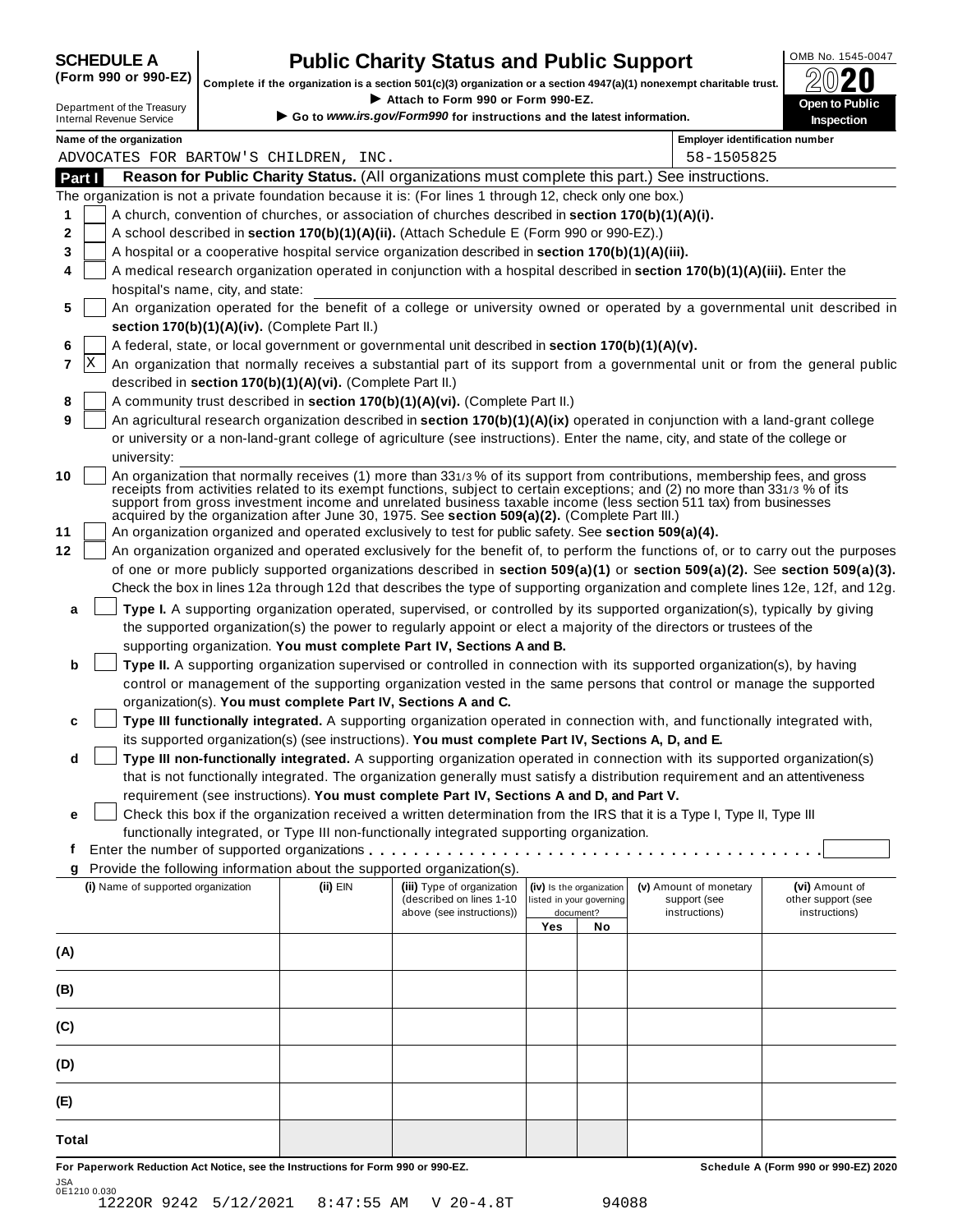#### Schedule <sup>A</sup> (Form <sup>990</sup> or 990-EZ) <sup>2020</sup> Page **2**

**Support Schedule for Organizations Described in Sections 170(b)(1)(A)(iv) and 170(b)(1)(A)(vi)** (Complete only if you checked the box on line 5, 7, or 8 of Part I or if the organization failed to qualify under Part III. If the organization fails to qualify under the tests listed below, please complete Part III.) **Part II**

|              | <b>Section A. Public Support</b>                                                                                                                                                                                   |            |            |            |            |            |               |
|--------------|--------------------------------------------------------------------------------------------------------------------------------------------------------------------------------------------------------------------|------------|------------|------------|------------|------------|---------------|
|              | Calendar year (or fiscal year beginning in) ▶                                                                                                                                                                      | (a) 2016   | (b) 2017   | $(c)$ 2018 | $(d)$ 2019 | (e) 2020   | (f) Total     |
| 1            | Gifts, grants, contributions, and<br>membership fees received. (Do not<br>include any "unusual grants.")                                                                                                           | 1,950,691. | 1,833,408. | 2,120,888. | 2,091,075. | 2,381,717. | 10,377,779.   |
| $\mathbf{2}$ | Tax revenues levied for the<br>organization's benefit and either paid to<br>or expended on its behalf                                                                                                              |            |            |            |            |            | 0.            |
| 3            | The value of services or facilities<br>furnished by a governmental unit to the<br>organization without charge                                                                                                      |            |            |            |            |            | 0.            |
| 4            | Total. Add lines 1 through 3                                                                                                                                                                                       | 1,950,691. | 1,833,408. | 2,120,888. | 2,091,075. | 2,381,717. | 10, 377, 779. |
| 5            | The portion of total contributions by<br>each person (other than a<br>governmental unit or publicly<br>supported organization) included on<br>line 1 that exceeds 2% of the amount<br>shown on line 11, column (f) |            |            |            |            |            | 0.            |
| 6            | Public support. Subtract line 5 from line 4                                                                                                                                                                        |            |            |            |            |            | 10, 377, 779. |
|              | <b>Section B. Total Support</b>                                                                                                                                                                                    |            |            |            |            |            |               |
|              | Calendar year (or fiscal year beginning in) ▶                                                                                                                                                                      | (a) 2016   | (b) 2017   | $(c)$ 2018 | $(d)$ 2019 | (e) 2020   | (f) Total     |
| 7            | Amounts from line 4                                                                                                                                                                                                | 1,950,691. | 1,833,408. | 2,120,888. | 2,091,075  | 2,381,717. | 10, 377, 779. |
| 8            | Gross income from interest, dividends.<br>payments received on securities loans,<br>rents, royalties, and income from<br>similar sources experiences                                                               | 9,449.     | 14,010.    | 14,460.    | 12,641     | 16,552.    | 67, 112.      |
| 9            | Net income from unrelated business<br>activities, whether or not the business<br>is regularly carried on the control of the set of the set of the set of the set of the set of the set of the s                    |            |            |            |            |            | 0.            |
| 10           | Other income. Do not include gain or<br>loss from the sale of capital assets<br>(Explain in Part VI.) ATCH 1                                                                                                       |            |            | 34, 458.   |            |            | 34,458.       |
| 11           | Total support. Add lines 7 through 10                                                                                                                                                                              |            |            |            |            |            | 10, 479, 349. |
| 12           |                                                                                                                                                                                                                    |            |            |            |            |            | 972,598.      |
| 13           | First 5 years. If the Form 990 is for the organization's first, second, third, fourth, or fifth tax year as a section 501(c)(3)                                                                                    |            |            |            |            |            |               |
|              | <b>Section C. Computation of Public Support Percentage</b>                                                                                                                                                         |            |            |            |            |            |               |
| 14           | Public support percentage for 2020 (line 6, column (f), divided by line 11, column (f)                                                                                                                             |            |            |            |            | 14         | 99.03%        |
| 15           |                                                                                                                                                                                                                    |            |            |            |            | 15         | 99.00%        |
|              | 16a 331/3% support test - 2020. If the organization did not check the box on line 13, and line 14 is 331/3% or more, check this                                                                                    |            |            |            |            |            |               |
|              |                                                                                                                                                                                                                    |            |            |            |            |            | Χ             |
|              |                                                                                                                                                                                                                    |            |            |            |            |            |               |
|              | box and stop here. The organization qualifies as a publicly supported organization $\ldots \ldots \ldots \ldots \ldots \ldots \ldots$                                                                              |            |            |            |            |            |               |
|              | b 331/3% support test - 2019. If the organization did not check a box on line 13 or 16a, and line 15 is 331/3% or more, check                                                                                      |            |            |            |            |            |               |
|              | 17a 10%-facts-and-circumstances test - 2020. If the organization did not check a box on line 13, 16a, or 16b, and line 14 is                                                                                       |            |            |            |            |            |               |
|              | 10% or more, and if the organization meets the facts-and-circumstances test, check this box and stop here. Explain in                                                                                              |            |            |            |            |            |               |
|              | Part VI how the organization meets the facts-and-circumstances test. The organization qualifies as a publicly supported                                                                                            |            |            |            |            |            |               |
|              |                                                                                                                                                                                                                    |            |            |            |            |            |               |
|              | b 10%-facts-and-circumstances test - 2019. If the organization did not check a box on line 13, 16a, 16b, or 17a, and line                                                                                          |            |            |            |            |            |               |
|              | 15 is 10% or more, and if the organization meets the facts-and-circumstances test, check this box and stop here. Explain                                                                                           |            |            |            |            |            |               |
|              | in Part VI how the organization meets the facts-and-circumstances test. The organization qualifies as a publicly supported                                                                                         |            |            |            |            |            |               |
| 18           | Private foundation. If the organization did not check a box on line 13, 16a, 16b, 17a, or 17b, check this box and see                                                                                              |            |            |            |            |            |               |

**Schedule A (Form 990 or 990-EZ) 2020**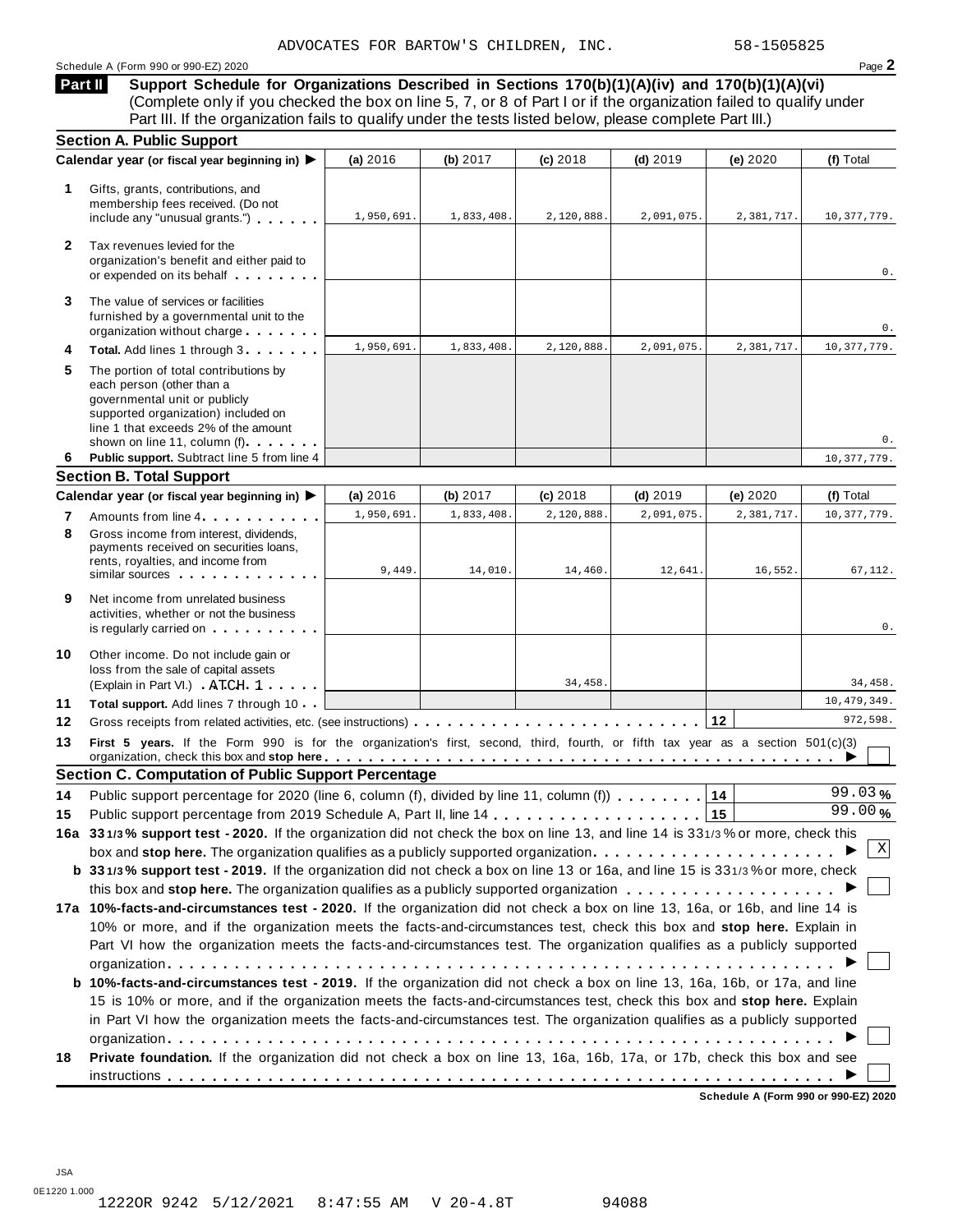#### Schedule <sup>A</sup> (Form <sup>990</sup> or 990-EZ) <sup>2020</sup> Page **3**

**Support Schedule for Organizations Described in Section 509(a)(2) Part III**

(Complete only if you checked the box on line 10 of Part I or if the organization failed to qualify under Part II. If the organization fails to qualify under the tests listed below, please complete Part II.)

| (a) 2016<br>$(c)$ 2018<br>$(d)$ 2019<br>(e) 2020<br>(b) $2017$<br>Calendar year (or fiscal year beginning in)<br>Gifts, grants, contributions, and membership fees<br>1.<br>received. (Do not include any "unusual grants.")<br>Gross receipts from admissions, merchandise<br>2<br>sold or services performed, or facilities<br>furnished in any activity that is related to the<br>organization's tax-exempt purpose<br>Gross receipts from activities that are not an<br>3<br>unrelated trade or business under section 513<br>Tax revenues levied for the<br>organization's benefit and either paid to<br>or expended on its behalf<br>The value of services or facilities<br>5<br>furnished by a governmental unit to the<br>organization without charge<br><b>Total.</b> Add lines 1 through 5<br>6<br><b>7a</b> Amounts included on lines 1, 2, and 3<br>received from disqualified persons<br><b>b</b> Amounts included on lines 2 and 3<br>received from other than disqualified<br>persons that exceed the greater of \$5,000<br>or 1% of the amount on line 13 for the year<br>c Add lines 7a and 7b.<br>Public support. (Subtract line 7c from<br>8<br>$line 6.)$<br><b>Section B. Total Support</b><br>(a) 2016<br>$(c)$ 2018<br>$(d)$ 2019<br>(e) 2020<br>(b) $2017$<br>Calendar year (or fiscal year beginning in)<br>Amounts from line 6<br>9<br>10 a Gross income from interest, dividends,<br>payments received on securities loans,<br>rents, royalties, and income from similar<br>sources<br><b>b</b> Unrelated business taxable income (less<br>section 511 taxes) from businesses<br>acquired after June 30, 1975<br>c Add lines 10a and 10b<br>Net income from unrelated business<br>11<br>activities not included in line 10b, whether<br>or not the business is regularly carried on<br>Other income. Do not include gain or<br>12<br>loss from the sale of capital assets<br>(Explain in Part VI.) Canada and The Part 1.<br>Total support. (Add lines 9, 10c, 11,<br>13<br>and $12.$ )<br>First 5 years. If the Form 990 is for the organization's first, second, third, fourth, or fifth tax year as a section $501(c)(3)$<br>14<br><b>Section C. Computation of Public Support Percentage</b><br>Public support percentage for 2020 (line 8, column (f), divided by line 13, column (f) [1] [1] [1] Public support percentage for 2020 (line 8, column (f), divided by line 13, column (f)<br>15<br>15<br>Public support percentage from 2019 Schedule A, Part III, line 15.<br>16<br>16<br>Section D. Computation of Investment Income Percentage<br>Investment income percentage for 2020 (line 10c, column (f), divided by line 13, column (f)).<br>17<br>17<br>18<br>18<br>19a 331/3% support tests - 2020. If the organization did not check the box on line 14, and line 15 is more than 331/3%, and line<br>17 is not more than 331/3%, check this box and stop here. The organization qualifies as a publicly supported organization<br>b 331/3% support tests - 2019. If the organization did not check a box on line 14 or line 19a, and line 16 is more than 331/3%, and<br>line 18 is not more than 331/3%, check this box and stop here. The organization qualifies as a publicly supported organization<br>Private foundation. If the organization did not check a box on line 14, 19a, or 19b, check this box and see instructions<br>20<br>JSA<br>Schedule A (Form 990 or 990-EZ) 2020 | <b>Section A. Public Support</b>      |  |  |           |
|--------------------------------------------------------------------------------------------------------------------------------------------------------------------------------------------------------------------------------------------------------------------------------------------------------------------------------------------------------------------------------------------------------------------------------------------------------------------------------------------------------------------------------------------------------------------------------------------------------------------------------------------------------------------------------------------------------------------------------------------------------------------------------------------------------------------------------------------------------------------------------------------------------------------------------------------------------------------------------------------------------------------------------------------------------------------------------------------------------------------------------------------------------------------------------------------------------------------------------------------------------------------------------------------------------------------------------------------------------------------------------------------------------------------------------------------------------------------------------------------------------------------------------------------------------------------------------------------------------------------------------------------------------------------------------------------------------------------------------------------------------------------------------------------------------------------------------------------------------------------------------------------------------------------------------------------------------------------------------------------------------------------------------------------------------------------------------------------------------------------------------------------------------------------------------------------------------------------------------------------------------------------------------------------------------------------------------------------------------------------------------------------------------------------------------------------------------------------------------------------------------------------------------------------------------------------------------------------------------------------------------------------------------------------------------------------------------------------------------------------------------------------------------------------------------------------------------------------------------------------------------------------------------------------------------------------------------------------------------------------------------------------------------------------------------------------------------------------------------------------------------------------------------------------------------------------------------------------------------------------------------------------------------------------------------------------------------------------------------------------------------------------------------------------------------------|---------------------------------------|--|--|-----------|
|                                                                                                                                                                                                                                                                                                                                                                                                                                                                                                                                                                                                                                                                                                                                                                                                                                                                                                                                                                                                                                                                                                                                                                                                                                                                                                                                                                                                                                                                                                                                                                                                                                                                                                                                                                                                                                                                                                                                                                                                                                                                                                                                                                                                                                                                                                                                                                                                                                                                                                                                                                                                                                                                                                                                                                                                                                                                                                                                                                                                                                                                                                                                                                                                                                                                                                                                                                                                                                      |                                       |  |  | (f) Total |
|                                                                                                                                                                                                                                                                                                                                                                                                                                                                                                                                                                                                                                                                                                                                                                                                                                                                                                                                                                                                                                                                                                                                                                                                                                                                                                                                                                                                                                                                                                                                                                                                                                                                                                                                                                                                                                                                                                                                                                                                                                                                                                                                                                                                                                                                                                                                                                                                                                                                                                                                                                                                                                                                                                                                                                                                                                                                                                                                                                                                                                                                                                                                                                                                                                                                                                                                                                                                                                      |                                       |  |  |           |
|                                                                                                                                                                                                                                                                                                                                                                                                                                                                                                                                                                                                                                                                                                                                                                                                                                                                                                                                                                                                                                                                                                                                                                                                                                                                                                                                                                                                                                                                                                                                                                                                                                                                                                                                                                                                                                                                                                                                                                                                                                                                                                                                                                                                                                                                                                                                                                                                                                                                                                                                                                                                                                                                                                                                                                                                                                                                                                                                                                                                                                                                                                                                                                                                                                                                                                                                                                                                                                      |                                       |  |  |           |
|                                                                                                                                                                                                                                                                                                                                                                                                                                                                                                                                                                                                                                                                                                                                                                                                                                                                                                                                                                                                                                                                                                                                                                                                                                                                                                                                                                                                                                                                                                                                                                                                                                                                                                                                                                                                                                                                                                                                                                                                                                                                                                                                                                                                                                                                                                                                                                                                                                                                                                                                                                                                                                                                                                                                                                                                                                                                                                                                                                                                                                                                                                                                                                                                                                                                                                                                                                                                                                      |                                       |  |  |           |
|                                                                                                                                                                                                                                                                                                                                                                                                                                                                                                                                                                                                                                                                                                                                                                                                                                                                                                                                                                                                                                                                                                                                                                                                                                                                                                                                                                                                                                                                                                                                                                                                                                                                                                                                                                                                                                                                                                                                                                                                                                                                                                                                                                                                                                                                                                                                                                                                                                                                                                                                                                                                                                                                                                                                                                                                                                                                                                                                                                                                                                                                                                                                                                                                                                                                                                                                                                                                                                      |                                       |  |  |           |
|                                                                                                                                                                                                                                                                                                                                                                                                                                                                                                                                                                                                                                                                                                                                                                                                                                                                                                                                                                                                                                                                                                                                                                                                                                                                                                                                                                                                                                                                                                                                                                                                                                                                                                                                                                                                                                                                                                                                                                                                                                                                                                                                                                                                                                                                                                                                                                                                                                                                                                                                                                                                                                                                                                                                                                                                                                                                                                                                                                                                                                                                                                                                                                                                                                                                                                                                                                                                                                      |                                       |  |  |           |
|                                                                                                                                                                                                                                                                                                                                                                                                                                                                                                                                                                                                                                                                                                                                                                                                                                                                                                                                                                                                                                                                                                                                                                                                                                                                                                                                                                                                                                                                                                                                                                                                                                                                                                                                                                                                                                                                                                                                                                                                                                                                                                                                                                                                                                                                                                                                                                                                                                                                                                                                                                                                                                                                                                                                                                                                                                                                                                                                                                                                                                                                                                                                                                                                                                                                                                                                                                                                                                      |                                       |  |  |           |
|                                                                                                                                                                                                                                                                                                                                                                                                                                                                                                                                                                                                                                                                                                                                                                                                                                                                                                                                                                                                                                                                                                                                                                                                                                                                                                                                                                                                                                                                                                                                                                                                                                                                                                                                                                                                                                                                                                                                                                                                                                                                                                                                                                                                                                                                                                                                                                                                                                                                                                                                                                                                                                                                                                                                                                                                                                                                                                                                                                                                                                                                                                                                                                                                                                                                                                                                                                                                                                      |                                       |  |  |           |
|                                                                                                                                                                                                                                                                                                                                                                                                                                                                                                                                                                                                                                                                                                                                                                                                                                                                                                                                                                                                                                                                                                                                                                                                                                                                                                                                                                                                                                                                                                                                                                                                                                                                                                                                                                                                                                                                                                                                                                                                                                                                                                                                                                                                                                                                                                                                                                                                                                                                                                                                                                                                                                                                                                                                                                                                                                                                                                                                                                                                                                                                                                                                                                                                                                                                                                                                                                                                                                      |                                       |  |  |           |
|                                                                                                                                                                                                                                                                                                                                                                                                                                                                                                                                                                                                                                                                                                                                                                                                                                                                                                                                                                                                                                                                                                                                                                                                                                                                                                                                                                                                                                                                                                                                                                                                                                                                                                                                                                                                                                                                                                                                                                                                                                                                                                                                                                                                                                                                                                                                                                                                                                                                                                                                                                                                                                                                                                                                                                                                                                                                                                                                                                                                                                                                                                                                                                                                                                                                                                                                                                                                                                      |                                       |  |  |           |
|                                                                                                                                                                                                                                                                                                                                                                                                                                                                                                                                                                                                                                                                                                                                                                                                                                                                                                                                                                                                                                                                                                                                                                                                                                                                                                                                                                                                                                                                                                                                                                                                                                                                                                                                                                                                                                                                                                                                                                                                                                                                                                                                                                                                                                                                                                                                                                                                                                                                                                                                                                                                                                                                                                                                                                                                                                                                                                                                                                                                                                                                                                                                                                                                                                                                                                                                                                                                                                      |                                       |  |  |           |
|                                                                                                                                                                                                                                                                                                                                                                                                                                                                                                                                                                                                                                                                                                                                                                                                                                                                                                                                                                                                                                                                                                                                                                                                                                                                                                                                                                                                                                                                                                                                                                                                                                                                                                                                                                                                                                                                                                                                                                                                                                                                                                                                                                                                                                                                                                                                                                                                                                                                                                                                                                                                                                                                                                                                                                                                                                                                                                                                                                                                                                                                                                                                                                                                                                                                                                                                                                                                                                      |                                       |  |  |           |
|                                                                                                                                                                                                                                                                                                                                                                                                                                                                                                                                                                                                                                                                                                                                                                                                                                                                                                                                                                                                                                                                                                                                                                                                                                                                                                                                                                                                                                                                                                                                                                                                                                                                                                                                                                                                                                                                                                                                                                                                                                                                                                                                                                                                                                                                                                                                                                                                                                                                                                                                                                                                                                                                                                                                                                                                                                                                                                                                                                                                                                                                                                                                                                                                                                                                                                                                                                                                                                      |                                       |  |  |           |
|                                                                                                                                                                                                                                                                                                                                                                                                                                                                                                                                                                                                                                                                                                                                                                                                                                                                                                                                                                                                                                                                                                                                                                                                                                                                                                                                                                                                                                                                                                                                                                                                                                                                                                                                                                                                                                                                                                                                                                                                                                                                                                                                                                                                                                                                                                                                                                                                                                                                                                                                                                                                                                                                                                                                                                                                                                                                                                                                                                                                                                                                                                                                                                                                                                                                                                                                                                                                                                      |                                       |  |  |           |
|                                                                                                                                                                                                                                                                                                                                                                                                                                                                                                                                                                                                                                                                                                                                                                                                                                                                                                                                                                                                                                                                                                                                                                                                                                                                                                                                                                                                                                                                                                                                                                                                                                                                                                                                                                                                                                                                                                                                                                                                                                                                                                                                                                                                                                                                                                                                                                                                                                                                                                                                                                                                                                                                                                                                                                                                                                                                                                                                                                                                                                                                                                                                                                                                                                                                                                                                                                                                                                      |                                       |  |  |           |
|                                                                                                                                                                                                                                                                                                                                                                                                                                                                                                                                                                                                                                                                                                                                                                                                                                                                                                                                                                                                                                                                                                                                                                                                                                                                                                                                                                                                                                                                                                                                                                                                                                                                                                                                                                                                                                                                                                                                                                                                                                                                                                                                                                                                                                                                                                                                                                                                                                                                                                                                                                                                                                                                                                                                                                                                                                                                                                                                                                                                                                                                                                                                                                                                                                                                                                                                                                                                                                      |                                       |  |  |           |
|                                                                                                                                                                                                                                                                                                                                                                                                                                                                                                                                                                                                                                                                                                                                                                                                                                                                                                                                                                                                                                                                                                                                                                                                                                                                                                                                                                                                                                                                                                                                                                                                                                                                                                                                                                                                                                                                                                                                                                                                                                                                                                                                                                                                                                                                                                                                                                                                                                                                                                                                                                                                                                                                                                                                                                                                                                                                                                                                                                                                                                                                                                                                                                                                                                                                                                                                                                                                                                      |                                       |  |  |           |
|                                                                                                                                                                                                                                                                                                                                                                                                                                                                                                                                                                                                                                                                                                                                                                                                                                                                                                                                                                                                                                                                                                                                                                                                                                                                                                                                                                                                                                                                                                                                                                                                                                                                                                                                                                                                                                                                                                                                                                                                                                                                                                                                                                                                                                                                                                                                                                                                                                                                                                                                                                                                                                                                                                                                                                                                                                                                                                                                                                                                                                                                                                                                                                                                                                                                                                                                                                                                                                      |                                       |  |  |           |
|                                                                                                                                                                                                                                                                                                                                                                                                                                                                                                                                                                                                                                                                                                                                                                                                                                                                                                                                                                                                                                                                                                                                                                                                                                                                                                                                                                                                                                                                                                                                                                                                                                                                                                                                                                                                                                                                                                                                                                                                                                                                                                                                                                                                                                                                                                                                                                                                                                                                                                                                                                                                                                                                                                                                                                                                                                                                                                                                                                                                                                                                                                                                                                                                                                                                                                                                                                                                                                      |                                       |  |  |           |
|                                                                                                                                                                                                                                                                                                                                                                                                                                                                                                                                                                                                                                                                                                                                                                                                                                                                                                                                                                                                                                                                                                                                                                                                                                                                                                                                                                                                                                                                                                                                                                                                                                                                                                                                                                                                                                                                                                                                                                                                                                                                                                                                                                                                                                                                                                                                                                                                                                                                                                                                                                                                                                                                                                                                                                                                                                                                                                                                                                                                                                                                                                                                                                                                                                                                                                                                                                                                                                      |                                       |  |  |           |
|                                                                                                                                                                                                                                                                                                                                                                                                                                                                                                                                                                                                                                                                                                                                                                                                                                                                                                                                                                                                                                                                                                                                                                                                                                                                                                                                                                                                                                                                                                                                                                                                                                                                                                                                                                                                                                                                                                                                                                                                                                                                                                                                                                                                                                                                                                                                                                                                                                                                                                                                                                                                                                                                                                                                                                                                                                                                                                                                                                                                                                                                                                                                                                                                                                                                                                                                                                                                                                      |                                       |  |  |           |
|                                                                                                                                                                                                                                                                                                                                                                                                                                                                                                                                                                                                                                                                                                                                                                                                                                                                                                                                                                                                                                                                                                                                                                                                                                                                                                                                                                                                                                                                                                                                                                                                                                                                                                                                                                                                                                                                                                                                                                                                                                                                                                                                                                                                                                                                                                                                                                                                                                                                                                                                                                                                                                                                                                                                                                                                                                                                                                                                                                                                                                                                                                                                                                                                                                                                                                                                                                                                                                      |                                       |  |  |           |
|                                                                                                                                                                                                                                                                                                                                                                                                                                                                                                                                                                                                                                                                                                                                                                                                                                                                                                                                                                                                                                                                                                                                                                                                                                                                                                                                                                                                                                                                                                                                                                                                                                                                                                                                                                                                                                                                                                                                                                                                                                                                                                                                                                                                                                                                                                                                                                                                                                                                                                                                                                                                                                                                                                                                                                                                                                                                                                                                                                                                                                                                                                                                                                                                                                                                                                                                                                                                                                      |                                       |  |  |           |
|                                                                                                                                                                                                                                                                                                                                                                                                                                                                                                                                                                                                                                                                                                                                                                                                                                                                                                                                                                                                                                                                                                                                                                                                                                                                                                                                                                                                                                                                                                                                                                                                                                                                                                                                                                                                                                                                                                                                                                                                                                                                                                                                                                                                                                                                                                                                                                                                                                                                                                                                                                                                                                                                                                                                                                                                                                                                                                                                                                                                                                                                                                                                                                                                                                                                                                                                                                                                                                      |                                       |  |  |           |
|                                                                                                                                                                                                                                                                                                                                                                                                                                                                                                                                                                                                                                                                                                                                                                                                                                                                                                                                                                                                                                                                                                                                                                                                                                                                                                                                                                                                                                                                                                                                                                                                                                                                                                                                                                                                                                                                                                                                                                                                                                                                                                                                                                                                                                                                                                                                                                                                                                                                                                                                                                                                                                                                                                                                                                                                                                                                                                                                                                                                                                                                                                                                                                                                                                                                                                                                                                                                                                      |                                       |  |  |           |
|                                                                                                                                                                                                                                                                                                                                                                                                                                                                                                                                                                                                                                                                                                                                                                                                                                                                                                                                                                                                                                                                                                                                                                                                                                                                                                                                                                                                                                                                                                                                                                                                                                                                                                                                                                                                                                                                                                                                                                                                                                                                                                                                                                                                                                                                                                                                                                                                                                                                                                                                                                                                                                                                                                                                                                                                                                                                                                                                                                                                                                                                                                                                                                                                                                                                                                                                                                                                                                      |                                       |  |  | (f) Total |
|                                                                                                                                                                                                                                                                                                                                                                                                                                                                                                                                                                                                                                                                                                                                                                                                                                                                                                                                                                                                                                                                                                                                                                                                                                                                                                                                                                                                                                                                                                                                                                                                                                                                                                                                                                                                                                                                                                                                                                                                                                                                                                                                                                                                                                                                                                                                                                                                                                                                                                                                                                                                                                                                                                                                                                                                                                                                                                                                                                                                                                                                                                                                                                                                                                                                                                                                                                                                                                      |                                       |  |  |           |
|                                                                                                                                                                                                                                                                                                                                                                                                                                                                                                                                                                                                                                                                                                                                                                                                                                                                                                                                                                                                                                                                                                                                                                                                                                                                                                                                                                                                                                                                                                                                                                                                                                                                                                                                                                                                                                                                                                                                                                                                                                                                                                                                                                                                                                                                                                                                                                                                                                                                                                                                                                                                                                                                                                                                                                                                                                                                                                                                                                                                                                                                                                                                                                                                                                                                                                                                                                                                                                      |                                       |  |  |           |
|                                                                                                                                                                                                                                                                                                                                                                                                                                                                                                                                                                                                                                                                                                                                                                                                                                                                                                                                                                                                                                                                                                                                                                                                                                                                                                                                                                                                                                                                                                                                                                                                                                                                                                                                                                                                                                                                                                                                                                                                                                                                                                                                                                                                                                                                                                                                                                                                                                                                                                                                                                                                                                                                                                                                                                                                                                                                                                                                                                                                                                                                                                                                                                                                                                                                                                                                                                                                                                      |                                       |  |  |           |
|                                                                                                                                                                                                                                                                                                                                                                                                                                                                                                                                                                                                                                                                                                                                                                                                                                                                                                                                                                                                                                                                                                                                                                                                                                                                                                                                                                                                                                                                                                                                                                                                                                                                                                                                                                                                                                                                                                                                                                                                                                                                                                                                                                                                                                                                                                                                                                                                                                                                                                                                                                                                                                                                                                                                                                                                                                                                                                                                                                                                                                                                                                                                                                                                                                                                                                                                                                                                                                      |                                       |  |  |           |
|                                                                                                                                                                                                                                                                                                                                                                                                                                                                                                                                                                                                                                                                                                                                                                                                                                                                                                                                                                                                                                                                                                                                                                                                                                                                                                                                                                                                                                                                                                                                                                                                                                                                                                                                                                                                                                                                                                                                                                                                                                                                                                                                                                                                                                                                                                                                                                                                                                                                                                                                                                                                                                                                                                                                                                                                                                                                                                                                                                                                                                                                                                                                                                                                                                                                                                                                                                                                                                      |                                       |  |  |           |
|                                                                                                                                                                                                                                                                                                                                                                                                                                                                                                                                                                                                                                                                                                                                                                                                                                                                                                                                                                                                                                                                                                                                                                                                                                                                                                                                                                                                                                                                                                                                                                                                                                                                                                                                                                                                                                                                                                                                                                                                                                                                                                                                                                                                                                                                                                                                                                                                                                                                                                                                                                                                                                                                                                                                                                                                                                                                                                                                                                                                                                                                                                                                                                                                                                                                                                                                                                                                                                      |                                       |  |  |           |
|                                                                                                                                                                                                                                                                                                                                                                                                                                                                                                                                                                                                                                                                                                                                                                                                                                                                                                                                                                                                                                                                                                                                                                                                                                                                                                                                                                                                                                                                                                                                                                                                                                                                                                                                                                                                                                                                                                                                                                                                                                                                                                                                                                                                                                                                                                                                                                                                                                                                                                                                                                                                                                                                                                                                                                                                                                                                                                                                                                                                                                                                                                                                                                                                                                                                                                                                                                                                                                      |                                       |  |  |           |
|                                                                                                                                                                                                                                                                                                                                                                                                                                                                                                                                                                                                                                                                                                                                                                                                                                                                                                                                                                                                                                                                                                                                                                                                                                                                                                                                                                                                                                                                                                                                                                                                                                                                                                                                                                                                                                                                                                                                                                                                                                                                                                                                                                                                                                                                                                                                                                                                                                                                                                                                                                                                                                                                                                                                                                                                                                                                                                                                                                                                                                                                                                                                                                                                                                                                                                                                                                                                                                      |                                       |  |  |           |
|                                                                                                                                                                                                                                                                                                                                                                                                                                                                                                                                                                                                                                                                                                                                                                                                                                                                                                                                                                                                                                                                                                                                                                                                                                                                                                                                                                                                                                                                                                                                                                                                                                                                                                                                                                                                                                                                                                                                                                                                                                                                                                                                                                                                                                                                                                                                                                                                                                                                                                                                                                                                                                                                                                                                                                                                                                                                                                                                                                                                                                                                                                                                                                                                                                                                                                                                                                                                                                      |                                       |  |  |           |
|                                                                                                                                                                                                                                                                                                                                                                                                                                                                                                                                                                                                                                                                                                                                                                                                                                                                                                                                                                                                                                                                                                                                                                                                                                                                                                                                                                                                                                                                                                                                                                                                                                                                                                                                                                                                                                                                                                                                                                                                                                                                                                                                                                                                                                                                                                                                                                                                                                                                                                                                                                                                                                                                                                                                                                                                                                                                                                                                                                                                                                                                                                                                                                                                                                                                                                                                                                                                                                      |                                       |  |  |           |
|                                                                                                                                                                                                                                                                                                                                                                                                                                                                                                                                                                                                                                                                                                                                                                                                                                                                                                                                                                                                                                                                                                                                                                                                                                                                                                                                                                                                                                                                                                                                                                                                                                                                                                                                                                                                                                                                                                                                                                                                                                                                                                                                                                                                                                                                                                                                                                                                                                                                                                                                                                                                                                                                                                                                                                                                                                                                                                                                                                                                                                                                                                                                                                                                                                                                                                                                                                                                                                      |                                       |  |  |           |
|                                                                                                                                                                                                                                                                                                                                                                                                                                                                                                                                                                                                                                                                                                                                                                                                                                                                                                                                                                                                                                                                                                                                                                                                                                                                                                                                                                                                                                                                                                                                                                                                                                                                                                                                                                                                                                                                                                                                                                                                                                                                                                                                                                                                                                                                                                                                                                                                                                                                                                                                                                                                                                                                                                                                                                                                                                                                                                                                                                                                                                                                                                                                                                                                                                                                                                                                                                                                                                      |                                       |  |  |           |
|                                                                                                                                                                                                                                                                                                                                                                                                                                                                                                                                                                                                                                                                                                                                                                                                                                                                                                                                                                                                                                                                                                                                                                                                                                                                                                                                                                                                                                                                                                                                                                                                                                                                                                                                                                                                                                                                                                                                                                                                                                                                                                                                                                                                                                                                                                                                                                                                                                                                                                                                                                                                                                                                                                                                                                                                                                                                                                                                                                                                                                                                                                                                                                                                                                                                                                                                                                                                                                      |                                       |  |  |           |
|                                                                                                                                                                                                                                                                                                                                                                                                                                                                                                                                                                                                                                                                                                                                                                                                                                                                                                                                                                                                                                                                                                                                                                                                                                                                                                                                                                                                                                                                                                                                                                                                                                                                                                                                                                                                                                                                                                                                                                                                                                                                                                                                                                                                                                                                                                                                                                                                                                                                                                                                                                                                                                                                                                                                                                                                                                                                                                                                                                                                                                                                                                                                                                                                                                                                                                                                                                                                                                      |                                       |  |  |           |
|                                                                                                                                                                                                                                                                                                                                                                                                                                                                                                                                                                                                                                                                                                                                                                                                                                                                                                                                                                                                                                                                                                                                                                                                                                                                                                                                                                                                                                                                                                                                                                                                                                                                                                                                                                                                                                                                                                                                                                                                                                                                                                                                                                                                                                                                                                                                                                                                                                                                                                                                                                                                                                                                                                                                                                                                                                                                                                                                                                                                                                                                                                                                                                                                                                                                                                                                                                                                                                      |                                       |  |  |           |
|                                                                                                                                                                                                                                                                                                                                                                                                                                                                                                                                                                                                                                                                                                                                                                                                                                                                                                                                                                                                                                                                                                                                                                                                                                                                                                                                                                                                                                                                                                                                                                                                                                                                                                                                                                                                                                                                                                                                                                                                                                                                                                                                                                                                                                                                                                                                                                                                                                                                                                                                                                                                                                                                                                                                                                                                                                                                                                                                                                                                                                                                                                                                                                                                                                                                                                                                                                                                                                      |                                       |  |  |           |
|                                                                                                                                                                                                                                                                                                                                                                                                                                                                                                                                                                                                                                                                                                                                                                                                                                                                                                                                                                                                                                                                                                                                                                                                                                                                                                                                                                                                                                                                                                                                                                                                                                                                                                                                                                                                                                                                                                                                                                                                                                                                                                                                                                                                                                                                                                                                                                                                                                                                                                                                                                                                                                                                                                                                                                                                                                                                                                                                                                                                                                                                                                                                                                                                                                                                                                                                                                                                                                      |                                       |  |  |           |
|                                                                                                                                                                                                                                                                                                                                                                                                                                                                                                                                                                                                                                                                                                                                                                                                                                                                                                                                                                                                                                                                                                                                                                                                                                                                                                                                                                                                                                                                                                                                                                                                                                                                                                                                                                                                                                                                                                                                                                                                                                                                                                                                                                                                                                                                                                                                                                                                                                                                                                                                                                                                                                                                                                                                                                                                                                                                                                                                                                                                                                                                                                                                                                                                                                                                                                                                                                                                                                      |                                       |  |  |           |
|                                                                                                                                                                                                                                                                                                                                                                                                                                                                                                                                                                                                                                                                                                                                                                                                                                                                                                                                                                                                                                                                                                                                                                                                                                                                                                                                                                                                                                                                                                                                                                                                                                                                                                                                                                                                                                                                                                                                                                                                                                                                                                                                                                                                                                                                                                                                                                                                                                                                                                                                                                                                                                                                                                                                                                                                                                                                                                                                                                                                                                                                                                                                                                                                                                                                                                                                                                                                                                      |                                       |  |  |           |
|                                                                                                                                                                                                                                                                                                                                                                                                                                                                                                                                                                                                                                                                                                                                                                                                                                                                                                                                                                                                                                                                                                                                                                                                                                                                                                                                                                                                                                                                                                                                                                                                                                                                                                                                                                                                                                                                                                                                                                                                                                                                                                                                                                                                                                                                                                                                                                                                                                                                                                                                                                                                                                                                                                                                                                                                                                                                                                                                                                                                                                                                                                                                                                                                                                                                                                                                                                                                                                      |                                       |  |  |           |
|                                                                                                                                                                                                                                                                                                                                                                                                                                                                                                                                                                                                                                                                                                                                                                                                                                                                                                                                                                                                                                                                                                                                                                                                                                                                                                                                                                                                                                                                                                                                                                                                                                                                                                                                                                                                                                                                                                                                                                                                                                                                                                                                                                                                                                                                                                                                                                                                                                                                                                                                                                                                                                                                                                                                                                                                                                                                                                                                                                                                                                                                                                                                                                                                                                                                                                                                                                                                                                      |                                       |  |  | %         |
|                                                                                                                                                                                                                                                                                                                                                                                                                                                                                                                                                                                                                                                                                                                                                                                                                                                                                                                                                                                                                                                                                                                                                                                                                                                                                                                                                                                                                                                                                                                                                                                                                                                                                                                                                                                                                                                                                                                                                                                                                                                                                                                                                                                                                                                                                                                                                                                                                                                                                                                                                                                                                                                                                                                                                                                                                                                                                                                                                                                                                                                                                                                                                                                                                                                                                                                                                                                                                                      |                                       |  |  | %         |
|                                                                                                                                                                                                                                                                                                                                                                                                                                                                                                                                                                                                                                                                                                                                                                                                                                                                                                                                                                                                                                                                                                                                                                                                                                                                                                                                                                                                                                                                                                                                                                                                                                                                                                                                                                                                                                                                                                                                                                                                                                                                                                                                                                                                                                                                                                                                                                                                                                                                                                                                                                                                                                                                                                                                                                                                                                                                                                                                                                                                                                                                                                                                                                                                                                                                                                                                                                                                                                      |                                       |  |  |           |
|                                                                                                                                                                                                                                                                                                                                                                                                                                                                                                                                                                                                                                                                                                                                                                                                                                                                                                                                                                                                                                                                                                                                                                                                                                                                                                                                                                                                                                                                                                                                                                                                                                                                                                                                                                                                                                                                                                                                                                                                                                                                                                                                                                                                                                                                                                                                                                                                                                                                                                                                                                                                                                                                                                                                                                                                                                                                                                                                                                                                                                                                                                                                                                                                                                                                                                                                                                                                                                      |                                       |  |  | %         |
|                                                                                                                                                                                                                                                                                                                                                                                                                                                                                                                                                                                                                                                                                                                                                                                                                                                                                                                                                                                                                                                                                                                                                                                                                                                                                                                                                                                                                                                                                                                                                                                                                                                                                                                                                                                                                                                                                                                                                                                                                                                                                                                                                                                                                                                                                                                                                                                                                                                                                                                                                                                                                                                                                                                                                                                                                                                                                                                                                                                                                                                                                                                                                                                                                                                                                                                                                                                                                                      |                                       |  |  | %         |
|                                                                                                                                                                                                                                                                                                                                                                                                                                                                                                                                                                                                                                                                                                                                                                                                                                                                                                                                                                                                                                                                                                                                                                                                                                                                                                                                                                                                                                                                                                                                                                                                                                                                                                                                                                                                                                                                                                                                                                                                                                                                                                                                                                                                                                                                                                                                                                                                                                                                                                                                                                                                                                                                                                                                                                                                                                                                                                                                                                                                                                                                                                                                                                                                                                                                                                                                                                                                                                      |                                       |  |  |           |
|                                                                                                                                                                                                                                                                                                                                                                                                                                                                                                                                                                                                                                                                                                                                                                                                                                                                                                                                                                                                                                                                                                                                                                                                                                                                                                                                                                                                                                                                                                                                                                                                                                                                                                                                                                                                                                                                                                                                                                                                                                                                                                                                                                                                                                                                                                                                                                                                                                                                                                                                                                                                                                                                                                                                                                                                                                                                                                                                                                                                                                                                                                                                                                                                                                                                                                                                                                                                                                      |                                       |  |  |           |
|                                                                                                                                                                                                                                                                                                                                                                                                                                                                                                                                                                                                                                                                                                                                                                                                                                                                                                                                                                                                                                                                                                                                                                                                                                                                                                                                                                                                                                                                                                                                                                                                                                                                                                                                                                                                                                                                                                                                                                                                                                                                                                                                                                                                                                                                                                                                                                                                                                                                                                                                                                                                                                                                                                                                                                                                                                                                                                                                                                                                                                                                                                                                                                                                                                                                                                                                                                                                                                      |                                       |  |  |           |
|                                                                                                                                                                                                                                                                                                                                                                                                                                                                                                                                                                                                                                                                                                                                                                                                                                                                                                                                                                                                                                                                                                                                                                                                                                                                                                                                                                                                                                                                                                                                                                                                                                                                                                                                                                                                                                                                                                                                                                                                                                                                                                                                                                                                                                                                                                                                                                                                                                                                                                                                                                                                                                                                                                                                                                                                                                                                                                                                                                                                                                                                                                                                                                                                                                                                                                                                                                                                                                      |                                       |  |  |           |
|                                                                                                                                                                                                                                                                                                                                                                                                                                                                                                                                                                                                                                                                                                                                                                                                                                                                                                                                                                                                                                                                                                                                                                                                                                                                                                                                                                                                                                                                                                                                                                                                                                                                                                                                                                                                                                                                                                                                                                                                                                                                                                                                                                                                                                                                                                                                                                                                                                                                                                                                                                                                                                                                                                                                                                                                                                                                                                                                                                                                                                                                                                                                                                                                                                                                                                                                                                                                                                      |                                       |  |  |           |
|                                                                                                                                                                                                                                                                                                                                                                                                                                                                                                                                                                                                                                                                                                                                                                                                                                                                                                                                                                                                                                                                                                                                                                                                                                                                                                                                                                                                                                                                                                                                                                                                                                                                                                                                                                                                                                                                                                                                                                                                                                                                                                                                                                                                                                                                                                                                                                                                                                                                                                                                                                                                                                                                                                                                                                                                                                                                                                                                                                                                                                                                                                                                                                                                                                                                                                                                                                                                                                      | 0E1221 1.000<br>1222OR 9242 5/12/2021 |  |  |           |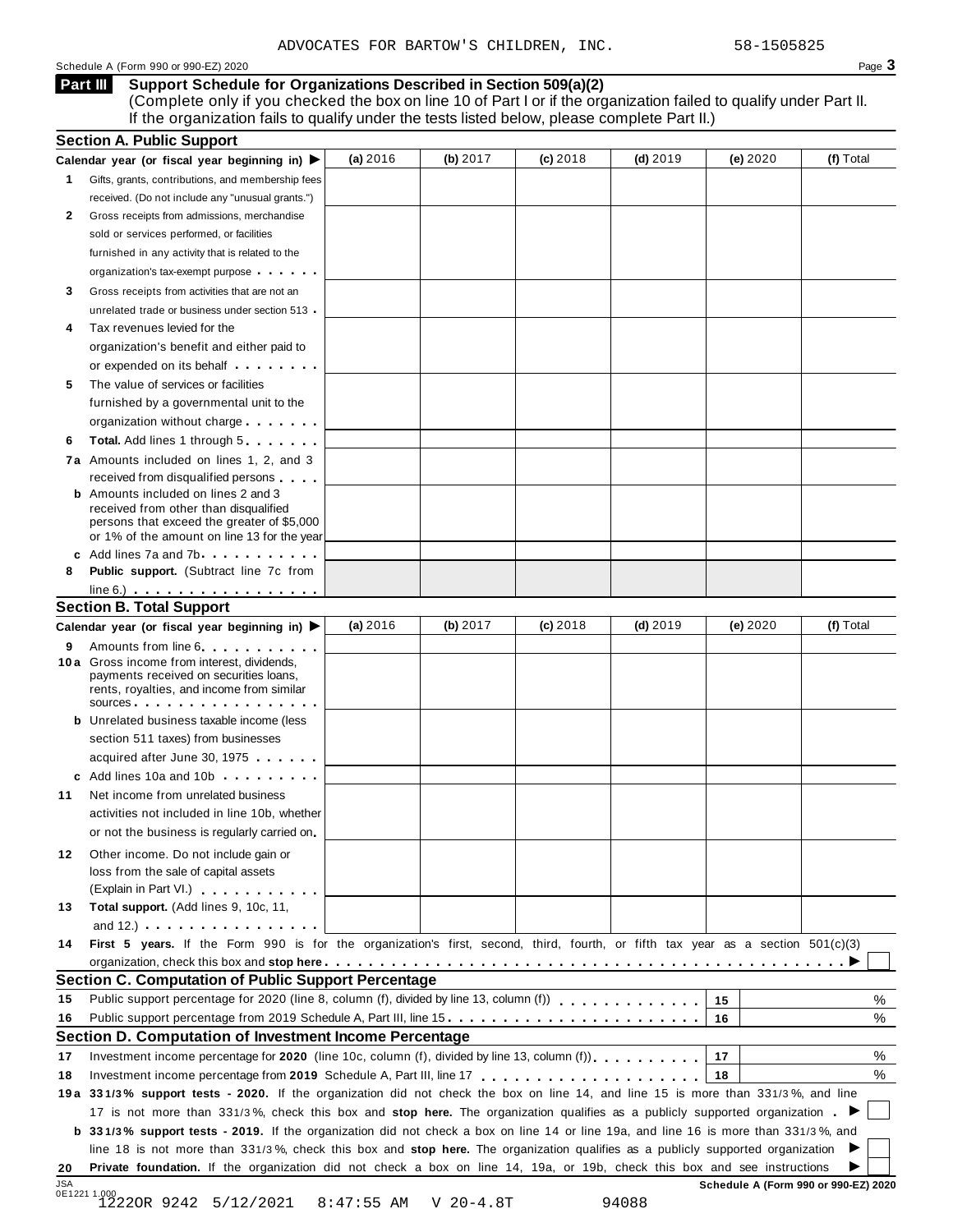#### **Part IV Supporting Organizations**

(Complete only if you checked a box in line 12 on Part I. If you checked box 12a, Part I, complete Sections A and B. If you checked box 12b, Part I, complete Sections A and C. If you checked box 12c, Part I, complete Sections A, D, and E. If you checked box 12d, Part I, complete Sections A and D, and complete Part V.)

#### **Section A. All Supporting Organizations**

- **1** Are all of the organization's supported organizations listed by name in the organization's governing documents? *If "No," describe in Part VI how the supported organizations are designated. If designated by class or purpose, describe the designation. If historic and continuing relationship, explain.* **1**
- **2** Did the organization have any supported organization that does not have an IRS determination of status under section 509(a)(1) or (2)? *If"Yes," explain in Part VI how the organization determined that the supported organization was described in section 509(a)(1) or (2).*
- **3 a** Did the organization have a supported organization described in section 501(c)(4), (5), or (6)? *If "Yes," answer lines 3b and 3c below.*
- **b** Did the organization confirm that each supported organization qualified under section 501(c)(4), (5), or (6) and | satisfied the public support tests under section 509(a)(2)? *If "Yes," describe in Part VI when and how the organization made the determination.*
- **c** Did the organization ensure that all support to such organizations was used exclusively for section 170(c)(2)(B) purposes? *If"Yes," explain in Part VI what controls the organization put in place to ensure such use.*
- **4 a** Was any supported organization not organized in the United States ("foreign supported organization")? *If "Yes," and if you checked box 12a or 12b in Part I, answer lines 4b and 4c below.*
- **b** Did the organization have ultimate control and discretion in deciding whether to make grants to the foreign | supported organization? *If "Yes," describe in Part VI how the organization had such control and discretion despite being controlled or supervised by or in connection with its supported organizations.*
- **c** Did the organization support any foreign supported organization that does not have an IRS determination | under sections 501(c)(3) and 509(a)(1) or (2)? *If "Yes," explain in Part VI what controls the organization used to ensure that all support to the foreign supported organization was used exclusively for section 170(c)(2)(B) purposes.*
- **5 a** Did the organization add, substitute, or remove any supported organizations during the tax year? *If "Yes,"* answer lines 5b and 5c below (if applicable). Also, provide detail in Part VI, including (i) the names and EIN *numbers of the supported organizations added, substituted, or removed; (ii) the reasons for each such action;* (iii) the authority under the organization's organizing document authorizing such action; and (iv) how the action *was accomplished (such as by amendment to the organizing document).*
- **b Type I or Type II only.** Was any added or substituted supported organization part of a class already designated in the organization's organizing document?
- **c Substitutions only.** Was the substitution the result of an event beyond the organization's control?
- **6** Did the organization provide support (whether in the form of grants or the provision of services or facilities) to anyone other than (i) its supported organizations, (ii) individuals that are part of the charitable class benefited by one or more of its supported organizations, or (iii) other supporting organizations that also support or benefit one or more of the filing organization's supported organizations? *If"Yes," provide detail in Part VI.*
- **7** Did the organization provide a grant, loan, compensation, or other similar payment to a substantial contributor (as defined in section 4958(c)(3)(C)), a family member of a substantial contributor, or a 35% controlled entity with regard to a substantial contributor? *If"Yes," complete Part I of Schedule L (Form 990 or 990-EZ).*
- **8** Did the organization make a loan to a disqualified person (as defined in section 4958) not described in line 7? *If "Yes," complete Part I of Schedule L (Form 990 or 990-EZ).*
- **9a** Was the organization controlled directly or indirectly at any time during the tax year by one or more | disqualified persons, as defined in section 4946 (other than foundation managers and organizations described in section 509(a)(1) or (2))? *If"Yes," provide detail in Part VI.*
- **b** Did one or more disqualified persons (as defined in line 9a) hold a controlling interest in any entity in which | the supporting organization had an interest? *If"Yes," provide detail in Part VI.*
- **c** Did a disqualified person (as defined in line 9a) have an ownership interest in, or derive any personal benefit from, assets in which the supporting organization also had an interest? *If"Yes," provide detail in Part VI.*
- **10a** Was the organization subject to the excess business holdings rules of section 4943 because of section | 4943(f) (regarding certain Type II supporting organizations, and all Type III non-functionally integrated supporting organizations)? *If"Yes," answer line 10b below.*
- **b** Did the organization have any excess business holdings in the tax year? *(Use Schedule C, Form 4720, to determine whether the organization had excess business holdings.)*

0E1229 1.010

**10b** JSA **Schedule A (Form 990 or 990-EZ) 2020**

**Yes No**

**2**

**3a**

**3b**

**3c**

**4a**

**4b**

**4c**

**5a**

**5b 5c**

**6**

**7**

**8**

**9a**

**9b**

**9c**

**10a**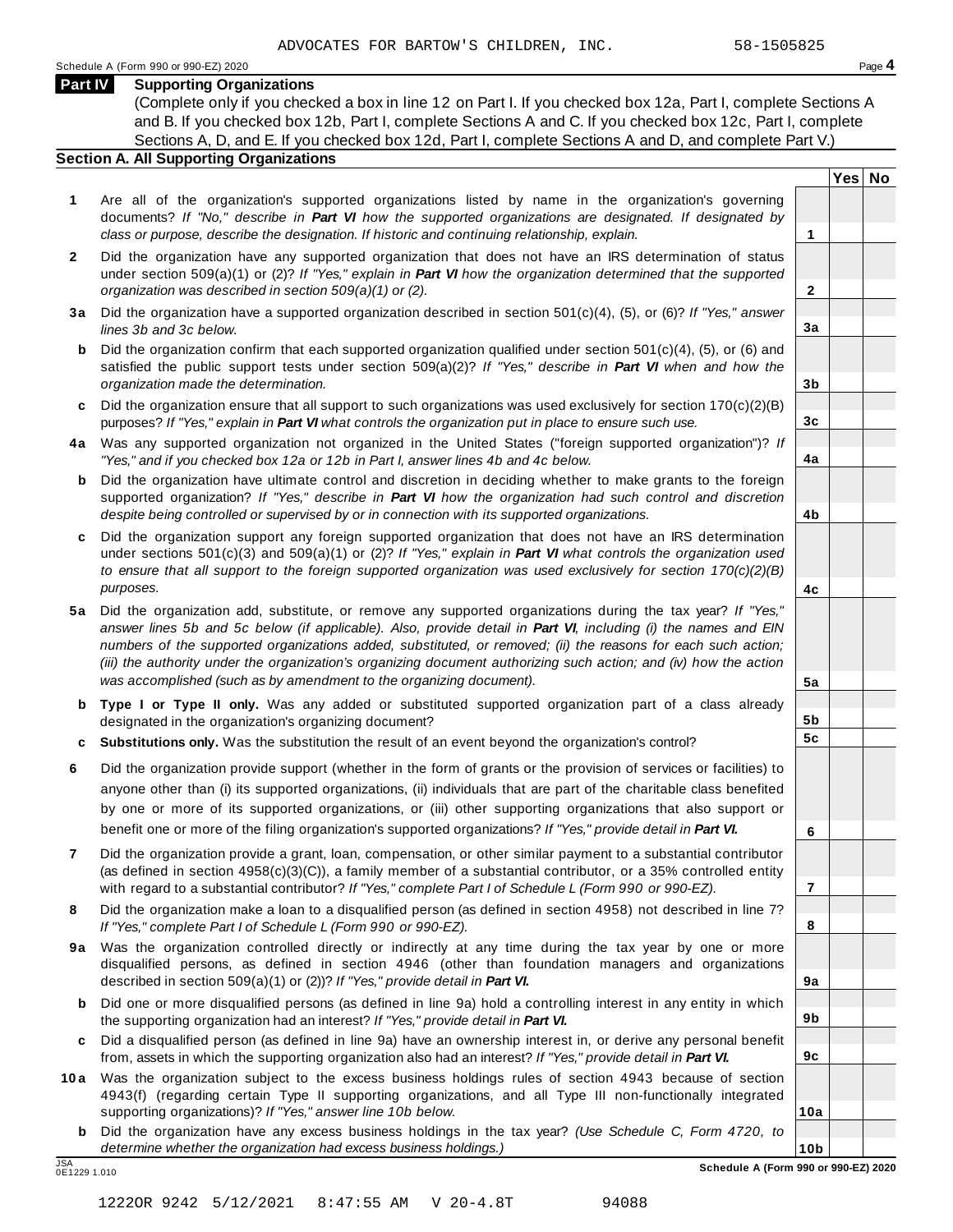|              |                                                                                                                                                                                                                                                                                                                                                                                                                                                                                                                                                                                                                                                                                                                                                                                 | Yes∣ |  |
|--------------|---------------------------------------------------------------------------------------------------------------------------------------------------------------------------------------------------------------------------------------------------------------------------------------------------------------------------------------------------------------------------------------------------------------------------------------------------------------------------------------------------------------------------------------------------------------------------------------------------------------------------------------------------------------------------------------------------------------------------------------------------------------------------------|------|--|
|              | Did the governing body, members of the governing body, officers acting in their official capacity, or membership of one or<br>more supported organizations have the power to regularly appoint or elect at least a majority of the organization's officers,<br>directors, or trustees at all times during the tax year? If "No," describe in <b>Part VI</b> how the supported organization(s)<br>effectively operated, supervised, or controlled the organization's activities. If the organization had more than one supported<br>organization, describe how the powers to appoint and/or remove officers, directors, or trustees were allocated among the<br>supported organizations and what conditions or restrictions, if any, applied to such powers during the tax year. |      |  |
| $\mathbf{2}$ | Did the organization operate for the benefit of any supported organization other than the supported<br>organization(s) that operated, supervised, or controlled the supporting organization? If "Yes," explain in Part<br>VI how providing such benefit carried out the purposes of the supported organization(s) that operated,<br>supervised, or controlled the supporting organization.                                                                                                                                                                                                                                                                                                                                                                                      |      |  |

#### **Section C. Type II Supporting Organizations**

**1 Yes No 1** Were a majority of the organization's directors or trustees during the tax year also a majority of the directors or trustees of each of the organization's supported organization(s)? *If"No," describe in Part VI how control or management of the supporting organization was vested in the same persons that controlled or managed the supported organization(s).*

#### **Section D. All Type III Supporting Organizations**

|              |                                                                                                                                                                                                                                                                                                                                                                                                                                                                                          | Yes⊺ |  |
|--------------|------------------------------------------------------------------------------------------------------------------------------------------------------------------------------------------------------------------------------------------------------------------------------------------------------------------------------------------------------------------------------------------------------------------------------------------------------------------------------------------|------|--|
| 1            | Did the organization provide to each of its supported organizations, by the last day of the fifth month of the<br>organization's tax year, (i) a written notice describing the type and amount of support provided during the prior<br>tax year, (ii) a copy of the Form 990 that was most recently filed as of the date of notification, and (iii) copies of<br>the organization's governing documents in effect on the date of notification, to the extent not previously<br>provided? |      |  |
| $\mathbf{2}$ | Were any of the organization's officers, directors, or trustees either (i) appointed or elected by the supported<br>organization(s) or (ii) serving on the governing body of a supported organization? If "No," explain in <b>Part VI</b> how<br>the organization maintained a close and continuous working relationship with the supported organization(s).                                                                                                                             |      |  |
| 3            | By reason of the relationship described in line 2, above, did the organization's supported organizations have<br>a significant voice in the organization's investment policies and in directing the use of the organization's<br>income or assets at all times during the tax year? If "Yes," describe in Part VI the role the organization's                                                                                                                                            |      |  |
|              | supported organizations played in this regard.                                                                                                                                                                                                                                                                                                                                                                                                                                           |      |  |

#### **Section E. Type III Functionally Integrated Supporting Organizations**

|   | Check the box next to the method that the organization used to satisfy the Integral Part Test during the year (see instructions). |  |  |  |  |  |
|---|-----------------------------------------------------------------------------------------------------------------------------------|--|--|--|--|--|
|   | The organization satisfied the Activities Test. Complete line 2 below.                                                            |  |  |  |  |  |
| b | The organization is the parent of each of its supported organizations. Complete line 3 below.                                     |  |  |  |  |  |
|   | The organization supported a governmental entity. Describe in Part VI how you supported a governmental entity (see instructions). |  |  |  |  |  |
|   | Yes <sub>l</sub><br>Nο<br>Activities Test. Answer lines 2a and 2b below.                                                          |  |  |  |  |  |

- **a** Did substantially all of the organization's activities during the tax year directly further the exempt purposes of the supported organization(s) to which the organization was responsive? *If "Yes," then in Part VI identify those supported organizations and explain how these activities directly furthered their exempt purposes, how the organization was responsive to those supported organizations, and how the organization determined that these activities constituted substantially all of its activities.* **2a**
- **b** Did the activities described in line 2a, above, constitute activities that, but for the organization's involvement, one or more of the organization's supported organization(s) would have been engaged in? *If "Yes," explain in Part VI the reasons for the organization's position that its supported organization(s) would have engaged in these activities but for the organization's involvement.*
- **3** Parent of Supported Organizations. *Answer lines 3a and 3b below.*
- **a** Did the organization have the power to regularly appoint or elect a majority of the officers, directors, or trustees of each of the supported organizations? *If"Yes" or "No," provide details in Part VI.*
- **b** Did the organization exercise a substantial degree of direction over the policies, programs, and activities of each of its supported organizations? *If"Yes," describe in Part VI the role played by the organization in this regard.*

**3b Schedule A (Form 990 or 990-EZ) 2020**

**2b**

**3a**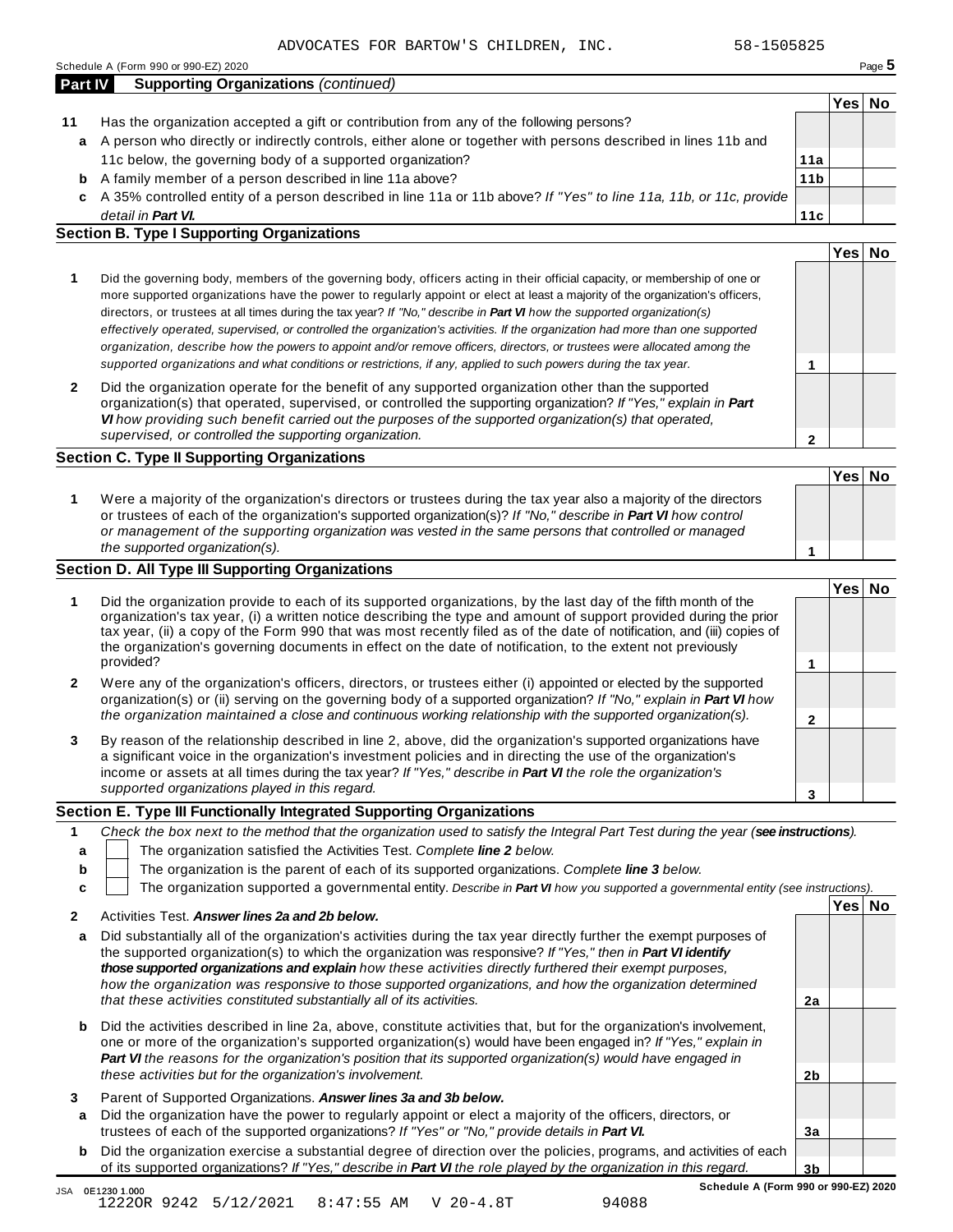| Schedule A (Form 990 or 990-EZ) 2020 | Page 6 |
|--------------------------------------|--------|
|--------------------------------------|--------|

**Part V Type III Non-Functionally Integrated 509(a)(3) Supporting Organizations**

**1** Check here if the organization satisfied the Integral Part Test as a qualifying trust on Nov. 20, 1970 (*explain in Part VI*). **See instructions.** All other Type III non-functionally integrated supporting organizations must complete Sections A through E.

|                | <b>Section A - Adjusted Net Income</b>                                                              | (A) Prior Year          | (B) Current Year<br>(optional) |                                |
|----------------|-----------------------------------------------------------------------------------------------------|-------------------------|--------------------------------|--------------------------------|
| 1.             | Net short-term capital gain                                                                         | 1                       |                                |                                |
|                | 2 Recoveries of prior-year distributions                                                            | $\mathbf{2}$            |                                |                                |
|                | 3 Other gross income (see instructions)                                                             | $\overline{\mathbf{3}}$ |                                |                                |
|                | 4 Add lines 1 through 3.                                                                            | $\overline{\mathbf{4}}$ |                                |                                |
|                | 5 Depreciation and depletion                                                                        | 5                       |                                |                                |
|                | 6 Portion of operating expenses paid or incurred for production or collection of                    |                         |                                |                                |
|                | gross income or for management, conservation, or maintenance of property                            |                         |                                |                                |
|                | held for production of income (see instructions)                                                    | 6                       |                                |                                |
| $\mathbf{7}$   | Other expenses (see instructions)                                                                   | $\overline{7}$          |                                |                                |
| 8              | Adjusted Net Income (subtract lines 5, 6, and 7 from line 4)                                        | 8                       |                                |                                |
|                | <b>Section B - Minimum Asset Amount</b>                                                             |                         | (A) Prior Year                 | (B) Current Year<br>(optional) |
|                | 1 Aggregate fair market value of all non-exempt-use assets (see                                     |                         |                                |                                |
|                | instructions for short tax year or assets held for part of year):                                   |                         |                                |                                |
|                | a Average monthly value of securities                                                               | 1a                      |                                |                                |
|                | <b>b</b> Average monthly cash balances                                                              | 1 <sub>b</sub>          |                                |                                |
|                | c Fair market value of other non-exempt-use assets                                                  | 1 <sub>c</sub>          |                                |                                |
|                | d Total (add lines 1a, 1b, and 1c)                                                                  | 1 <sub>d</sub>          |                                |                                |
|                | e Discount claimed for blockage or other factors (explain in detail in Part VI):                    | 1e                      |                                |                                |
|                | 2 Acquisition indebtedness applicable to non-exempt-use assets                                      | $\overline{2}$          |                                |                                |
| 3              | Subtract line 2 from line 1d.                                                                       | $\mathbf{3}$            |                                |                                |
|                | 4 Cash deemed held for exempt use. Enter 0.015 of line 3 (for greater amount,<br>see instructions). | 4                       |                                |                                |
| 5.             | Net value of non-exempt-use assets (subtract line 4 from line 3)                                    | 5                       |                                |                                |
| 6              | Multiply line 5 by 0.035.                                                                           | 6                       |                                |                                |
| $\overline{7}$ | Recoveries of prior-year distributions                                                              | $\overline{7}$          |                                |                                |
| 8              | Minimum Asset Amount (add line 7 to line 6)                                                         | 8                       |                                |                                |
|                | <b>Section C - Distributable Amount</b>                                                             |                         |                                | <b>Current Year</b>            |
| $\mathbf 1$    | Adjusted net income for prior year (from Section A, line 8, column A)                               | $\mathbf{1}$            |                                |                                |
|                | 2 Enter 0.85 of line 1.                                                                             | $\mathbf 2$             |                                |                                |
| 3              | Minimum asset amount for prior year (from Section B, line 8, column A)                              | $\overline{3}$          |                                |                                |
| 4              | Enter greater of line 2 or line 3.                                                                  | $\overline{\mathbf{4}}$ |                                |                                |
|                | 5 Income tax imposed in prior year                                                                  | 5                       |                                |                                |
| 6              | Distributable Amount. Subtract line 5 from line 4, unless subject to                                |                         |                                |                                |
|                | emergency temporary reduction (see instructions).                                                   | 6                       |                                |                                |

**7** Check here if the current year is the organization's first as a non-functionally integrated Type III supporting organization (see instructions).

**Schedule A (Form 990 or 990-EZ) 2020**

0E1231 1.000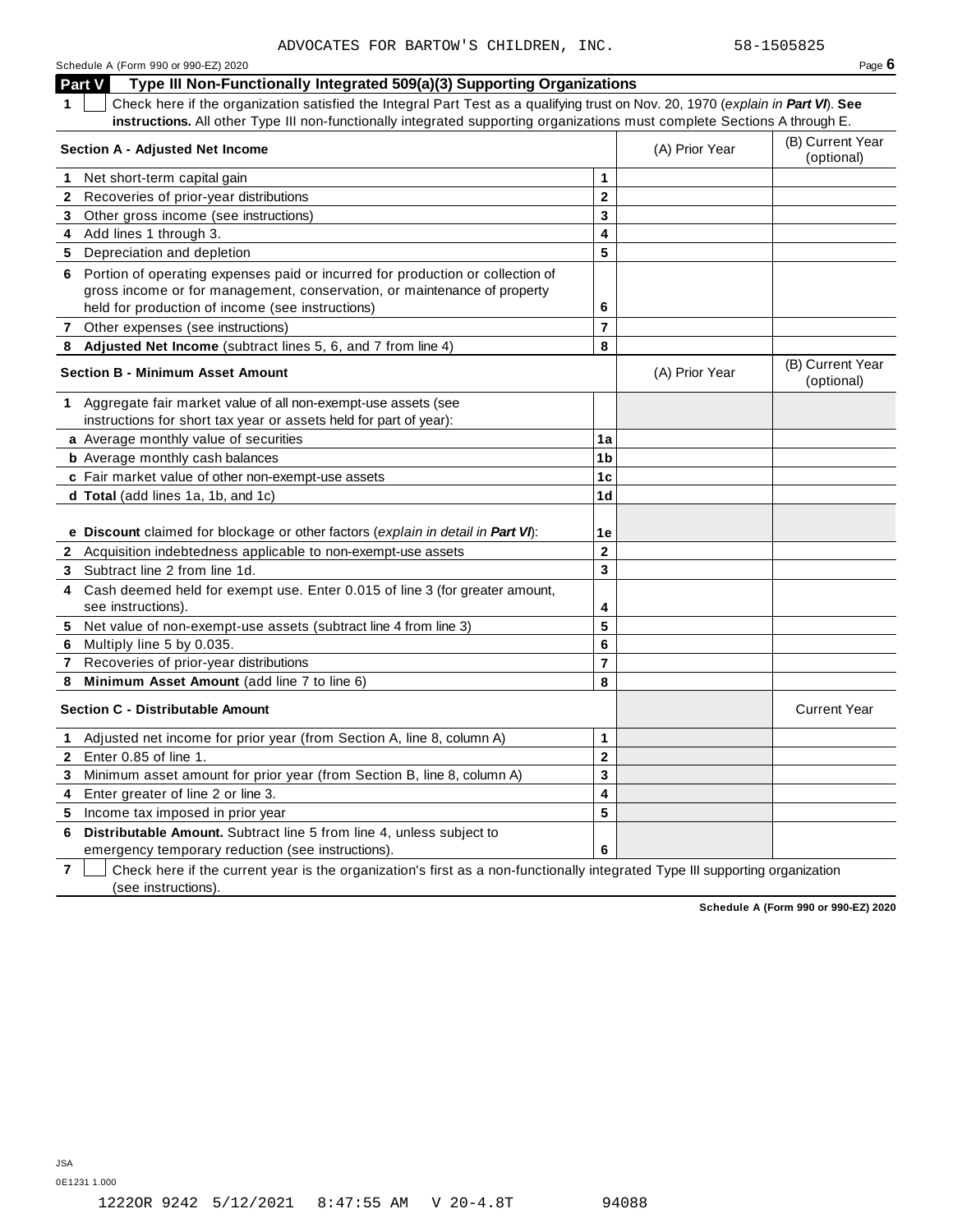|                | Schedule A (Form 990 or 990-EZ) 2020                                                       |                                    |                                               |    | Page 7                                           |
|----------------|--------------------------------------------------------------------------------------------|------------------------------------|-----------------------------------------------|----|--------------------------------------------------|
| <b>Part V</b>  | Type III Non-Functionally Integrated 509(a)(3) Supporting Organizations (continued)        |                                    |                                               |    |                                                  |
|                | <b>Section D - Distributions</b>                                                           |                                    |                                               |    | <b>Current Year</b>                              |
| 1              | Amounts paid to supported organizations to accomplish exempt purposes                      |                                    |                                               | 1  |                                                  |
| $\mathbf{2}$   | Amounts paid to perform activity that directly furthers exempt purposes of supported       |                                    |                                               |    |                                                  |
|                | organizations, in excess of income from activity                                           |                                    |                                               | 2  |                                                  |
| 3              | Administrative expenses paid to accomplish exempt purposes of supported organizations      |                                    |                                               | 3  |                                                  |
| 4              | Amounts paid to acquire exempt-use assets                                                  |                                    |                                               | 4  |                                                  |
| 5              | Qualified set-aside amounts (prior IRS approval required - provide details in Part VI)     |                                    |                                               | 5  |                                                  |
| 6              | Other distributions (describe in Part VI). See instructions.                               |                                    |                                               | 6  |                                                  |
| 7              | Total annual distributions. Add lines 1 through 6.                                         |                                    |                                               | 7  |                                                  |
| 8              | Distributions to attentive supported organizations to which the organization is responsive |                                    |                                               |    |                                                  |
|                | (provide details in Part VI). See instructions.                                            |                                    |                                               | 8  |                                                  |
| 9              | Distributable amount for 2020 from Section C, line 6                                       |                                    |                                               | 9  |                                                  |
| 10             | Line 8 amount divided by line 9 amount                                                     |                                    |                                               | 10 |                                                  |
|                | Section E - Distribution Allocations (see instructions)                                    | (i)<br><b>Excess Distributions</b> | (ii)<br><b>Underdistributions</b><br>Pre-2020 |    | (iii)<br><b>Distributable</b><br>Amount for 2020 |
| 1              | Distributable amount for 2020 from Section C, line 6                                       |                                    |                                               |    |                                                  |
| $\mathbf{2}$   | Underdistributions, if any, for years prior to 2020                                        |                                    |                                               |    |                                                  |
|                | (reasonable cause required - explain in Part VI). See                                      |                                    |                                               |    |                                                  |
|                | instructions.                                                                              |                                    |                                               |    |                                                  |
| 3              | Excess distributions carryover, if any, to 2020                                            |                                    |                                               |    |                                                  |
| а              | From 2015 $\frac{1}{2}$                                                                    |                                    |                                               |    |                                                  |
| b              | From 2016 $\frac{2016}{200}$                                                               |                                    |                                               |    |                                                  |
| c              | From 2017 $\frac{1}{2}$                                                                    |                                    |                                               |    |                                                  |
| d              | From 2018 $\frac{2018}{200}$                                                               |                                    |                                               |    |                                                  |
| е              | From 2019 <b>Figure 1.1 Figure 1.1</b>                                                     |                                    |                                               |    |                                                  |
| f              | Total of lines 3a through 3e                                                               |                                    |                                               |    |                                                  |
| g              | Applied to underdistributions of prior years                                               |                                    |                                               |    |                                                  |
| h              | Applied to 2020 distributable amount                                                       |                                    |                                               |    |                                                  |
| j.             | Carryover from 2015 not applied (see instructions)                                         |                                    |                                               |    |                                                  |
|                | Remainder. Subtract lines 3g, 3h, and 3i from line 3f.                                     |                                    |                                               |    |                                                  |
| 4              | Distributions for 2020 from                                                                |                                    |                                               |    |                                                  |
|                | Section D, line 7:<br>\$                                                                   |                                    |                                               |    |                                                  |
| a              | Applied to underdistributions of prior years                                               |                                    |                                               |    |                                                  |
| b              | Applied to 2020 distributable amount                                                       |                                    |                                               |    |                                                  |
| c              | Remainder. Subtract lines 4a and 4b from line 4.                                           |                                    |                                               |    |                                                  |
| 5              | Remaining underdistributions for years prior to 2020, if                                   |                                    |                                               |    |                                                  |
|                | any. Subtract lines 3g and 4a from line 2. For result                                      |                                    |                                               |    |                                                  |
|                | greater than zero, explain in Part VI. See instructions.                                   |                                    |                                               |    |                                                  |
| 6              | Remaining underdistributions for 2020. Subtract lines 3h                                   |                                    |                                               |    |                                                  |
|                | and 4b from line 1. For result greater than zero, explain in                               |                                    |                                               |    |                                                  |
|                | <b>Part VI.</b> See instructions.                                                          |                                    |                                               |    |                                                  |
| $\overline{7}$ | Excess distributions carryover to 2021. Add lines 3j                                       |                                    |                                               |    |                                                  |
|                | and 4c.                                                                                    |                                    |                                               |    |                                                  |
| 8              | Breakdown of line 7:                                                                       |                                    |                                               |    |                                                  |
| а              | Excess from 2016                                                                           |                                    |                                               |    |                                                  |
| b              | Excess from 2017                                                                           |                                    |                                               |    |                                                  |
| c              | Excess from 2018                                                                           |                                    |                                               |    |                                                  |
| d              | Excess from 2019                                                                           |                                    |                                               |    |                                                  |
| е              | Excess from 2020                                                                           |                                    |                                               |    |                                                  |
|                |                                                                                            |                                    |                                               |    | Schedule A (Form 990 or 990-EZ) 2020             |

JSA 0E1232 1.000 1222OR 9242 5/12/2021 8:47:55 AM V 20-4.8T 94088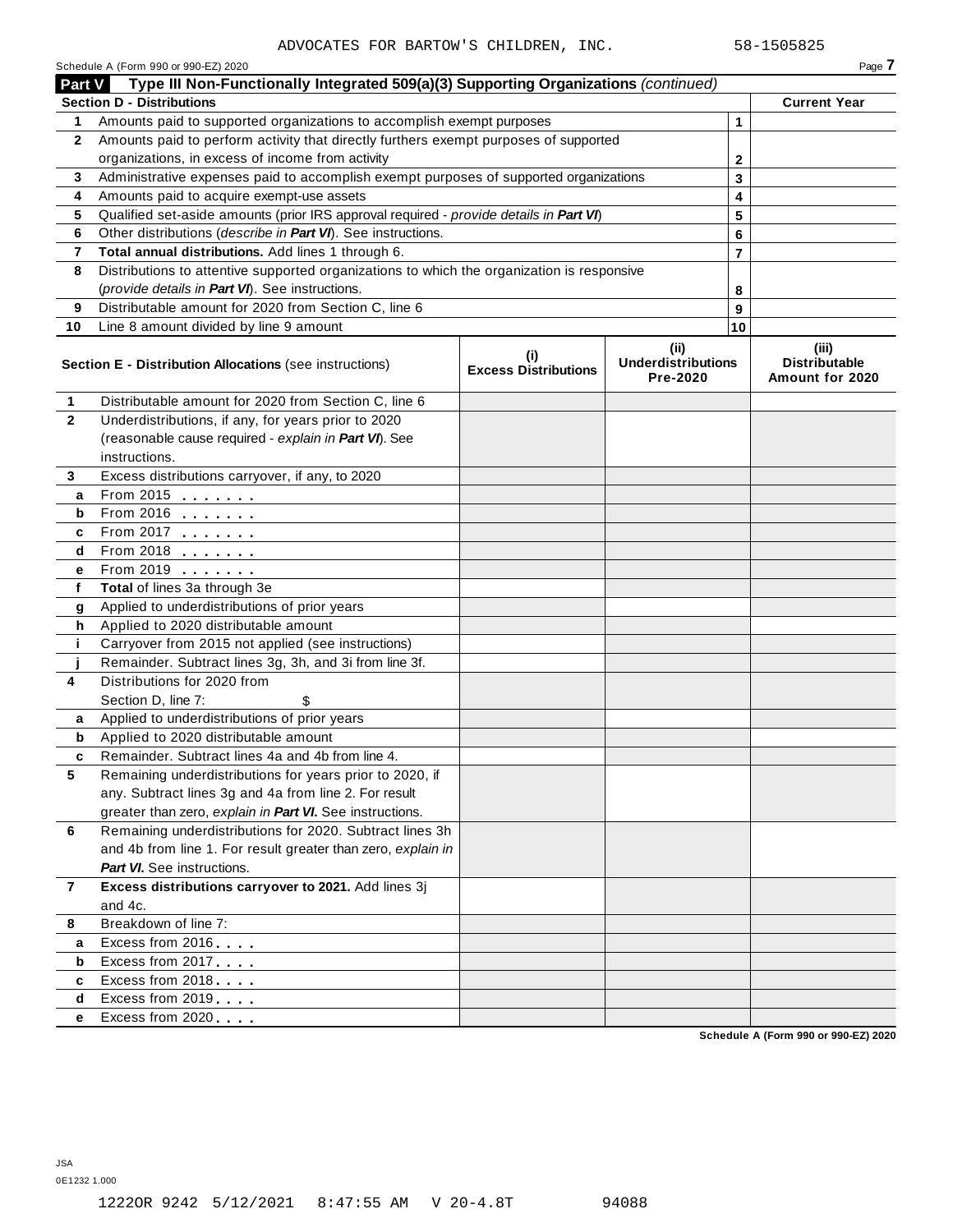<span id="page-19-0"></span>Schedule <sup>A</sup> (Form <sup>990</sup> or 990-EZ) <sup>2020</sup> Page **8**

**Supplemental Information.** Provide the explanations required by Part II, line 10; Part II, line 17a or 17b; Part **Part VI** III, line 12; Part IV, Section A, lines 1, 2, 3b, 3c, 4b, 4c, 5a, 6, 9a, 9b, 9c, 11a, 11b, and 11c; Part IV, Section B, lines 1 and 2; Part IV, Section C, line 1; Part IV, Section D, lines 2 and 3; Part IV, Section E, lines 1c, 2a, 2b, 3a and 3b; Part V, line 1; Part V, Section B, line 1e; Part V, Section D, lines 5, 6, and 8; and Part V, Section E, lines 2, 5, and 6. Also complete this part for any additional information. (See instructions.)

| SCHEDULE A, PART II - OTHER INCOME |      |      |         |      | ATTACHMENT |         |
|------------------------------------|------|------|---------|------|------------|---------|
|                                    |      |      |         |      |            |         |
| DESCRIPTION                        | 2016 | 2017 | 2018    | 2019 | 2020       | TOTAL   |
| OTHER INCOME                       |      |      | 34,458. |      |            | 34,458. |
| TOTALS                             |      |      | 34,458. |      |            | 34,458. |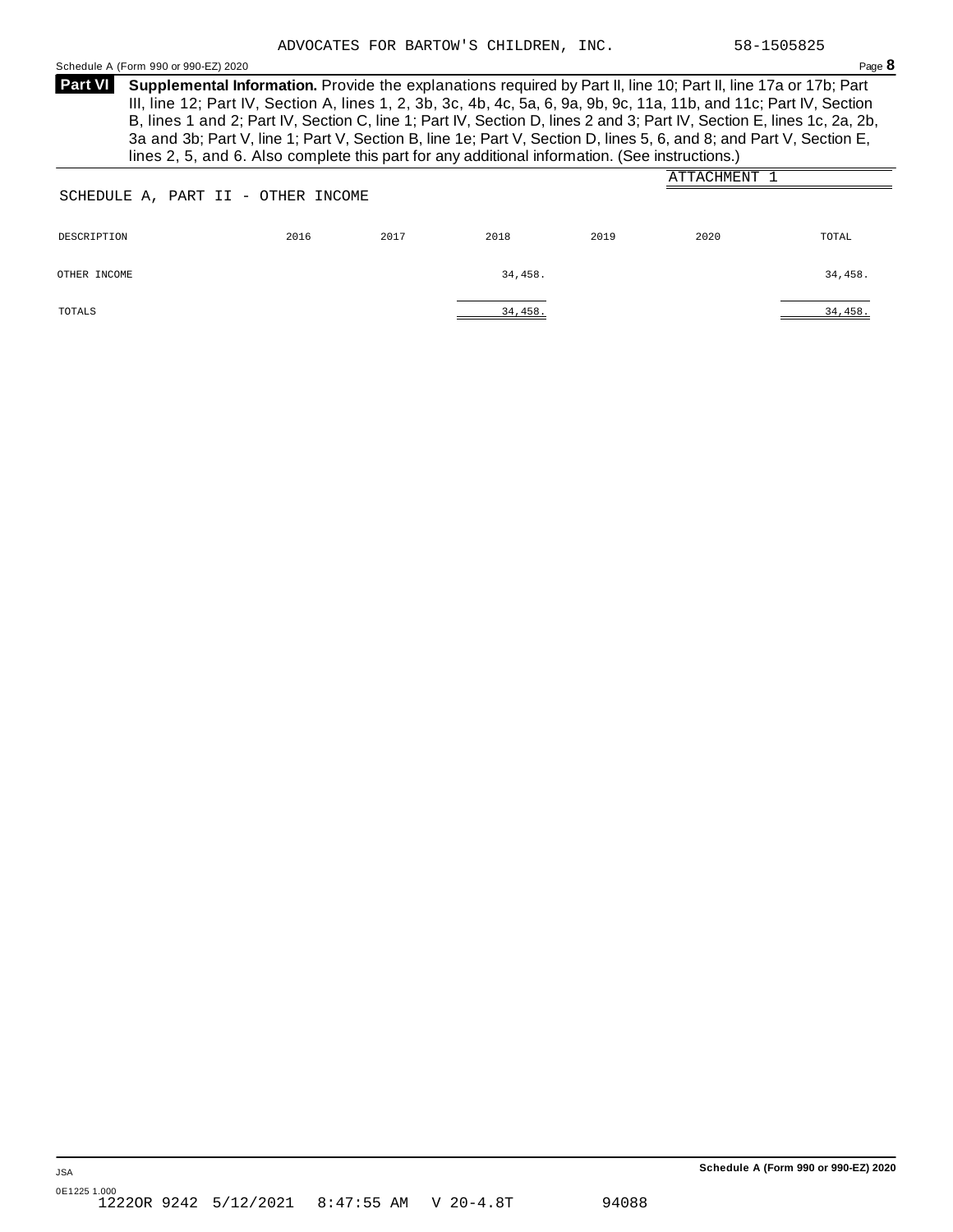| <b>SCHEDULE D</b> |  |
|-------------------|--|
| (Form 990)        |  |

# SCHEDULE D<br>
Supplemental Financial Statements<br>
Form 990)<br>
Part IV, line 6, 7, 8, 9, 10, 11a, 11b, 11c, 11d, 11e, 11f, 12a, or 12b.<br>
Part IV, line 6, 7, 8, 9, 10, 11a, 11b, 11c, 11d, 11e, 11f, 12a, or 12b.

|                |                                                               |                                                                                                                                                                                                                               | Part IV, line 6, 7, 8, 9, 10, 11a, 11b, 11c, 11d, 11e, 11f, 12a, or 12b.                      |                |                                                                                                                                                                                                                                                                        |
|----------------|---------------------------------------------------------------|-------------------------------------------------------------------------------------------------------------------------------------------------------------------------------------------------------------------------------|-----------------------------------------------------------------------------------------------|----------------|------------------------------------------------------------------------------------------------------------------------------------------------------------------------------------------------------------------------------------------------------------------------|
|                | Department of the Treasury<br><b>Internal Revenue Service</b> |                                                                                                                                                                                                                               | Attach to Form 990.<br>Go to www.irs.gov/Form990 for instructions and the latest information. |                | <b>Open to Public</b><br><b>Inspection</b>                                                                                                                                                                                                                             |
|                | Name of the organization                                      |                                                                                                                                                                                                                               |                                                                                               |                | <b>Employer identification number</b>                                                                                                                                                                                                                                  |
|                |                                                               | ADVOCATES FOR BARTOW'S CHILDREN, INC.                                                                                                                                                                                         |                                                                                               |                | 58-1505825                                                                                                                                                                                                                                                             |
| Part I         |                                                               | Organizations Maintaining Donor Advised Funds or Other Similar Funds or Accounts.                                                                                                                                             |                                                                                               |                |                                                                                                                                                                                                                                                                        |
|                |                                                               | Complete if the organization answered "Yes" on Form 990, Part IV, line 6.                                                                                                                                                     |                                                                                               |                |                                                                                                                                                                                                                                                                        |
|                |                                                               |                                                                                                                                                                                                                               | (a) Donor advised funds                                                                       |                | (b) Funds and other accounts                                                                                                                                                                                                                                           |
| 1              |                                                               | Total number at end of year entitled as a set of the set of the set of the set of the set of the set of the set of the set of the set of the set of the set of the set of the set of the set of the set of the set of the set |                                                                                               |                |                                                                                                                                                                                                                                                                        |
| 2              |                                                               | Aggregate value of contributions to (during year)                                                                                                                                                                             |                                                                                               |                |                                                                                                                                                                                                                                                                        |
| 3              |                                                               | Aggregate value of grants from (during year)                                                                                                                                                                                  |                                                                                               |                |                                                                                                                                                                                                                                                                        |
| 4              |                                                               | Aggregate value at end of year                                                                                                                                                                                                |                                                                                               |                |                                                                                                                                                                                                                                                                        |
| 5              |                                                               | Did the organization inform all donors and donor advisors in writing that the assets held in donor advised                                                                                                                    |                                                                                               |                |                                                                                                                                                                                                                                                                        |
|                |                                                               | funds are the organization's property, subject to the organization's exclusive legal control?                                                                                                                                 |                                                                                               |                | Yes<br>No                                                                                                                                                                                                                                                              |
| 6              |                                                               | Did the organization inform all grantees, donors, and donor advisors in writing that grant funds can be used                                                                                                                  |                                                                                               |                |                                                                                                                                                                                                                                                                        |
|                |                                                               | only for charitable purposes and not for the benefit of the donor or donor advisor, or for any other purpose                                                                                                                  |                                                                                               |                |                                                                                                                                                                                                                                                                        |
|                |                                                               |                                                                                                                                                                                                                               |                                                                                               |                | Yes<br>No.                                                                                                                                                                                                                                                             |
| <b>Part II</b> |                                                               | <b>Conservation Easements.</b>                                                                                                                                                                                                |                                                                                               |                |                                                                                                                                                                                                                                                                        |
|                |                                                               | Complete if the organization answered "Yes" on Form 990, Part IV, line 7.                                                                                                                                                     |                                                                                               |                |                                                                                                                                                                                                                                                                        |
| 1              |                                                               | Purpose(s) of conservation easements held by the organization (check all that apply).                                                                                                                                         |                                                                                               |                |                                                                                                                                                                                                                                                                        |
|                |                                                               | Preservation of land for public use (for example, recreation or education)                                                                                                                                                    |                                                                                               |                | Preservation of a historically important land area                                                                                                                                                                                                                     |
|                |                                                               | Protection of natural habitat                                                                                                                                                                                                 |                                                                                               |                | Preservation of a certified historic structure                                                                                                                                                                                                                         |
|                |                                                               | Preservation of open space                                                                                                                                                                                                    |                                                                                               |                |                                                                                                                                                                                                                                                                        |
| 2              |                                                               | Complete lines 2a through 2d if the organization held a qualified conservation contribution in the form of a conservation                                                                                                     |                                                                                               |                |                                                                                                                                                                                                                                                                        |
|                |                                                               | easement on the last day of the tax year.                                                                                                                                                                                     |                                                                                               |                | Held at the End of the Tax Year                                                                                                                                                                                                                                        |
| a              |                                                               |                                                                                                                                                                                                                               |                                                                                               | 2a             |                                                                                                                                                                                                                                                                        |
| b              |                                                               | Total acreage restricted by conservation easements                                                                                                                                                                            |                                                                                               | 2b             |                                                                                                                                                                                                                                                                        |
| c              |                                                               | Number of conservation easements on a certified historic structure included in (a)                                                                                                                                            |                                                                                               | 2 <sub>c</sub> |                                                                                                                                                                                                                                                                        |
| d              |                                                               | Number of conservation easements included in (c) acquired after 7/25/06, and not on a                                                                                                                                         |                                                                                               |                |                                                                                                                                                                                                                                                                        |
|                |                                                               |                                                                                                                                                                                                                               |                                                                                               | 2d             |                                                                                                                                                                                                                                                                        |
| 3              |                                                               |                                                                                                                                                                                                                               |                                                                                               |                | Number of conservation easements modified, transferred, released, extinguished, or terminated by the organization during the                                                                                                                                           |
|                | tax year $\blacktriangleright$ $\lrcorner$                    |                                                                                                                                                                                                                               |                                                                                               |                |                                                                                                                                                                                                                                                                        |
| 4              |                                                               | Number of states where property subject to conservation easement is located ▶ __________                                                                                                                                      |                                                                                               |                |                                                                                                                                                                                                                                                                        |
| 5              |                                                               | Does the organization have a written policy regarding the periodic monitoring, inspection, handling of                                                                                                                        |                                                                                               |                |                                                                                                                                                                                                                                                                        |
|                |                                                               | violations, and enforcement of the conservation easements it holds?                                                                                                                                                           |                                                                                               |                | Yes<br><b>No</b>                                                                                                                                                                                                                                                       |
| 6              |                                                               | Staff and volunteer hours devoted to monitoring, inspecting, handling of violations, and enforcing conservation easements during the year                                                                                     |                                                                                               |                |                                                                                                                                                                                                                                                                        |
| 7              |                                                               | Amount of expenses incurred in monitoring, inspecting, handling of violations, and enforcing conservation easements during the year                                                                                           |                                                                                               |                |                                                                                                                                                                                                                                                                        |
| 8              |                                                               | Does each conservation easement reported on line 2(d) above satisfy the requirements of section 170(h)(4)(B)(i)                                                                                                               |                                                                                               |                |                                                                                                                                                                                                                                                                        |
|                |                                                               |                                                                                                                                                                                                                               |                                                                                               |                | <b>No</b><br><b>Yes</b>                                                                                                                                                                                                                                                |
| 9              |                                                               | In Part XIII, describe how the organization reports conservation easements in its revenue and expense statement and                                                                                                           |                                                                                               |                |                                                                                                                                                                                                                                                                        |
|                |                                                               | balance sheet, and include, if applicable, the text of the footnote to the organization's financial statements that describes the                                                                                             |                                                                                               |                |                                                                                                                                                                                                                                                                        |
|                |                                                               | organization's accounting for conservation easements.                                                                                                                                                                         |                                                                                               |                |                                                                                                                                                                                                                                                                        |
| Part III       |                                                               | Organizations Maintaining Collections of Art, Historical Treasures, or Other Similar Assets.                                                                                                                                  |                                                                                               |                |                                                                                                                                                                                                                                                                        |
|                |                                                               | Complete if the organization answered "Yes" on Form 990, Part IV, line 8.                                                                                                                                                     |                                                                                               |                |                                                                                                                                                                                                                                                                        |
| 1a             |                                                               | service, provide in Part XIII the text of the footnote to its financial statements that describes these items.                                                                                                                |                                                                                               |                | If the organization elected, as permitted under FASB ASC 958, not to report in its revenue statement and balance sheet works<br>of art, historical treasures, or other similar assets held for public exhibition, education, or r                                      |
| b              |                                                               | provide the following amounts relating to these items:                                                                                                                                                                        |                                                                                               |                | If the organization elected, as permitted under FASB ASC 958, to report in its revenue statement and balance sheet works of<br>art, historical treasures, or other similar assets held for public exhibition, education, or research in furtherance of public service, |
|                |                                                               |                                                                                                                                                                                                                               |                                                                                               |                | $\triangleright$ \$                                                                                                                                                                                                                                                    |
|                |                                                               |                                                                                                                                                                                                                               |                                                                                               |                | $\triangleright$ \$                                                                                                                                                                                                                                                    |
| 2              |                                                               |                                                                                                                                                                                                                               |                                                                                               |                | If the organization received or held works of art, historical treasures, or other similar assets for financial gain, provide the                                                                                                                                       |
|                |                                                               | following amounts required to be reported under FASB ASC 958 relating to these items:                                                                                                                                         |                                                                                               |                |                                                                                                                                                                                                                                                                        |
| а              |                                                               |                                                                                                                                                                                                                               |                                                                                               |                | $\triangleright$ \$                                                                                                                                                                                                                                                    |
| b              |                                                               |                                                                                                                                                                                                                               |                                                                                               |                | $\triangleright$ \$                                                                                                                                                                                                                                                    |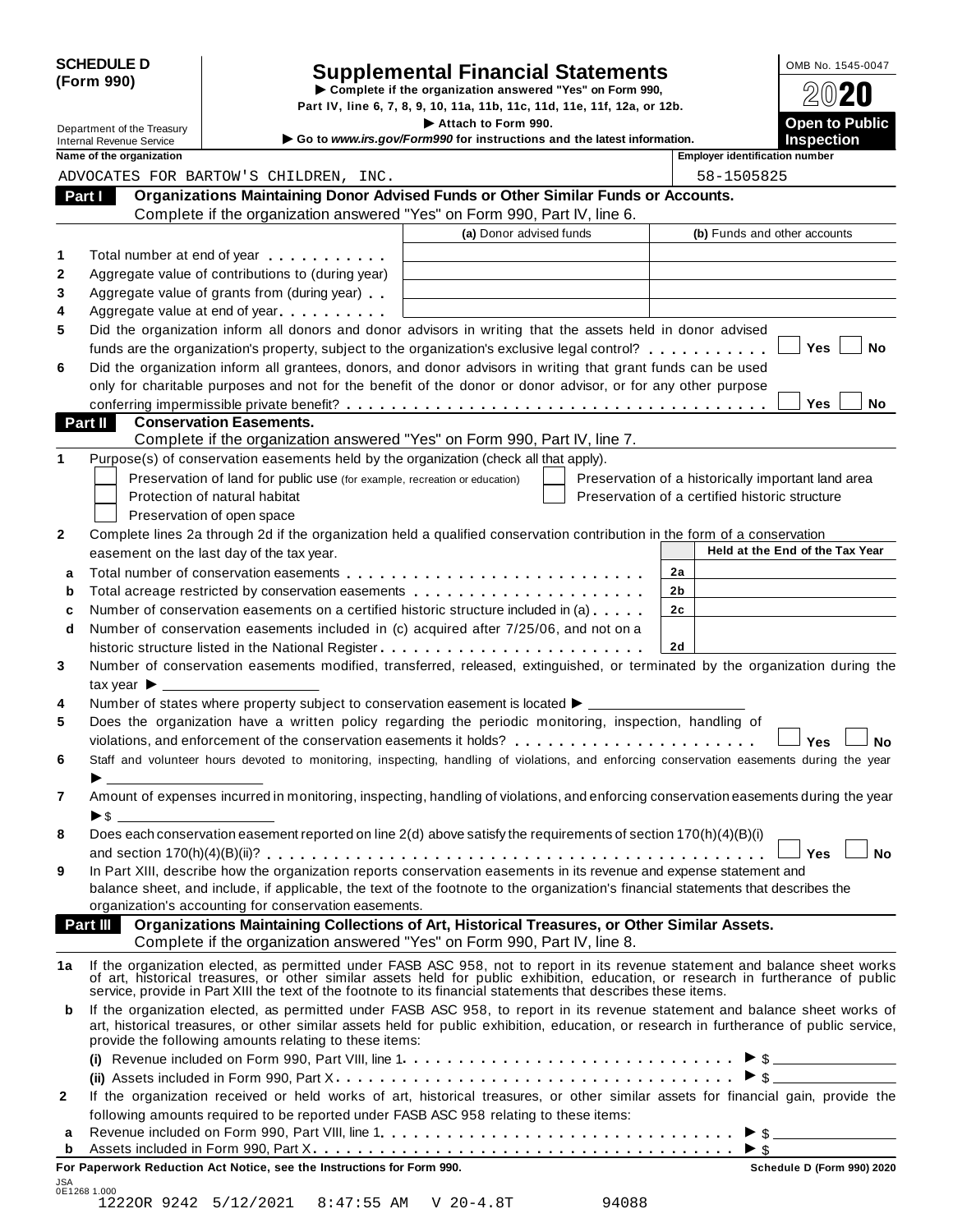ADVOCATES FOR BARTOW'S CHILDREN, INC. 58-1505825

|    | Schedule D (Form 990) 2020                                                                                                                                                                                                     |                         |                |                         |           |                          |                                                  |                |                     | Page 2  |
|----|--------------------------------------------------------------------------------------------------------------------------------------------------------------------------------------------------------------------------------|-------------------------|----------------|-------------------------|-----------|--------------------------|--------------------------------------------------|----------------|---------------------|---------|
|    | Organizations Maintaining Collections of Art, Historical Treasures, or Other Similar Assets (continued)<br><b>Part III</b>                                                                                                     |                         |                |                         |           |                          |                                                  |                |                     |         |
| 3  | Using the organization's acquisition, accession, and other records, check any of the following that make significant use of its                                                                                                |                         |                |                         |           |                          |                                                  |                |                     |         |
|    | collection items (check all that apply):                                                                                                                                                                                       |                         |                |                         |           |                          |                                                  |                |                     |         |
| a  | Public exhibition                                                                                                                                                                                                              |                         | d              |                         |           | Loan or exchange program |                                                  |                |                     |         |
| b  | Scholarly research                                                                                                                                                                                                             |                         | е              | Other                   |           |                          | <u> 1980 - Jan Barbara Barbara, prima popula</u> |                |                     |         |
| c  | Preservation for future generations                                                                                                                                                                                            |                         |                |                         |           |                          |                                                  |                |                     |         |
| 4  | Provide a description of the organization's collections and explain how they further the organization's exempt purpose in Part                                                                                                 |                         |                |                         |           |                          |                                                  |                |                     |         |
|    | XIII.                                                                                                                                                                                                                          |                         |                |                         |           |                          |                                                  |                |                     |         |
| 5  | During the year, did the organization solicit or receive donations of art, historical treasures, or other similar                                                                                                              |                         |                |                         |           |                          |                                                  |                |                     |         |
|    | assets to be sold to raise funds rather than to be maintained as part of the organization's collection?                                                                                                                        |                         |                |                         |           |                          |                                                  |                | Yes                 | No      |
|    | <b>Escrow and Custodial Arrangements.</b><br><b>Part IV</b>                                                                                                                                                                    |                         |                |                         |           |                          |                                                  |                |                     |         |
|    | Complete if the organization answered "Yes" on Form 990, Part IV, line 9, or reported an amount on Form                                                                                                                        |                         |                |                         |           |                          |                                                  |                |                     |         |
|    | 990, Part X, line 21.                                                                                                                                                                                                          |                         |                |                         |           |                          |                                                  |                |                     |         |
|    | 1a Is the organization an agent, trustee, custodian or other intermediary for contributions or other assets not                                                                                                                |                         |                |                         |           |                          |                                                  |                |                     |         |
|    |                                                                                                                                                                                                                                |                         |                |                         |           |                          |                                                  |                | Yes                 | No      |
| b  | If "Yes," explain the arrangement in Part XIII and complete the following table:                                                                                                                                               |                         |                |                         |           |                          |                                                  |                |                     |         |
|    |                                                                                                                                                                                                                                |                         |                |                         |           |                          |                                                  | Amount         |                     |         |
| c  | Beginning balance enterpreteration of the set of the set of the set of the set of the set of the set of the set of the set of the set of the set of the set of the set of the set of the set of the set of the set of the set  |                         |                |                         |           | 1c                       |                                                  |                |                     |         |
|    |                                                                                                                                                                                                                                |                         |                |                         |           | 1 <sub>d</sub>           |                                                  |                |                     |         |
|    |                                                                                                                                                                                                                                |                         |                |                         |           | 1e                       |                                                  |                |                     |         |
|    |                                                                                                                                                                                                                                |                         |                |                         |           | 1f                       |                                                  |                |                     |         |
| 2a | Did the organization include an amount on Form 990, Part X, line 21, for escrow or custodial account liability?                                                                                                                |                         |                |                         |           |                          |                                                  |                | Yes                 | No      |
|    | <b>b</b> If "Yes," explain the arrangement in Part XIII. Check here if the explanation has been provided on Part XIII                                                                                                          |                         |                |                         |           |                          |                                                  |                |                     |         |
|    | Part V<br><b>Endowment Funds.</b>                                                                                                                                                                                              |                         |                |                         |           |                          |                                                  |                |                     |         |
|    | Complete if the organization answered "Yes" on Form 990, Part IV, line 10.                                                                                                                                                     |                         |                |                         |           |                          |                                                  |                |                     |         |
|    |                                                                                                                                                                                                                                | (a) Current year        | (b) Prior year |                         |           | (c) Two years back       | (d) Three years back                             |                | (e) Four years back |         |
|    |                                                                                                                                                                                                                                |                         |                |                         |           |                          |                                                  |                |                     |         |
|    | 1a Beginning of year balance                                                                                                                                                                                                   |                         |                |                         |           |                          |                                                  |                |                     |         |
| b  | Contributions <b>Contributions</b>                                                                                                                                                                                             |                         |                |                         |           |                          |                                                  |                |                     |         |
| c  | Net investment earnings, gains,                                                                                                                                                                                                |                         |                |                         |           |                          |                                                  |                |                     |         |
|    | and losses in the set of the set of the set of the set of the set of the set of the set of the set o                                                                                                                           |                         |                |                         |           |                          |                                                  |                |                     |         |
| d  | Grants or scholarships <b>Contains</b>                                                                                                                                                                                         |                         |                |                         |           |                          |                                                  |                |                     |         |
| е  | Other expenditures for facilities                                                                                                                                                                                              |                         |                |                         |           |                          |                                                  |                |                     |         |
|    | and programs $\ldots$ $\ldots$ $\ldots$ $\ldots$                                                                                                                                                                               |                         |                |                         |           |                          |                                                  |                |                     |         |
|    | Administrative expenses example and a series of the series of the series and a series of the series of the series of the series of the series of the series of the series of the series of the series of the series of the ser |                         |                |                         |           |                          |                                                  |                |                     |         |
| g  | End of year balance [1]                                                                                                                                                                                                        |                         |                |                         |           |                          |                                                  |                |                     |         |
| 2  | Provide the estimated percentage of the current year end balance (line 1g, column (a)) held as:                                                                                                                                |                         |                |                         |           |                          |                                                  |                |                     |         |
| a  | Board designated or quasi-endowment $\blacktriangleright$                                                                                                                                                                      |                         |                |                         |           |                          |                                                  |                |                     |         |
|    | Permanent endowment ▶                                                                                                                                                                                                          | ℅                       |                |                         |           |                          |                                                  |                |                     |         |
| c  | Term endowment ▶                                                                                                                                                                                                               | $\frac{1}{2}$           |                |                         |           |                          |                                                  |                |                     |         |
|    | The percentages on lines 2a, 2b, and 2c should equal 100%.                                                                                                                                                                     |                         |                |                         |           |                          |                                                  |                |                     |         |
|    | 3a Are there endowment funds not in the possession of the organization that are held and administered for the                                                                                                                  |                         |                |                         |           |                          |                                                  |                | <b>Yes</b>          |         |
|    | organization by:                                                                                                                                                                                                               |                         |                |                         |           |                          |                                                  |                |                     | No      |
|    |                                                                                                                                                                                                                                |                         |                |                         |           |                          |                                                  | 3a(i)          |                     |         |
|    |                                                                                                                                                                                                                                |                         |                |                         |           |                          |                                                  |                | 3a(ii)              |         |
|    | If "Yes" on line 3a(ii), are the related organizations listed as required on Schedule R?                                                                                                                                       |                         |                |                         |           |                          |                                                  | 3 <sub>b</sub> |                     |         |
| 4  | Describe in Part XIII the intended uses of the organization's endowment funds.                                                                                                                                                 |                         |                |                         |           |                          |                                                  |                |                     |         |
|    | Land, Buildings, and Equipment.<br>Part VI<br>Complete if the organization answered "Yes" on Form 990, Part IV, line 11a. See Form 990, Part X, line 10.                                                                       |                         |                |                         |           |                          |                                                  |                |                     |         |
|    | Description of property                                                                                                                                                                                                        | (a) Cost or other basis |                | (b) Cost or other basis |           |                          | (c) Accumulated                                  |                | (d) Book value      |         |
|    |                                                                                                                                                                                                                                | (investment)            |                |                         | (other)   |                          | depreciation                                     |                |                     |         |
| 1a |                                                                                                                                                                                                                                |                         |                |                         |           |                          |                                                  |                |                     |         |
| b  | Buildings and the service of the service of the service of the service of the service of the service of the service of the service of the service of the service of the service of the service of the service of the service o |                         |                |                         | 238,101.  |                          | 75,297                                           |                | 162,804.            |         |
| c  | Leasehold improvements entitled as a set of the set of the set of the set of the set of the set of the set of the set of the set of the set of the set of the set of the set of the set of the set of the set of the set of th |                         |                |                         | 122,035.  |                          | 79,007                                           |                |                     | 43,028. |
| d  | Equipment                                                                                                                                                                                                                      |                         |                |                         | 84,396.   |                          | 39,235                                           |                |                     | 45,161. |
|    |                                                                                                                                                                                                                                |                         |                |                         | 158, 156. |                          | 123,424                                          |                |                     | 34,732. |
|    | Total. Add lines 1a through 1e. (Column (d) must equal Form 990, Part X, column (B), line 10c.)                                                                                                                                |                         |                |                         |           |                          |                                                  |                | 285,725.            |         |

**Schedule D (Form 990) 2020**

JSA 0E1269 1.000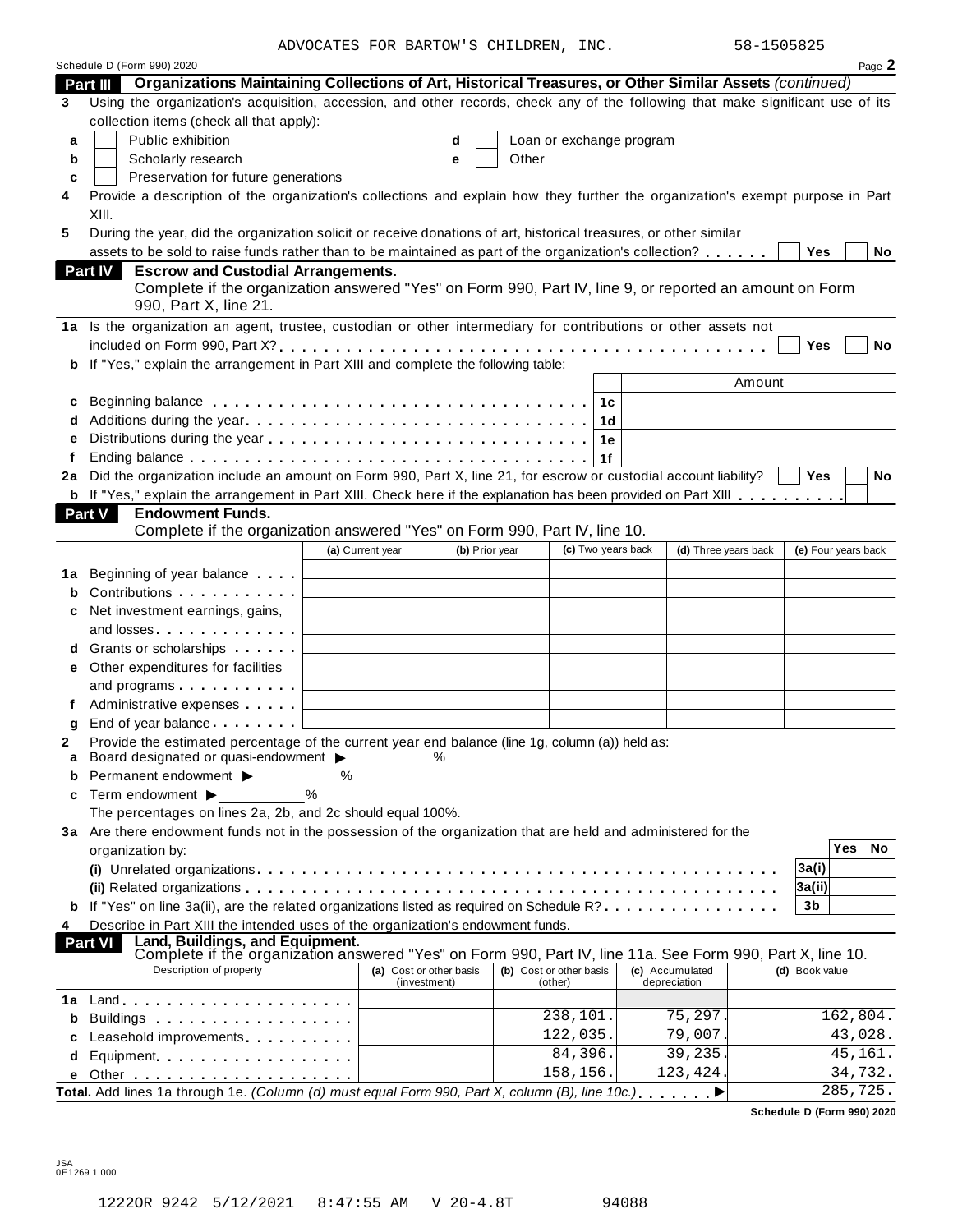|  | Schedule D (Form 990) 2020 |  |  |  |  |
|--|----------------------------|--|--|--|--|
|--|----------------------------|--|--|--|--|

|                   | Schedule D (Form 990) 2020                                                               |                              | Page 3                                                                                                                                               |
|-------------------|------------------------------------------------------------------------------------------|------------------------------|------------------------------------------------------------------------------------------------------------------------------------------------------|
| <b>Part VII</b>   | <b>Investments - Other Securities.</b>                                                   |                              | Complete if the organization answered "Yes" on Form 990, Part IV, line 11b. See Form 990, Part X, line 12.                                           |
|                   | (a) Description of security or category<br>(including name of security)                  | (b) Book value               | (c) Method of valuation:<br>Cost or end-of-year market value                                                                                         |
|                   | (1) Financial derivatives                                                                |                              |                                                                                                                                                      |
|                   | (2) Closely held equity interests                                                        |                              |                                                                                                                                                      |
| $(3)$ Other $\_\$ |                                                                                          |                              |                                                                                                                                                      |
| (A)               |                                                                                          |                              |                                                                                                                                                      |
| (B)               |                                                                                          |                              |                                                                                                                                                      |
| (C)               |                                                                                          |                              |                                                                                                                                                      |
| (D)               |                                                                                          |                              |                                                                                                                                                      |
| (E)               |                                                                                          |                              |                                                                                                                                                      |
| (F)<br>(G)        |                                                                                          |                              |                                                                                                                                                      |
| (H)               |                                                                                          |                              |                                                                                                                                                      |
|                   | Total. (Column (b) must equal Form 990, Part X, col. (B) line 12.) $\blacktriangleright$ |                              |                                                                                                                                                      |
| Part VIII         | <b>Investments - Program Related.</b>                                                    |                              | Complete if the organization answered "Yes" on Form 990, Part IV, line 11c. See Form 990, Part X, line 13.                                           |
|                   | (a) Description of investment                                                            | (b) Book value               | (c) Method of valuation:                                                                                                                             |
|                   |                                                                                          |                              | Cost or end-of-year market value                                                                                                                     |
| (1)               |                                                                                          |                              |                                                                                                                                                      |
| (2)               |                                                                                          |                              |                                                                                                                                                      |
| (3)               |                                                                                          |                              |                                                                                                                                                      |
| (4)<br>(5)        |                                                                                          |                              |                                                                                                                                                      |
| (6)               |                                                                                          |                              |                                                                                                                                                      |
| (7)               |                                                                                          |                              |                                                                                                                                                      |
| (8)               |                                                                                          |                              |                                                                                                                                                      |
| (9)               |                                                                                          |                              |                                                                                                                                                      |
|                   | Total. (Column (b) must equal Form 990, Part X, col. (B) line $13$ .)                    |                              |                                                                                                                                                      |
| Part IX           | <b>Other Assets.</b>                                                                     |                              | Complete if the organization answered "Yes" on Form 990, Part IV, line 11d. See Form 990, Part X, line 15.                                           |
|                   |                                                                                          | (a) Description              | (b) Book value                                                                                                                                       |
| (1)               |                                                                                          |                              |                                                                                                                                                      |
| (2)               |                                                                                          |                              |                                                                                                                                                      |
| (3)               |                                                                                          |                              |                                                                                                                                                      |
| (4)               |                                                                                          |                              |                                                                                                                                                      |
| (5)               |                                                                                          |                              |                                                                                                                                                      |
| (6)               |                                                                                          |                              |                                                                                                                                                      |
| (7)<br>(8)        |                                                                                          |                              |                                                                                                                                                      |
| (9)               |                                                                                          |                              |                                                                                                                                                      |
|                   |                                                                                          |                              |                                                                                                                                                      |
| Part X            | <b>Other Liabilities.</b><br>line 25.                                                    |                              | Complete if the organization answered "Yes" on Form 990, Part IV, line 11e or 11f. See Form 990, Part X,                                             |
| 1.                |                                                                                          | (a) Description of liability | (b) Book value                                                                                                                                       |
| (1)               | Federal income taxes                                                                     |                              |                                                                                                                                                      |
| (2)               |                                                                                          |                              |                                                                                                                                                      |
| (3)               |                                                                                          |                              |                                                                                                                                                      |
| (4)               |                                                                                          |                              |                                                                                                                                                      |
| (5)               |                                                                                          |                              |                                                                                                                                                      |
| (6)               |                                                                                          |                              |                                                                                                                                                      |
| (7)               |                                                                                          |                              |                                                                                                                                                      |
| (8)               |                                                                                          |                              |                                                                                                                                                      |
| (9)               |                                                                                          |                              |                                                                                                                                                      |
|                   |                                                                                          |                              |                                                                                                                                                      |
|                   |                                                                                          |                              | 2. Liability for uncertain tax positions. In Part XIII, provide the text of the footnote to the organization's financial statements that reports the |
|                   |                                                                                          |                              | organization's liability for uncertain tax positions under FASB ASC 740. Check here if the text of the footnote has been provided in Part XIII.<br>Χ |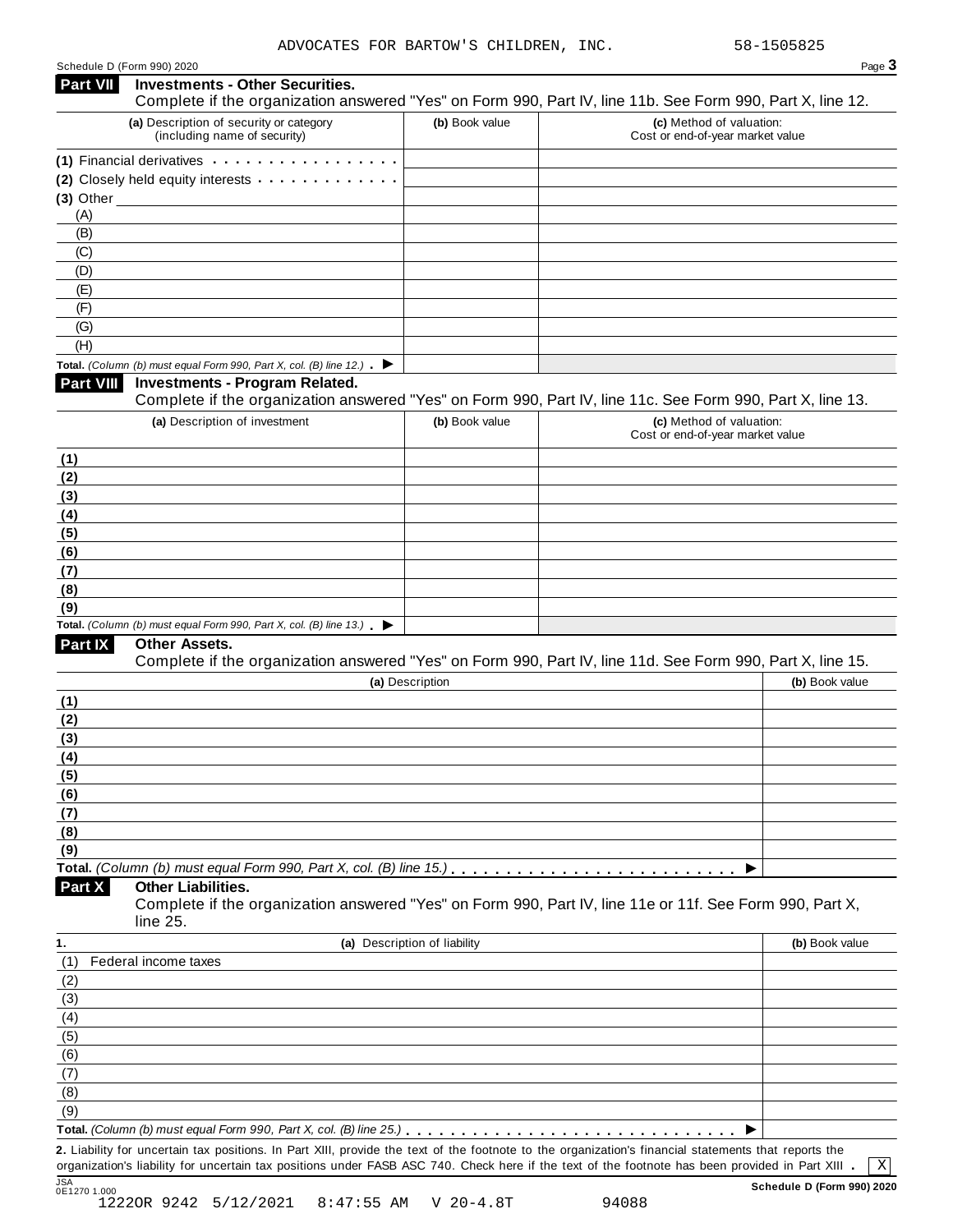|                 | Schedule D (Form 990) 2020                                                                                                                                         |              | Page 4     |
|-----------------|--------------------------------------------------------------------------------------------------------------------------------------------------------------------|--------------|------------|
| <b>Part XI</b>  | Reconciliation of Revenue per Audited Financial Statements With Revenue per Return.<br>Complete if the organization answered "Yes" on Form 990, Part IV, line 12a. |              |            |
| 1               | Total revenue, gains, and other support per audited financial statements                                                                                           | $\mathbf{1}$ | 2,580,840. |
| $\mathbf{2}$    | Amounts included on line 1 but not on Form 990, Part VIII, line 12:                                                                                                |              |            |
| a               | 31,952.<br>2a                                                                                                                                                      |              |            |
| b               | 141,797.<br>2 <sub>b</sub>                                                                                                                                         |              |            |
| c               | 2c<br>Recoveries of prior year grants                                                                                                                              |              |            |
| d               | 25,539.                                                                                                                                                            |              |            |
| е               |                                                                                                                                                                    | 2e           | 199,288.   |
| 3               |                                                                                                                                                                    | 3            | 2,381,552. |
| 4               | Amounts included on Form 990, Part VIII, line 12, but not on line 1:                                                                                               |              |            |
| a               | 5,674.<br>4a<br>Investment expenses not included on Form 990, Part VIII, line 7b                                                                                   |              |            |
| b               | 4b                                                                                                                                                                 |              |            |
|                 |                                                                                                                                                                    | 4c           | 5,674.     |
| 5.              | Total revenue. Add lines 3 and 4c. (This must equal Form 990, Part I, line 12.)                                                                                    |              | 2,387,226. |
| <b>Part XII</b> | Reconciliation of Expenses per Audited Financial Statements With Expenses per Return.                                                                              |              |            |
|                 | Complete if the organization answered "Yes" on Form 990, Part IV, line 12a.                                                                                        |              |            |
| 1               |                                                                                                                                                                    | $\mathbf{1}$ | 2,343,631. |
| $\mathbf{2}$    | Amounts included on line 1 but not on Form 990, Part IX, line 25:                                                                                                  |              |            |
| a               | 141,797.<br>2a                                                                                                                                                     |              |            |
| b               | 2 <sub>b</sub>                                                                                                                                                     |              |            |
| c               | 2 <sub>c</sub>                                                                                                                                                     |              |            |
| d               | 25,539.<br>2d                                                                                                                                                      |              |            |
| e               |                                                                                                                                                                    | 2e           | 167,336.   |
| 3               |                                                                                                                                                                    | 3            | 2,176,295. |
| 4               | Amounts included on Form 990, Part IX, line 25, but not on line 1:                                                                                                 |              |            |
| a               | 5,674.<br>4a<br>Investment expenses not included on Form 990, Part VIII, line 7b                                                                                   |              |            |
| b               | 4b                                                                                                                                                                 |              |            |
| C               |                                                                                                                                                                    | 4с           | 5,674.     |
| 5               | Total expenses. Add lines 3 and 4c. (This must equal Form 990, Part I, line 18.)                                                                                   | 5            | 2,181,969. |
|                 | Part XIII<br><b>Supplemental Information.</b>                                                                                                                      |              |            |
|                 | Provide the descriptions required for Part II, lines 3, 5, and 9; Part III, lines 1a and 4; Part IV, lines 1b and 2b; Part V, line 4; Part X, line                 |              |            |
|                 | 2; Part XI, lines 2d and 4b; and Part XII, lines 2d and 4b. Also complete this part to provide any additional information.                                         |              |            |

SEE PAGE 5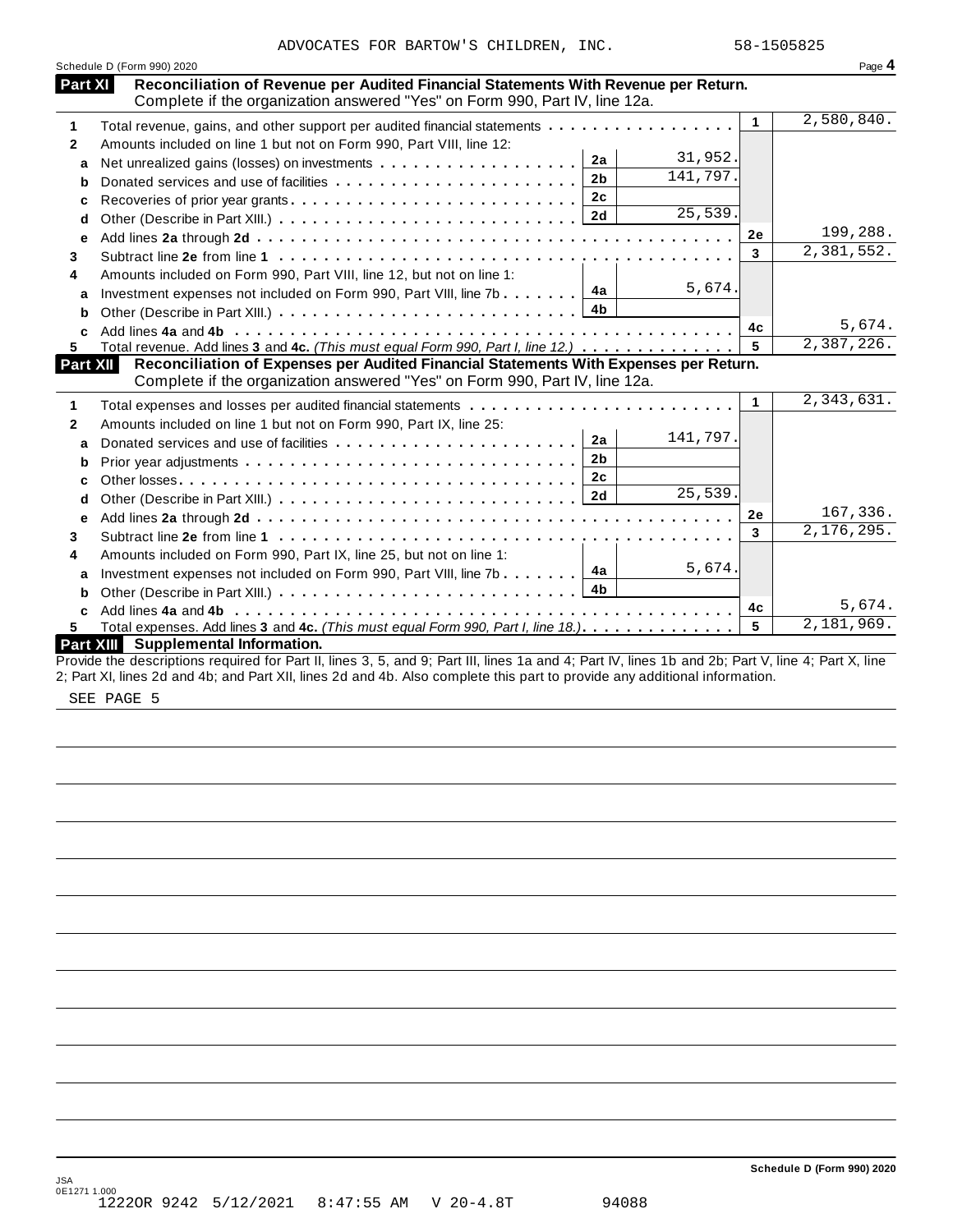#### ASC 740 DISCLOSURE

THE ORGANIZATION IS EXEMPT FROM INCOME TAXES UNDER SECTION 501(C)(3) OF THE INTERNAL REVENUE CODE, AS AMENDED, AND IS CLASSIFIED BY THE INTERNAL REVENUE SERVICE AS OTHER THAN A PRIVATE FOUNDATION. ACCORDINGLY, NO PROVISION OR LIABILITY FOR FEDERAL AND STATE INCOME TAXES HAS BEEN RECORDED IN THE ACCOMPANYING FINANCIAL STATEMENTS.

THE ORGANIZATION ANNUALLY EVALUATES ALL FEDERAL AND STATE INCOME TAX POSITIONS. THIS PROCESS INCLUDES AN ANALYSIS OF WHETHER THESE INCOME TAX POSITIONS THE ORGANIZATION TAKES MEET THE DEFINITION OF AN UNCERTAIN TAX POSITION UNDER THE INCOME TAXES TOPIC OF THE FINANCIAL ACCOUNTING STANDARDS CODIFICATION. IN THE NORMAL COURSE OF BUSINESS, THE ORGANIZATION IS SUBJECT TO EXAMINATION BY THE FEDERAL AND STATE TAXING AUTHORITIES. IN GENERAL, THE ORGANIZATION IS NO LONGER SUBJECT TO TAX EXAMINATIONS FOR THE TAX YEARS ENDING BEFORE DECEMBER 31, 2017.

PART XI, LINE 2D

FUNDRAISING EXPENSES NETTED WITH REVENUE: 25,539

PART XII, LINE 2D

FUNDRAISING EXPENSES NETTED WITH REVENUE: 25,539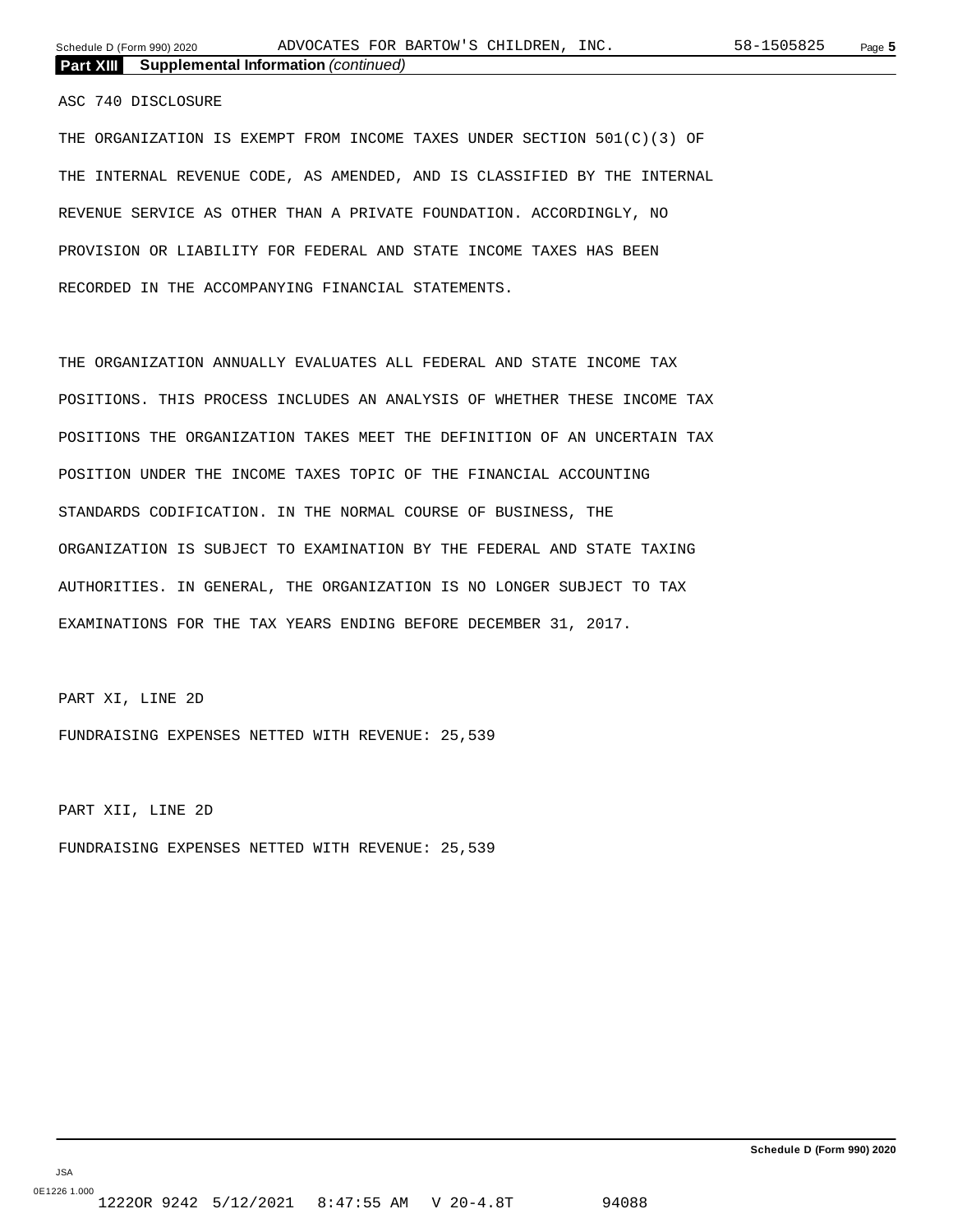| <b>SCHEDULE G</b><br>(Form 990 or 990-EZ)                                                                              |                                                                                                                                                                                                                                                                                                                     | <b>Supplemental Information Regarding Fundraising or Gaming Activities</b><br>Complete if the organization answered "Yes" on Form 990, Part IV, line 17, 18, or 19, or if the<br>organization entered more than \$15,000 on Form 990-EZ, line 6a. |     |                                                                      |                                       |                                                                            | OMB No. 1545-0047                                       |
|------------------------------------------------------------------------------------------------------------------------|---------------------------------------------------------------------------------------------------------------------------------------------------------------------------------------------------------------------------------------------------------------------------------------------------------------------|---------------------------------------------------------------------------------------------------------------------------------------------------------------------------------------------------------------------------------------------------|-----|----------------------------------------------------------------------|---------------------------------------|----------------------------------------------------------------------------|---------------------------------------------------------|
| Department of the Treasury<br><b>Internal Revenue Service</b>                                                          |                                                                                                                                                                                                                                                                                                                     | Go to www.irs.gov/Form990 for instructions and the latest information.                                                                                                                                                                            |     | Attach to Form 990 or Form 990-EZ.                                   |                                       |                                                                            | Open to Public<br>Inspection                            |
| Name of the organization                                                                                               |                                                                                                                                                                                                                                                                                                                     |                                                                                                                                                                                                                                                   |     |                                                                      |                                       | <b>Employer identification number</b>                                      |                                                         |
| ADVOCATES FOR BARTOW'S CHILDREN, INC.                                                                                  |                                                                                                                                                                                                                                                                                                                     |                                                                                                                                                                                                                                                   |     |                                                                      |                                       | 58-1505825                                                                 |                                                         |
| Part I                                                                                                                 | Fundraising Activities. Complete if the organization answered "Yes" on Form 990, Part IV, line 17.                                                                                                                                                                                                                  |                                                                                                                                                                                                                                                   |     |                                                                      |                                       |                                                                            |                                                         |
|                                                                                                                        | Form 990-EZ filers are not required to complete this part.                                                                                                                                                                                                                                                          |                                                                                                                                                                                                                                                   |     |                                                                      |                                       |                                                                            |                                                         |
| 1                                                                                                                      | Indicate whether the organization raised funds through any of the following activities. Check all that apply.                                                                                                                                                                                                       |                                                                                                                                                                                                                                                   |     |                                                                      |                                       |                                                                            |                                                         |
| Mail solicitations<br>a                                                                                                |                                                                                                                                                                                                                                                                                                                     | е                                                                                                                                                                                                                                                 |     |                                                                      | Solicitation of non-government grants |                                                                            |                                                         |
| b                                                                                                                      | Internet and email solicitations                                                                                                                                                                                                                                                                                    | f                                                                                                                                                                                                                                                 |     |                                                                      | Solicitation of government grants     |                                                                            |                                                         |
| <b>Phone solicitations</b><br>c                                                                                        |                                                                                                                                                                                                                                                                                                                     | g                                                                                                                                                                                                                                                 |     |                                                                      | Special fundraising events            |                                                                            |                                                         |
| In-person solicitations<br>d                                                                                           |                                                                                                                                                                                                                                                                                                                     |                                                                                                                                                                                                                                                   |     |                                                                      |                                       |                                                                            |                                                         |
| 2a Did the organization have a written or oral agreement with any individual (including officers, directors, trustees, | or key employees listed in Form 990, Part VII) or entity in connection with professional fundraising services?<br><b>b</b> If "Yes," list the 10 highest paid individuals or entities (fundraisers) pursuant to agreements under which the fundraiser is to be<br>compensated at least \$5,000 by the organization. |                                                                                                                                                                                                                                                   |     |                                                                      |                                       |                                                                            | Yes<br>No                                               |
| (i) Name and address of individual<br>or entity (fundraiser)                                                           |                                                                                                                                                                                                                                                                                                                     | (ii) Activity                                                                                                                                                                                                                                     |     | (iii) Did fundraiser have<br>custody or control of<br>contributions? | (iv) Gross receipts<br>from activity  | (v) Amount paid to<br>(or retained by)<br>fundraiser listed in<br>col. (i) | (vi) Amount paid to<br>(or retained by)<br>organization |
|                                                                                                                        |                                                                                                                                                                                                                                                                                                                     |                                                                                                                                                                                                                                                   | Yes | No                                                                   |                                       |                                                                            |                                                         |
| 1                                                                                                                      |                                                                                                                                                                                                                                                                                                                     |                                                                                                                                                                                                                                                   |     |                                                                      |                                       |                                                                            |                                                         |
|                                                                                                                        |                                                                                                                                                                                                                                                                                                                     |                                                                                                                                                                                                                                                   |     |                                                                      |                                       |                                                                            |                                                         |
| $\mathbf{2}$                                                                                                           |                                                                                                                                                                                                                                                                                                                     |                                                                                                                                                                                                                                                   |     |                                                                      |                                       |                                                                            |                                                         |
|                                                                                                                        |                                                                                                                                                                                                                                                                                                                     |                                                                                                                                                                                                                                                   |     |                                                                      |                                       |                                                                            |                                                         |
| 3                                                                                                                      |                                                                                                                                                                                                                                                                                                                     |                                                                                                                                                                                                                                                   |     |                                                                      |                                       |                                                                            |                                                         |
|                                                                                                                        |                                                                                                                                                                                                                                                                                                                     |                                                                                                                                                                                                                                                   |     |                                                                      |                                       |                                                                            |                                                         |
| 4                                                                                                                      |                                                                                                                                                                                                                                                                                                                     |                                                                                                                                                                                                                                                   |     |                                                                      |                                       |                                                                            |                                                         |
|                                                                                                                        |                                                                                                                                                                                                                                                                                                                     |                                                                                                                                                                                                                                                   |     |                                                                      |                                       |                                                                            |                                                         |
| 5                                                                                                                      |                                                                                                                                                                                                                                                                                                                     |                                                                                                                                                                                                                                                   |     |                                                                      |                                       |                                                                            |                                                         |
| 6                                                                                                                      |                                                                                                                                                                                                                                                                                                                     |                                                                                                                                                                                                                                                   |     |                                                                      |                                       |                                                                            |                                                         |
|                                                                                                                        |                                                                                                                                                                                                                                                                                                                     |                                                                                                                                                                                                                                                   |     |                                                                      |                                       |                                                                            |                                                         |
| $\overline{7}$                                                                                                         |                                                                                                                                                                                                                                                                                                                     |                                                                                                                                                                                                                                                   |     |                                                                      |                                       |                                                                            |                                                         |
|                                                                                                                        |                                                                                                                                                                                                                                                                                                                     |                                                                                                                                                                                                                                                   |     |                                                                      |                                       |                                                                            |                                                         |
| <b>Q</b>                                                                                                               |                                                                                                                                                                                                                                                                                                                     |                                                                                                                                                                                                                                                   |     |                                                                      |                                       |                                                                            |                                                         |
|                                                                                                                        |                                                                                                                                                                                                                                                                                                                     |                                                                                                                                                                                                                                                   |     |                                                                      |                                       |                                                                            |                                                         |
| 9                                                                                                                      |                                                                                                                                                                                                                                                                                                                     |                                                                                                                                                                                                                                                   |     |                                                                      |                                       |                                                                            |                                                         |
|                                                                                                                        |                                                                                                                                                                                                                                                                                                                     |                                                                                                                                                                                                                                                   |     |                                                                      |                                       |                                                                            |                                                         |
| 10                                                                                                                     |                                                                                                                                                                                                                                                                                                                     |                                                                                                                                                                                                                                                   |     |                                                                      |                                       |                                                                            |                                                         |
|                                                                                                                        |                                                                                                                                                                                                                                                                                                                     |                                                                                                                                                                                                                                                   |     |                                                                      |                                       |                                                                            |                                                         |
| Total                                                                                                                  | List all states in which the organization is registered or licensed to solicit contributions or has been notified it is exempt from                                                                                                                                                                                 |                                                                                                                                                                                                                                                   |     |                                                                      |                                       |                                                                            |                                                         |
| registration or licensing.                                                                                             |                                                                                                                                                                                                                                                                                                                     |                                                                                                                                                                                                                                                   |     |                                                                      |                                       |                                                                            |                                                         |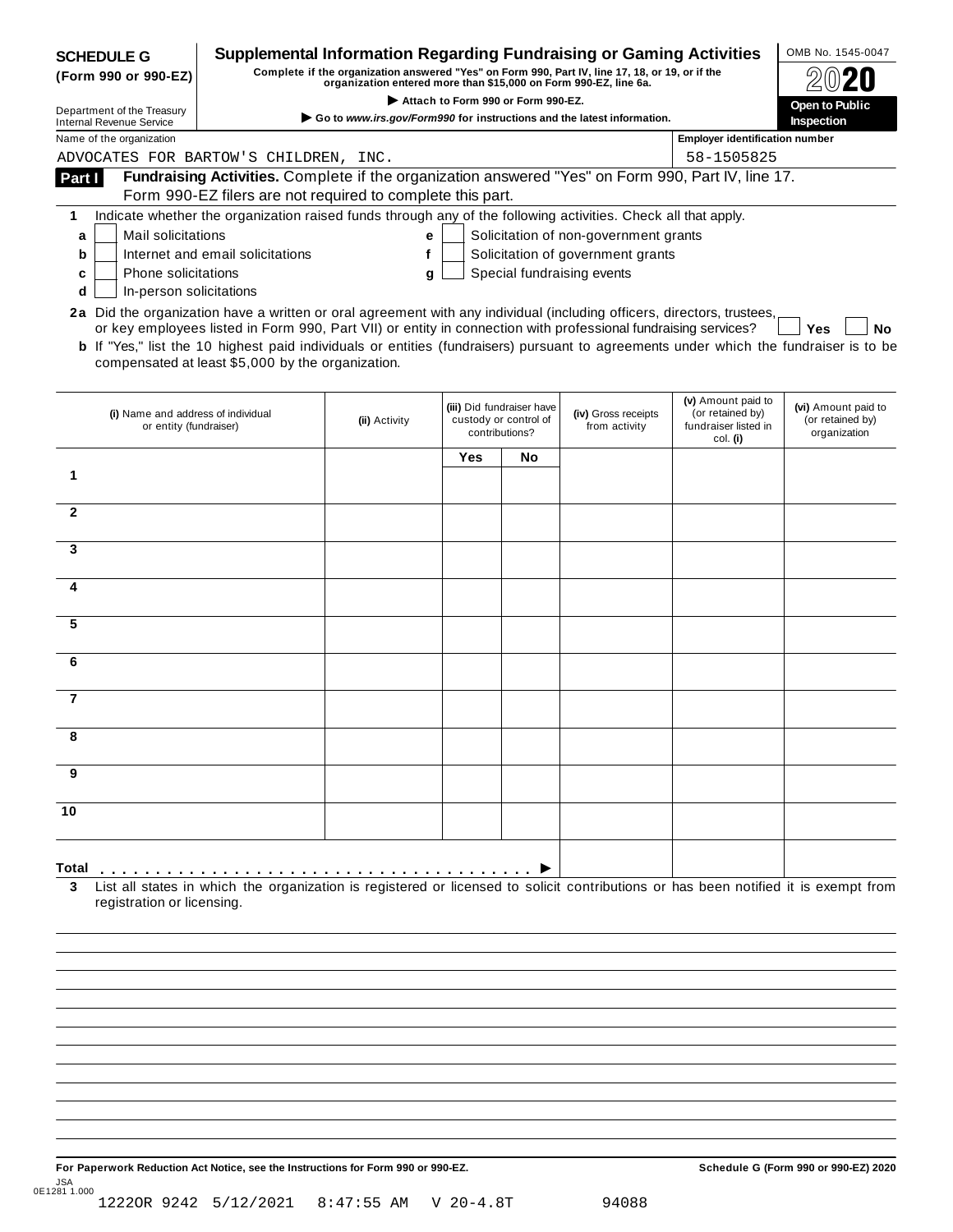#### Schedule <sup>G</sup> (Form <sup>990</sup> or 990-EZ) <sup>2020</sup> Page **2**

Fundraising Events. Complete if the organization answered "Yes" on Form 990, Part IV, line 18, or reported more than \$15,000 of fundraising event contributions and gross income on Form 990-EZ, lines 1 and 6b. List events with gross receipts greater than \$5,000. **Part II**

|                                                      | DUCK DERBY                                                                 | SPRING BENEFIT                                                                                                       |                                                                                          |                                                                                                                                                                                                                                                                                                                                                                                                                                                                                                                                                                                                                            |
|------------------------------------------------------|----------------------------------------------------------------------------|----------------------------------------------------------------------------------------------------------------------|------------------------------------------------------------------------------------------|----------------------------------------------------------------------------------------------------------------------------------------------------------------------------------------------------------------------------------------------------------------------------------------------------------------------------------------------------------------------------------------------------------------------------------------------------------------------------------------------------------------------------------------------------------------------------------------------------------------------------|
|                                                      |                                                                            |                                                                                                                      | 1.                                                                                       | (add col. (a) through<br>col. (c)                                                                                                                                                                                                                                                                                                                                                                                                                                                                                                                                                                                          |
|                                                      | (event type)                                                               | (event type)                                                                                                         | (total number)                                                                           |                                                                                                                                                                                                                                                                                                                                                                                                                                                                                                                                                                                                                            |
|                                                      | 92,680.                                                                    | 59,417.                                                                                                              | 36,356.                                                                                  | 188,453.                                                                                                                                                                                                                                                                                                                                                                                                                                                                                                                                                                                                                   |
| 2 Less: Contributions                                | 92,681.                                                                    | 57,198.                                                                                                              | 10,794.                                                                                  | 160,673.                                                                                                                                                                                                                                                                                                                                                                                                                                                                                                                                                                                                                   |
| line 2) $\ldots$ $\ldots$ $\ldots$ $\ldots$ $\ldots$ | $-1$ .                                                                     | 2,219.                                                                                                               | 25,562.                                                                                  | 27,780.                                                                                                                                                                                                                                                                                                                                                                                                                                                                                                                                                                                                                    |
|                                                      | 18,500.                                                                    |                                                                                                                      |                                                                                          | 18,500.                                                                                                                                                                                                                                                                                                                                                                                                                                                                                                                                                                                                                    |
|                                                      | 125.                                                                       |                                                                                                                      | 1,200.                                                                                   | 1,325.                                                                                                                                                                                                                                                                                                                                                                                                                                                                                                                                                                                                                     |
| 6 Rent/facility costs                                |                                                                            |                                                                                                                      |                                                                                          |                                                                                                                                                                                                                                                                                                                                                                                                                                                                                                                                                                                                                            |
| 7 Food and beverages [1, 1, 1, 1, 1]                 |                                                                            |                                                                                                                      | 4,336.                                                                                   | 4,336.                                                                                                                                                                                                                                                                                                                                                                                                                                                                                                                                                                                                                     |
|                                                      |                                                                            |                                                                                                                      | 4,400.                                                                                   | 4,400.                                                                                                                                                                                                                                                                                                                                                                                                                                                                                                                                                                                                                     |
|                                                      |                                                                            |                                                                                                                      | 1,682.                                                                                   | 24,758.                                                                                                                                                                                                                                                                                                                                                                                                                                                                                                                                                                                                                    |
|                                                      |                                                                            |                                                                                                                      |                                                                                          | 53,319.<br>$-25,539.$                                                                                                                                                                                                                                                                                                                                                                                                                                                                                                                                                                                                      |
| Part III                                             |                                                                            |                                                                                                                      |                                                                                          |                                                                                                                                                                                                                                                                                                                                                                                                                                                                                                                                                                                                                            |
|                                                      | (a) Bingo                                                                  | (b) Pull tabs/instant<br>bingo/progressive bingo                                                                     | (c) Other gaming                                                                         | (d) Total gaming (add<br>col. (a) through col. (c))                                                                                                                                                                                                                                                                                                                                                                                                                                                                                                                                                                        |
|                                                      |                                                                            |                                                                                                                      |                                                                                          |                                                                                                                                                                                                                                                                                                                                                                                                                                                                                                                                                                                                                            |
|                                                      |                                                                            |                                                                                                                      |                                                                                          |                                                                                                                                                                                                                                                                                                                                                                                                                                                                                                                                                                                                                            |
|                                                      |                                                                            |                                                                                                                      |                                                                                          |                                                                                                                                                                                                                                                                                                                                                                                                                                                                                                                                                                                                                            |
| 3 Noncash prizes                                     |                                                                            |                                                                                                                      |                                                                                          |                                                                                                                                                                                                                                                                                                                                                                                                                                                                                                                                                                                                                            |
| 4 Rent/facility costs                                |                                                                            |                                                                                                                      |                                                                                          |                                                                                                                                                                                                                                                                                                                                                                                                                                                                                                                                                                                                                            |
| 5 Other direct expenses                              |                                                                            |                                                                                                                      |                                                                                          |                                                                                                                                                                                                                                                                                                                                                                                                                                                                                                                                                                                                                            |
|                                                      | No                                                                         | No                                                                                                                   | No                                                                                       |                                                                                                                                                                                                                                                                                                                                                                                                                                                                                                                                                                                                                            |
|                                                      |                                                                            |                                                                                                                      |                                                                                          |                                                                                                                                                                                                                                                                                                                                                                                                                                                                                                                                                                                                                            |
|                                                      |                                                                            |                                                                                                                      |                                                                                          |                                                                                                                                                                                                                                                                                                                                                                                                                                                                                                                                                                                                                            |
|                                                      |                                                                            |                                                                                                                      |                                                                                          | Yes<br><b>No</b>                                                                                                                                                                                                                                                                                                                                                                                                                                                                                                                                                                                                           |
|                                                      |                                                                            |                                                                                                                      |                                                                                          | Yes<br><b>No</b>                                                                                                                                                                                                                                                                                                                                                                                                                                                                                                                                                                                                           |
|                                                      | 3 Gross income (line 1 minus<br>1 Gross revenue <b>container</b> container | 5 Noncash prizes [1, 1, 1, 1, 1, 1]<br>9 Other direct expenses<br>\$15,000 on Form 990-EZ, line 6a.<br>2 Cash prizes | 23,076.<br>%<br>Enter the state(s) in which the organization conducts gaming activities: | 10 Direct expense summary. Add lines 4 through 9 in column (d) $\ldots$<br>11 Net income summary. Subtract line 10 from line 3, column (d)<br>Gaming. Complete if the organization answered "Yes" on Form 990, Part IV, line 19, or reported more than<br>$\%$<br>$\frac{0}{0}$<br>7 Direct expense summary. Add lines 2 through 5 in column (d)<br>8 Net gaming income summary. Subtract line 7 from line 1, column (d)  ▶<br>Is the organization licensed to conduct gaming activities in each of these states?<br>Were any of the organization's gaming licenses revoked, suspended, or terminated during the tax year? |

JSA 0E1282 1.000 1222OR 9242 5/12/2021 8:47:55 AM V 20-4.8T 94088 **Schedule G (Form 990 or 990-EZ) 2020**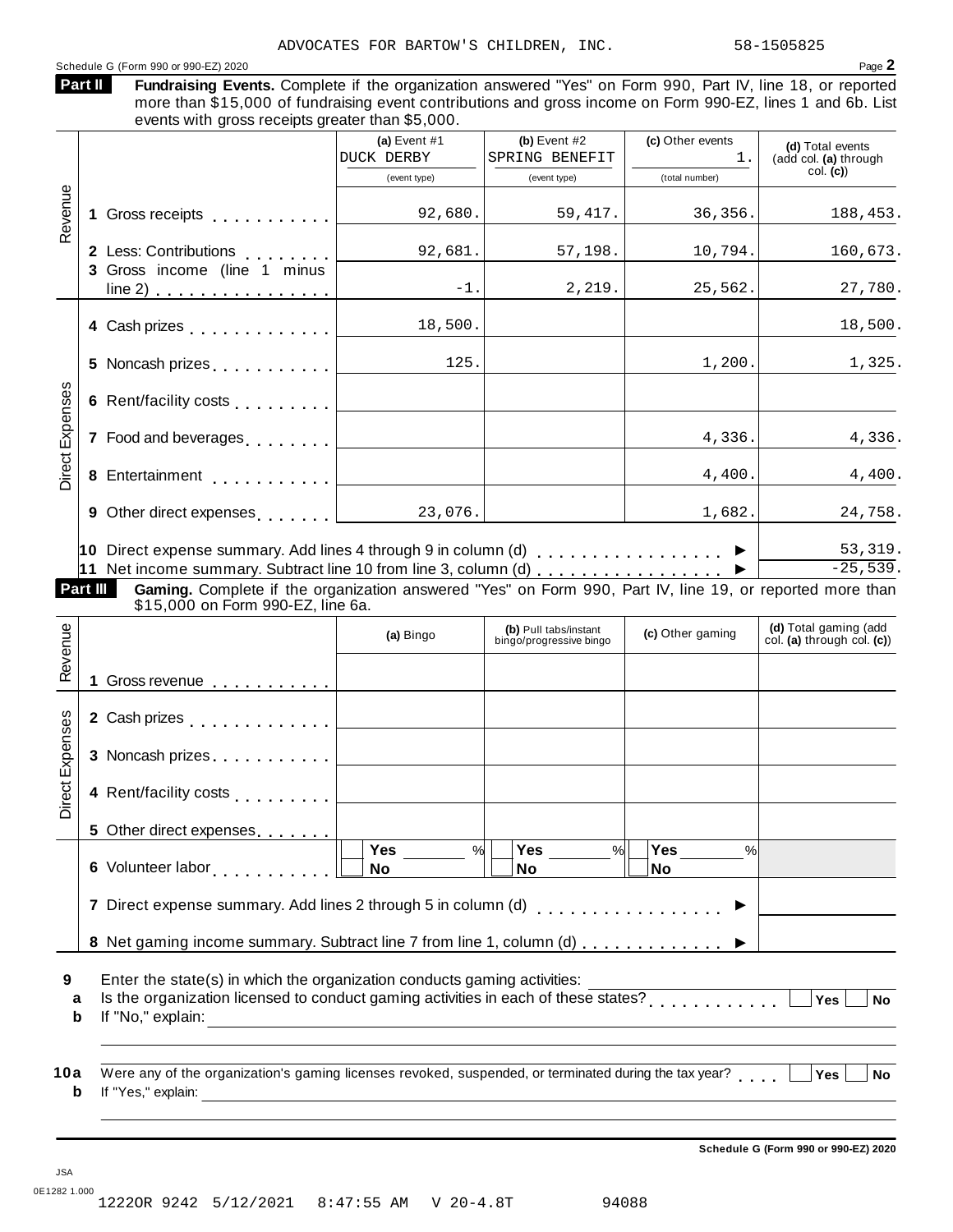| ADVOCATES FOR BARTOW'S CHILDREN, INC. |  |  |  |  | 58-1505825 |
|---------------------------------------|--|--|--|--|------------|
|---------------------------------------|--|--|--|--|------------|

| <b>Yes</b><br>Does the organization conduct gaming activities with nonmembers?<br>No<br>Is the organization a grantor, beneficiary or trustee of a trust or a member of a partnership or other entity<br>Yes<br><b>No</b><br>℅<br>$\%$<br>An outside facility enterpreteration of the control of the control of the control of the control of the control of the control of the control of the control of the control of the control of the control of the control of th<br>Enter the name and address of the person who prepares the organization's gaming/special events books and<br>15a Does the organization have a contract with a third party from whom the organization receives gaming<br>Yes <sub>1</sub><br><b>No</b><br><b>b</b> If "Yes," enter the amount of gaming revenue received by the organization $\triangleright$ \$ ______________ and the<br>amount of gaming revenue retained by the third party $\triangleright$ \$ _______________. |
|----------------------------------------------------------------------------------------------------------------------------------------------------------------------------------------------------------------------------------------------------------------------------------------------------------------------------------------------------------------------------------------------------------------------------------------------------------------------------------------------------------------------------------------------------------------------------------------------------------------------------------------------------------------------------------------------------------------------------------------------------------------------------------------------------------------------------------------------------------------------------------------------------------------------------------------------------------------|
|                                                                                                                                                                                                                                                                                                                                                                                                                                                                                                                                                                                                                                                                                                                                                                                                                                                                                                                                                                |
|                                                                                                                                                                                                                                                                                                                                                                                                                                                                                                                                                                                                                                                                                                                                                                                                                                                                                                                                                                |
|                                                                                                                                                                                                                                                                                                                                                                                                                                                                                                                                                                                                                                                                                                                                                                                                                                                                                                                                                                |
|                                                                                                                                                                                                                                                                                                                                                                                                                                                                                                                                                                                                                                                                                                                                                                                                                                                                                                                                                                |
|                                                                                                                                                                                                                                                                                                                                                                                                                                                                                                                                                                                                                                                                                                                                                                                                                                                                                                                                                                |
|                                                                                                                                                                                                                                                                                                                                                                                                                                                                                                                                                                                                                                                                                                                                                                                                                                                                                                                                                                |
|                                                                                                                                                                                                                                                                                                                                                                                                                                                                                                                                                                                                                                                                                                                                                                                                                                                                                                                                                                |
|                                                                                                                                                                                                                                                                                                                                                                                                                                                                                                                                                                                                                                                                                                                                                                                                                                                                                                                                                                |
|                                                                                                                                                                                                                                                                                                                                                                                                                                                                                                                                                                                                                                                                                                                                                                                                                                                                                                                                                                |
|                                                                                                                                                                                                                                                                                                                                                                                                                                                                                                                                                                                                                                                                                                                                                                                                                                                                                                                                                                |
|                                                                                                                                                                                                                                                                                                                                                                                                                                                                                                                                                                                                                                                                                                                                                                                                                                                                                                                                                                |
|                                                                                                                                                                                                                                                                                                                                                                                                                                                                                                                                                                                                                                                                                                                                                                                                                                                                                                                                                                |
|                                                                                                                                                                                                                                                                                                                                                                                                                                                                                                                                                                                                                                                                                                                                                                                                                                                                                                                                                                |
|                                                                                                                                                                                                                                                                                                                                                                                                                                                                                                                                                                                                                                                                                                                                                                                                                                                                                                                                                                |
|                                                                                                                                                                                                                                                                                                                                                                                                                                                                                                                                                                                                                                                                                                                                                                                                                                                                                                                                                                |
|                                                                                                                                                                                                                                                                                                                                                                                                                                                                                                                                                                                                                                                                                                                                                                                                                                                                                                                                                                |
|                                                                                                                                                                                                                                                                                                                                                                                                                                                                                                                                                                                                                                                                                                                                                                                                                                                                                                                                                                |
|                                                                                                                                                                                                                                                                                                                                                                                                                                                                                                                                                                                                                                                                                                                                                                                                                                                                                                                                                                |
|                                                                                                                                                                                                                                                                                                                                                                                                                                                                                                                                                                                                                                                                                                                                                                                                                                                                                                                                                                |
|                                                                                                                                                                                                                                                                                                                                                                                                                                                                                                                                                                                                                                                                                                                                                                                                                                                                                                                                                                |
|                                                                                                                                                                                                                                                                                                                                                                                                                                                                                                                                                                                                                                                                                                                                                                                                                                                                                                                                                                |
|                                                                                                                                                                                                                                                                                                                                                                                                                                                                                                                                                                                                                                                                                                                                                                                                                                                                                                                                                                |
|                                                                                                                                                                                                                                                                                                                                                                                                                                                                                                                                                                                                                                                                                                                                                                                                                                                                                                                                                                |
| Gaming manager compensation $\triangleright$ \$ _______________                                                                                                                                                                                                                                                                                                                                                                                                                                                                                                                                                                                                                                                                                                                                                                                                                                                                                                |
|                                                                                                                                                                                                                                                                                                                                                                                                                                                                                                                                                                                                                                                                                                                                                                                                                                                                                                                                                                |
|                                                                                                                                                                                                                                                                                                                                                                                                                                                                                                                                                                                                                                                                                                                                                                                                                                                                                                                                                                |
|                                                                                                                                                                                                                                                                                                                                                                                                                                                                                                                                                                                                                                                                                                                                                                                                                                                                                                                                                                |
| Independent contractor                                                                                                                                                                                                                                                                                                                                                                                                                                                                                                                                                                                                                                                                                                                                                                                                                                                                                                                                         |
|                                                                                                                                                                                                                                                                                                                                                                                                                                                                                                                                                                                                                                                                                                                                                                                                                                                                                                                                                                |
|                                                                                                                                                                                                                                                                                                                                                                                                                                                                                                                                                                                                                                                                                                                                                                                                                                                                                                                                                                |
| Is the organization required under state law to make charitable distributions from the gaming proceeds to                                                                                                                                                                                                                                                                                                                                                                                                                                                                                                                                                                                                                                                                                                                                                                                                                                                      |
| Yes<br><b>No</b>                                                                                                                                                                                                                                                                                                                                                                                                                                                                                                                                                                                                                                                                                                                                                                                                                                                                                                                                               |
| Enter the amount of distributions required under state law to be distributed to other exempt organizations                                                                                                                                                                                                                                                                                                                                                                                                                                                                                                                                                                                                                                                                                                                                                                                                                                                     |
| or spent in the organization's own exempt activities during the tax year $\triangleright$ \$                                                                                                                                                                                                                                                                                                                                                                                                                                                                                                                                                                                                                                                                                                                                                                                                                                                                   |
| Supplemental Information. Provide the explanation required by Part I, line 2b, columns (iii) and (v), and<br>Part III, lines 9, 9b, 10b, 15b, 15c, 16, and 17b, as applicable. Also provide any additional information                                                                                                                                                                                                                                                                                                                                                                                                                                                                                                                                                                                                                                                                                                                                         |
|                                                                                                                                                                                                                                                                                                                                                                                                                                                                                                                                                                                                                                                                                                                                                                                                                                                                                                                                                                |

**Schedule G (Form 990 or 990-EZ) 2020**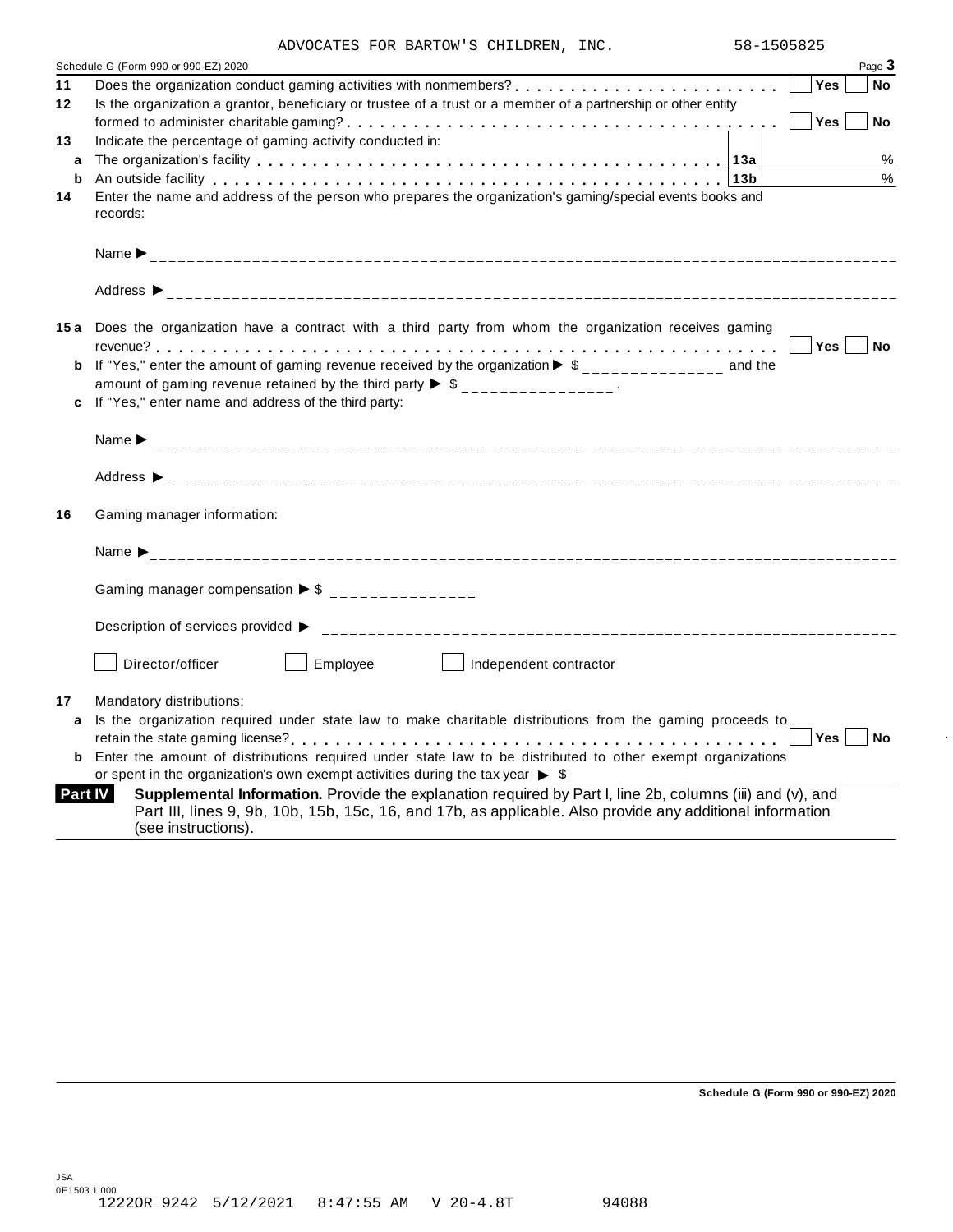# SCHEDULE M<br>  $(Form 990)$  
<br>  $\triangleright$  Complete if the organizations answered "Yes" on Form 990, Part IV, lines 29 or 30.

| Department of the Treasury |  |
|----------------------------|--|
| Internal Revenue Service   |  |

**Examplete** if the organizations answered "Yes" on Form 990, Part Ⅳ, lines 29 or 30. 
<br>
■ **Open to Public**  $\blacktriangleright$  Attach to Form 990. **Department of the Treasury ▶ Attach to Form 990.**<br>Internal Revenue Service ▶ Go to *www.irs.gov/Form990* for instructions and the latest information.<br>Nome of the organization aumhor

Name of the organization **intervalse of the organization intervalse of the organization <b>intervalse of the organization intervalse of the organization intervalse of the organization intervalse of the organization**

### ADVOCATES FOR BARTOW'S CHILDREN, INC. 58-1505825

| Part I       | <b>Types of Property</b>                                                                                                                                                                                                      |                               |                                                                            |                                                                                    |                                                              |
|--------------|-------------------------------------------------------------------------------------------------------------------------------------------------------------------------------------------------------------------------------|-------------------------------|----------------------------------------------------------------------------|------------------------------------------------------------------------------------|--------------------------------------------------------------|
|              |                                                                                                                                                                                                                               | (a)<br>Check if<br>applicable | (b)<br>Number of contributions or<br>items contributed                     | (c)<br>Noncash contribution<br>amounts reported on<br>Form 990, Part VIII, line 1g | (d)<br>Method of determining<br>noncash contribution amounts |
| 1.           |                                                                                                                                                                                                                               |                               | <u> 1980 - Johann Barbara, martxa alemaniar a</u>                          |                                                                                    |                                                              |
| $\mathbf{2}$ | Art - Historical treasures                                                                                                                                                                                                    |                               | the control of the control of the control of the control of the control of |                                                                                    |                                                              |
| 3            |                                                                                                                                                                                                                               |                               |                                                                            |                                                                                    |                                                              |
| 4            |                                                                                                                                                                                                                               |                               |                                                                            |                                                                                    |                                                              |
| 5            | Clothing and household                                                                                                                                                                                                        |                               |                                                                            |                                                                                    |                                                              |
|              | goods $\ldots \ldots \ldots \ldots \ldots$                                                                                                                                                                                    | X                             |                                                                            |                                                                                    | 2,343. RECEIPTS & ESTIMATES                                  |
| 6            |                                                                                                                                                                                                                               |                               |                                                                            |                                                                                    |                                                              |
| 7            |                                                                                                                                                                                                                               |                               |                                                                            |                                                                                    |                                                              |
| 8            |                                                                                                                                                                                                                               |                               |                                                                            | the control of the control of the control of the control of the control of         |                                                              |
| 9            |                                                                                                                                                                                                                               |                               |                                                                            |                                                                                    |                                                              |
| 10           |                                                                                                                                                                                                                               |                               |                                                                            |                                                                                    |                                                              |
| 11           | Securities - Partnership, LLC,                                                                                                                                                                                                |                               |                                                                            |                                                                                    |                                                              |
|              |                                                                                                                                                                                                                               |                               |                                                                            |                                                                                    |                                                              |
| $12 \,$      | Securities - Miscellaneous                                                                                                                                                                                                    |                               |                                                                            |                                                                                    |                                                              |
| 13           | Qualified conservation                                                                                                                                                                                                        |                               |                                                                            |                                                                                    |                                                              |
|              | contribution - Historic                                                                                                                                                                                                       |                               |                                                                            |                                                                                    |                                                              |
|              |                                                                                                                                                                                                                               |                               |                                                                            |                                                                                    |                                                              |
| 14           | Qualified conservation                                                                                                                                                                                                        |                               |                                                                            |                                                                                    |                                                              |
|              |                                                                                                                                                                                                                               |                               |                                                                            |                                                                                    |                                                              |
| 15           |                                                                                                                                                                                                                               |                               |                                                                            |                                                                                    |                                                              |
| 16           |                                                                                                                                                                                                                               |                               |                                                                            |                                                                                    |                                                              |
| 17           |                                                                                                                                                                                                                               |                               |                                                                            | the control of the control of the control of the control of the control of         |                                                              |
| 18           | Collectibles <u>  _ _ _ _ _</u>                                                                                                                                                                                               |                               |                                                                            |                                                                                    |                                                              |
| 19           | Food inventory exercise the set of the set of the set of the set of the set of the set of the set of the set of the set of the set of the set of the set of the set of the set of the set of the set of the set of the set of | $\overline{X}$                | 10.                                                                        | 4,263.                                                                             | RECEIPTS & ESTIMATES                                         |
| 20           |                                                                                                                                                                                                                               |                               |                                                                            |                                                                                    |                                                              |
| 21           |                                                                                                                                                                                                                               |                               |                                                                            |                                                                                    |                                                              |
| 22           |                                                                                                                                                                                                                               |                               |                                                                            |                                                                                    |                                                              |
| 23           |                                                                                                                                                                                                                               |                               |                                                                            |                                                                                    |                                                              |
| 24           | Archeological artifacts [1996]                                                                                                                                                                                                |                               |                                                                            |                                                                                    |                                                              |
| 25           | Other $\blacktriangleright$ ( COST/SUPPLIES                                                                                                                                                                                   | Χ                             | 14.                                                                        |                                                                                    | 22,409. RECEIPTS & ESTIMATES                                 |
| 26           | Other $\blacktriangleright$ ( $\_\_\_\_\_\_\_\_$ )                                                                                                                                                                            |                               |                                                                            |                                                                                    |                                                              |
| 27           | Other $\blacktriangleright$ ( $\_\_\_\_\_\_\_\_$ )                                                                                                                                                                            |                               |                                                                            |                                                                                    |                                                              |
|              | 28 Other $\blacktriangleright$ (                                                                                                                                                                                              |                               |                                                                            |                                                                                    |                                                              |
|              | 29 Number of Forms 8283 received by the organization during the tax year for contributions for                                                                                                                                |                               |                                                                            |                                                                                    |                                                              |
|              | which the organization completed Form 8283, Part V, Donee Acknowledgement                                                                                                                                                     |                               |                                                                            |                                                                                    | 29                                                           |
|              |                                                                                                                                                                                                                               |                               |                                                                            |                                                                                    | <b>Yes</b><br>No                                             |
|              | 30a During the year, did the organization receive by contribution any property reported in Part I, lines 1 through                                                                                                            |                               |                                                                            |                                                                                    |                                                              |
|              | 28, that it must hold for at least three years from the date of the initial contribution, and which isn't required                                                                                                            |                               |                                                                            |                                                                                    |                                                              |
|              |                                                                                                                                                                                                                               |                               |                                                                            |                                                                                    | Χ<br>30a                                                     |
|              | <b>b</b> If "Yes," describe the arrangement in Part II.                                                                                                                                                                       |                               |                                                                            |                                                                                    |                                                              |
| 31           | Does the organization have a gift acceptance policy that requires the review of any nonstandard                                                                                                                               |                               |                                                                            |                                                                                    |                                                              |
|              |                                                                                                                                                                                                                               |                               |                                                                            |                                                                                    | Χ<br>31                                                      |
|              | 32a Does the organization hire or use third parties or related organizations to solicit, process, or sell noncash                                                                                                             |                               |                                                                            |                                                                                    |                                                              |
|              |                                                                                                                                                                                                                               |                               |                                                                            |                                                                                    | Χ<br>32a                                                     |
|              |                                                                                                                                                                                                                               |                               |                                                                            |                                                                                    |                                                              |
|              | <b>b</b> If "Yes," describe in Part II.                                                                                                                                                                                       |                               |                                                                            |                                                                                    |                                                              |
| 33           | If the organization didn't report an amount in column (c) for a type of property for which column (a) is checked,<br>describe in Part II.                                                                                     |                               |                                                                            |                                                                                    |                                                              |

**For Paperwork Reduction Act Notice, see the Instructions for Form 990. Schedule M (Form 990) 2020**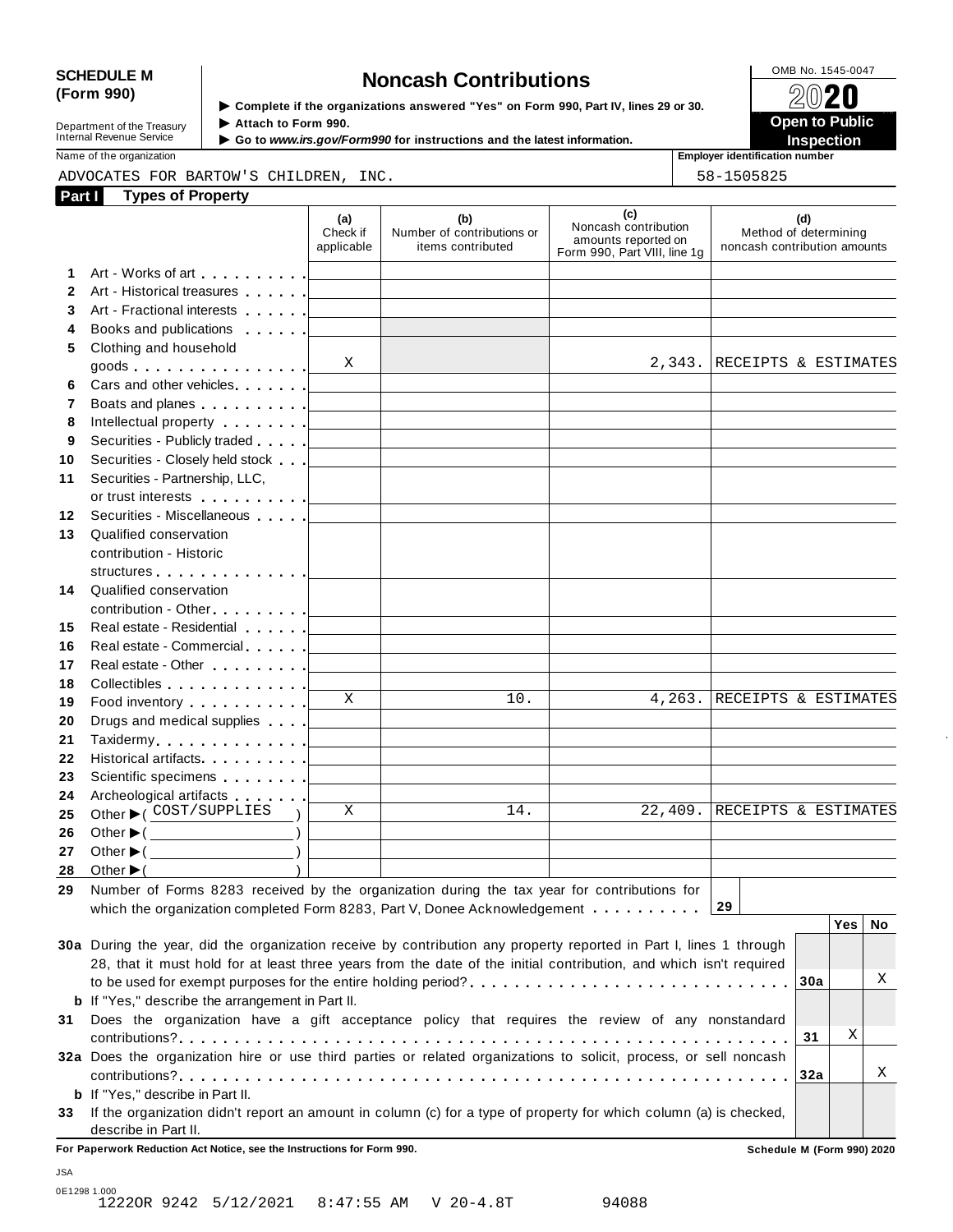**Part II**

**Supplemental Information.** Provide the information required by Part I, lines 30b, 32b, and 33, and whether the organization is reporting in Part I, column (b), the number of contributions, the number of items received, or a combination of both. Also complete this part for any additional information.

PART 1, COLUMN B - ITEMS CONTRIBUTED

COLUMN B REPORTS NUMBER OF CONTRIBUTIONS.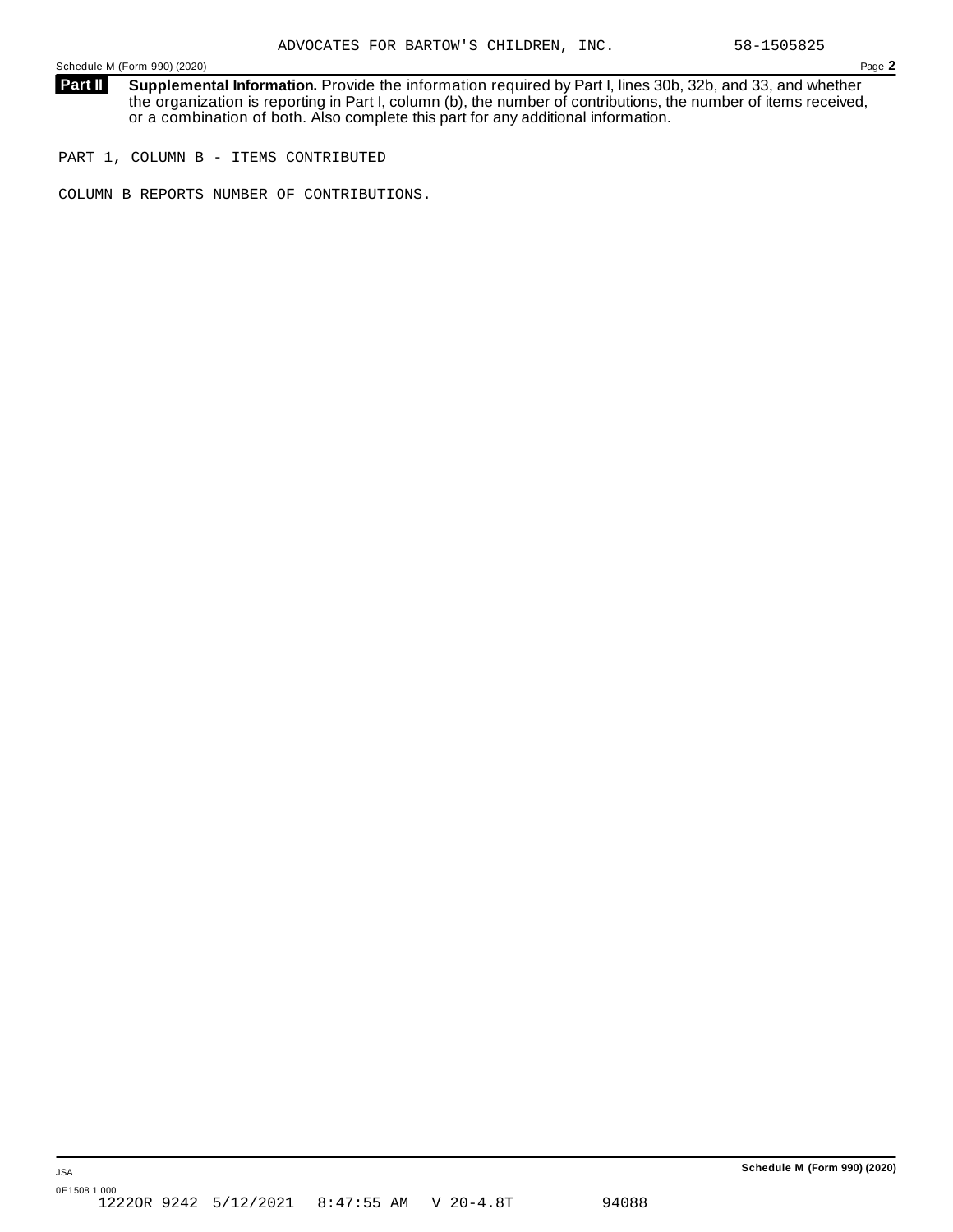### **SCHEDULE O** Supplemental Information to Form 990 or 990-EZ DAMB No. 1545-0047

**(Form 990 or 990-EZ) Complete to provide information for responses to specific questions on Form** 990 or 990-EZ or to provide any additional information. ▶ Attach to Form 990 or 990-EZ.<br>O (Form 990 or 990-EZ) and its instructions is at www.irs.gov/form990. Inspection



| Department of the Treasury | Attach to Form 990 or 990-EZ.                                                                     |                                       |  |  |  |
|----------------------------|---------------------------------------------------------------------------------------------------|---------------------------------------|--|--|--|
| Internal Revenue Service   | Information about Schedule O (Form 990 or 990-EZ) and its instructions is at www.irs.gov/form990. |                                       |  |  |  |
| Name of the organization   |                                                                                                   | <b>Employer identification number</b> |  |  |  |
|                            | ADVOCATES FOR BARTOW'S CHILDREN, INC.                                                             | 58-1505825                            |  |  |  |

PART VI, LINE 11B

THE BOARD PRESIDENT, TREASURER, CEO, AND DIRECTOR OF OPERATIONS REVIEW THE RETURN IN DETAIL PRIOR TO FILING, AND A COPY IS PROVIDED FOR ALL BOARD MEMBERS TO REVIEW BEFORE FILING.

PART VI, LINE 12C

THE ORGANIZATION HAS BOARD MEMBERS AND OFFICERS READ AND SIGN AN ACKNOWLEDGEMENT ANNUALLY THAT THEY HAVE READ THE POLICIES AND PROCEDURES AND THAT NO CONFLICTS EXIST. SHOULD CONFLICTS ARISE, THE ISSUES ARE DISCUSSED AND RESOLVED BY AN INDEPENDENT COMMITTEE OF THE BOARD.

IF A CONFLICT ARISES, THE MEMBER WITH THE CONFLICT IS REQUIRED TO DISCLOSE SUCH CONFLICT TO THE EXECUTIVE DIRECTOR OR THE BOARD OF DIRECTORS PRESIDENT OR A MEMBER OF THE EXECUTIVE COMMITTEE. THE BOARD MEMBERS WITHOUT A CONFLICT ARE INVOLVED IN THE DECISION TO DETERMINE THE BEST COURSE OF ACTION THE ORGANIZATION WILL FOLLOW.

#### PART VI, LINE 15

CEO COMPENSATION IS DETERMINED BY THE BOARD OF DIRECTORS, SALARIES FOR ALL EMPLOYEES, OTHER THAN THE CEO, ARE DETERMINED IN CONSULTATION WITH THE CEO BY HUMAN RESOURCES UTILIZING ANNUAL COMPENSATION TOOLS AND ESTABILISHED REVIEW PROCESS.

PART VI, LINE 19

ADVOCATES FOR CHILDREN, INC. MAKES ITS GOVERNING DOCUMENTS, CONFLICTS OF